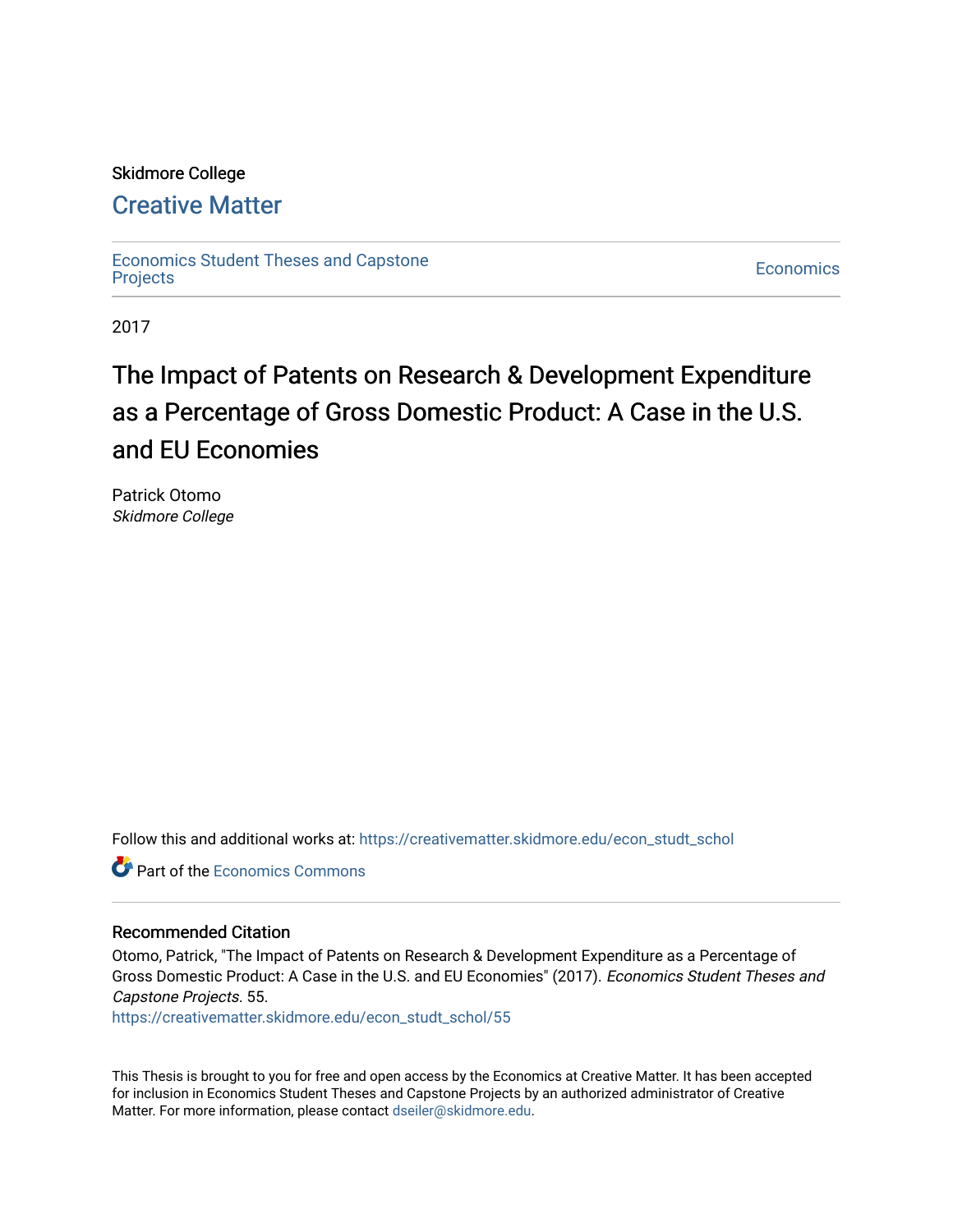The Impact of Patents on Research & Development Expenditure as a Percentage of Gross Domestic Product. A Case in the U.S. and EU economies.

> *This thesis is submitted in partial fulfillment of the requirements for the course Senior Seminar (EC 375), during the Spring semester of 2017*

*Name: Patrick Otomo* 

*Signature: Patrick Otomo*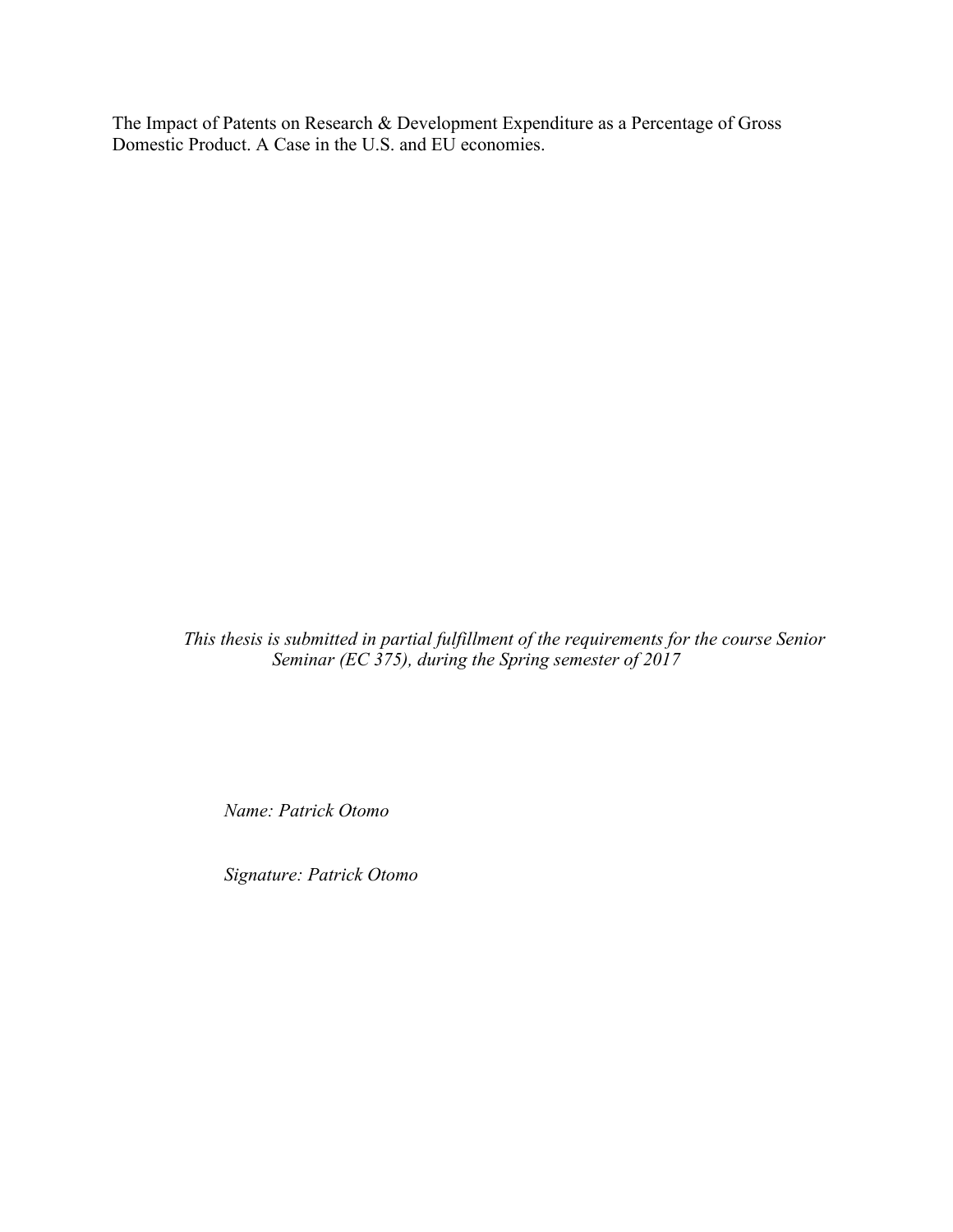# **Abstract:**

This paper examines the recent upward trend of patent applications and its impact on Research and Development Expenditure in the U.S. and the EU. Opening with the decline in total factor productivity in the United States, the paper focuses on the decline by analyzing the effect that patents have on research and development expenditure, taking firm size, government subsidization, and historical financial performance, into account. Patents were found to have an increasing effect on research and development expenditure decreasing rate.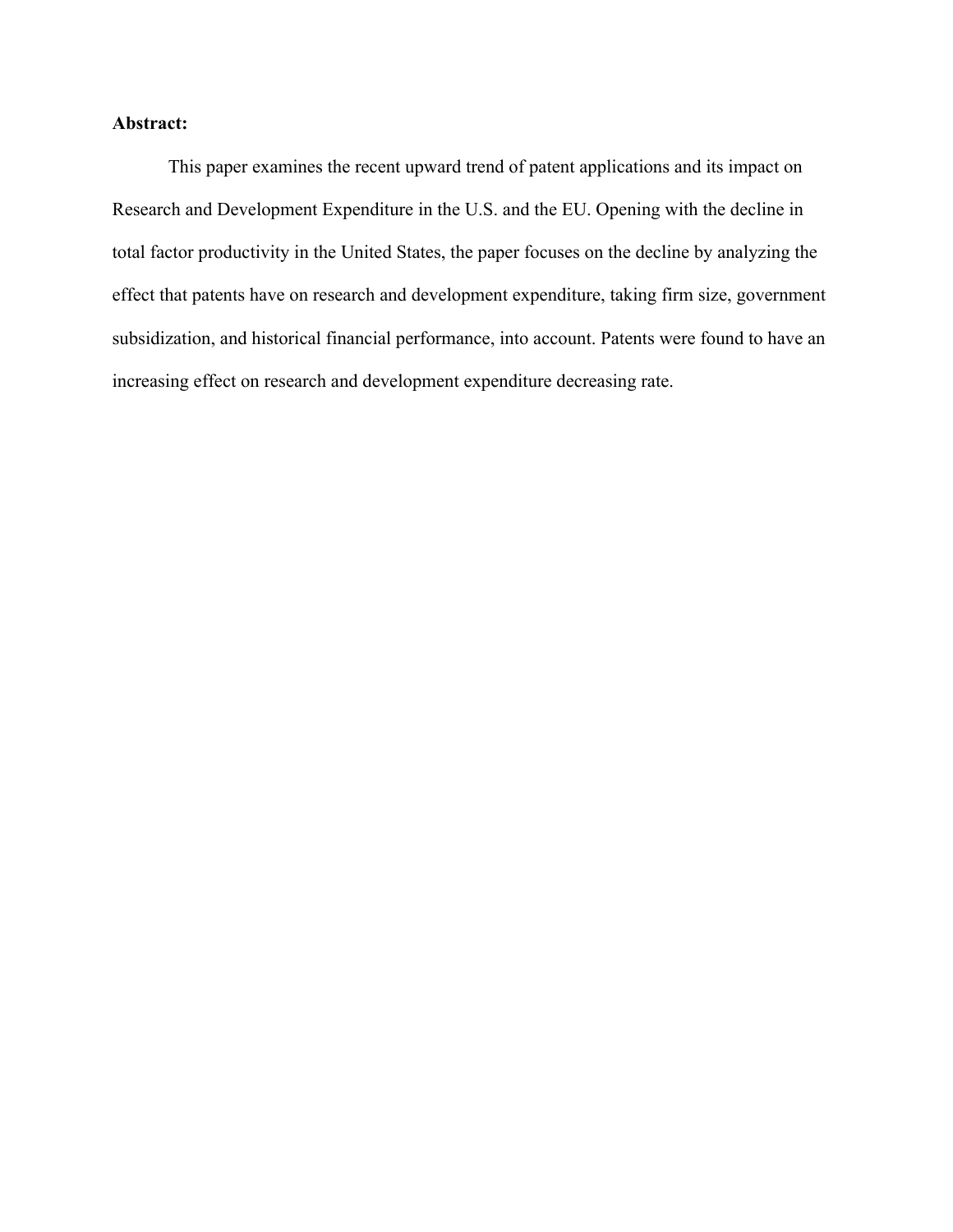# **I. Introduction:**

This paper's goal is to investigate the impact, if any, that patents have on research and development expenditure, using the United States and European Union as the samples. The time will be from the mid-1990s to the mid-2010s. Since the late twentieth century, the United States has been facing a decline in growth of total factor productivity. As economists, we view productivity as a vital component to a growing economy. Any productivity lost that could have been gained instead can be considered an opportunity cost. For firms to stay competitive, they must be productive, for goods to stay at the equilibrium price, goods and services must be produced at equilibrium level which requires labor and capital. That is not to say productivity is on the decline, but that productivity is increasing but at a decreasing rate. For the future this means we can only expect marginal gains in growth in all sectors. While this decline in growth has occurred, the number of patents have been exponentially increasing since the 1970s, simultaneously, R&D expenditure has oscillated around the 2.5 percent mark (Boldrin, Levine, 2013, p. 2). It should be a concern to regulators that patent litigations could create potential opportunity costs that could put the economy at a disadvantage.

Looking at the historical purpose for patents. Patents of the past protected the innovator's financial interest by restricting would-be innovators from copying their design or 'art'. A patent, also known as intellectual property rights, is no different from a property right for a house. However, like property rights, patents also suffer from costly litigation disputes. However, unlike a house, patents can greatly affect innovation in an economy for better or worse. Patents found immense popularity with the "third industrial revolution" (Gordon, 2016, p. 578) during the 1990s, also known as the internet boom. It was also at this period that the growth in total factor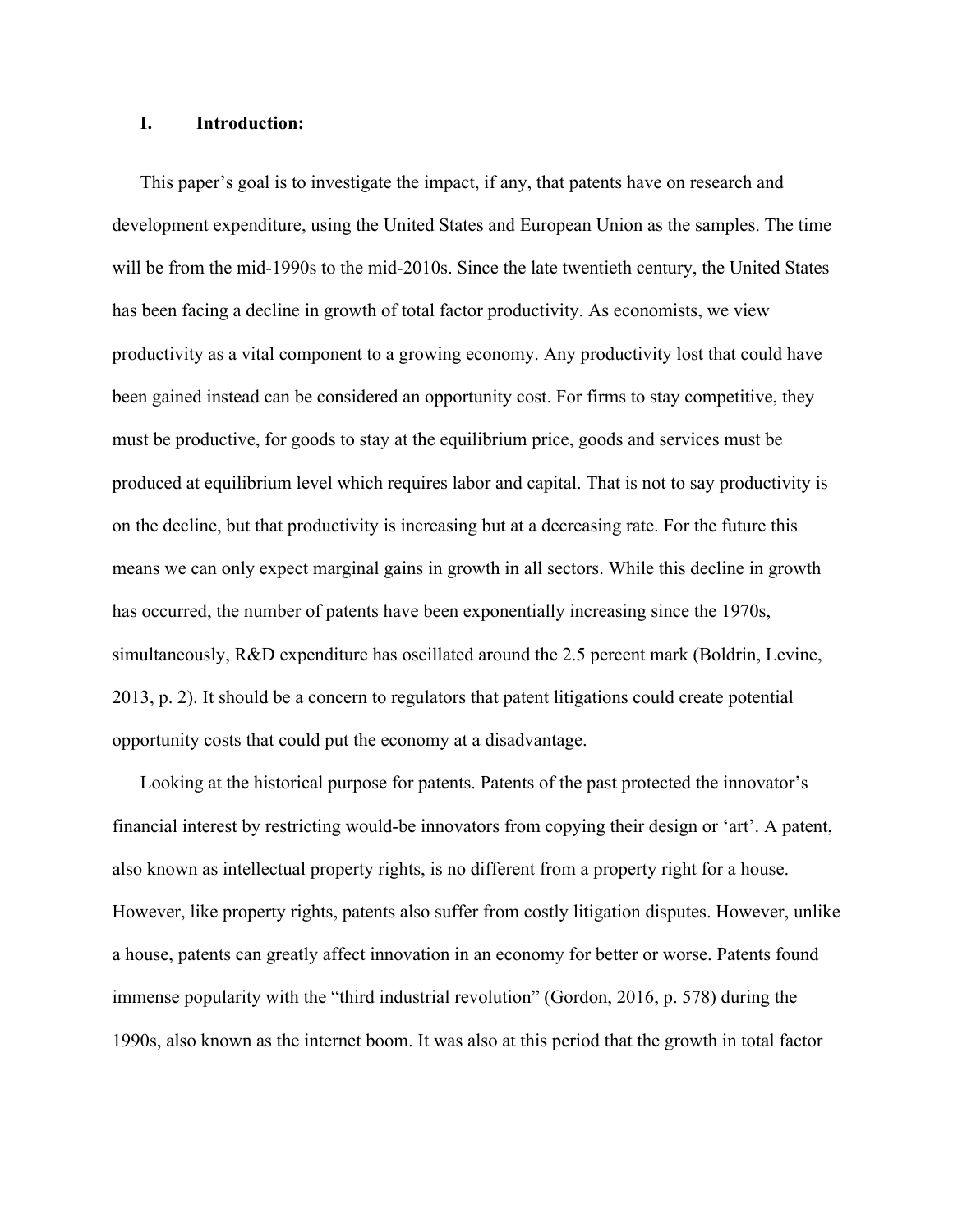productivity, a measurement for determining how efficiently inputs are utilized in production, was at its lowest in comparison to its historical counterparts.

The purpose of this paper is to analyze the relationship, if any, between the exponential rise of patents and the oscillating nature of R&D expenditure present in both the U.S. and EU. Data on patent applications, patents granted, R&D expenditure, subsidization, firm size distribution, and historical financial performance, is gathered. A double-log function will specify the regression model since it is expected that the relationship between patents and R&D expenditure is non-linear.

The contributions of this work are providing an econometric model to Boldrin and Levine's (2013) opening statement concerning patents and R&D expenditure. Whereas a linear model is only concerned about constant slopes, a double-log model will show changing elasticities in the slopes. This allows us to see whether, if statistically significant, patents have an increasing effect on R&D expenditure at an increasing or decreasing rate or a decreasing effect at a decreasing rate (Sokolov-Mladenović, Cvetanović, and Mladenović, p. 13, 2016).

Patents were found to have an increasing effect on R&D expenditure at a decreasing contrary to the expectation that patents would simply be negative. The magnitude of the effect increased as the firm size variable increased. The firm size variable itself was the most varied in terms of coefficients. Although both were relatively unaffected when placed under a different patent variable, the order of magnitude was the most surprising. Subsidization fell out of expectations possibly to due to the 'relabeling' issue. Historical financial performance also fell out of expectations possibly due to the fact that its theory is based on Booth, Junttila, Kallunki, Rahiala and Sahlström's (2006) linear relationship expectation between equity performance and R&D investments.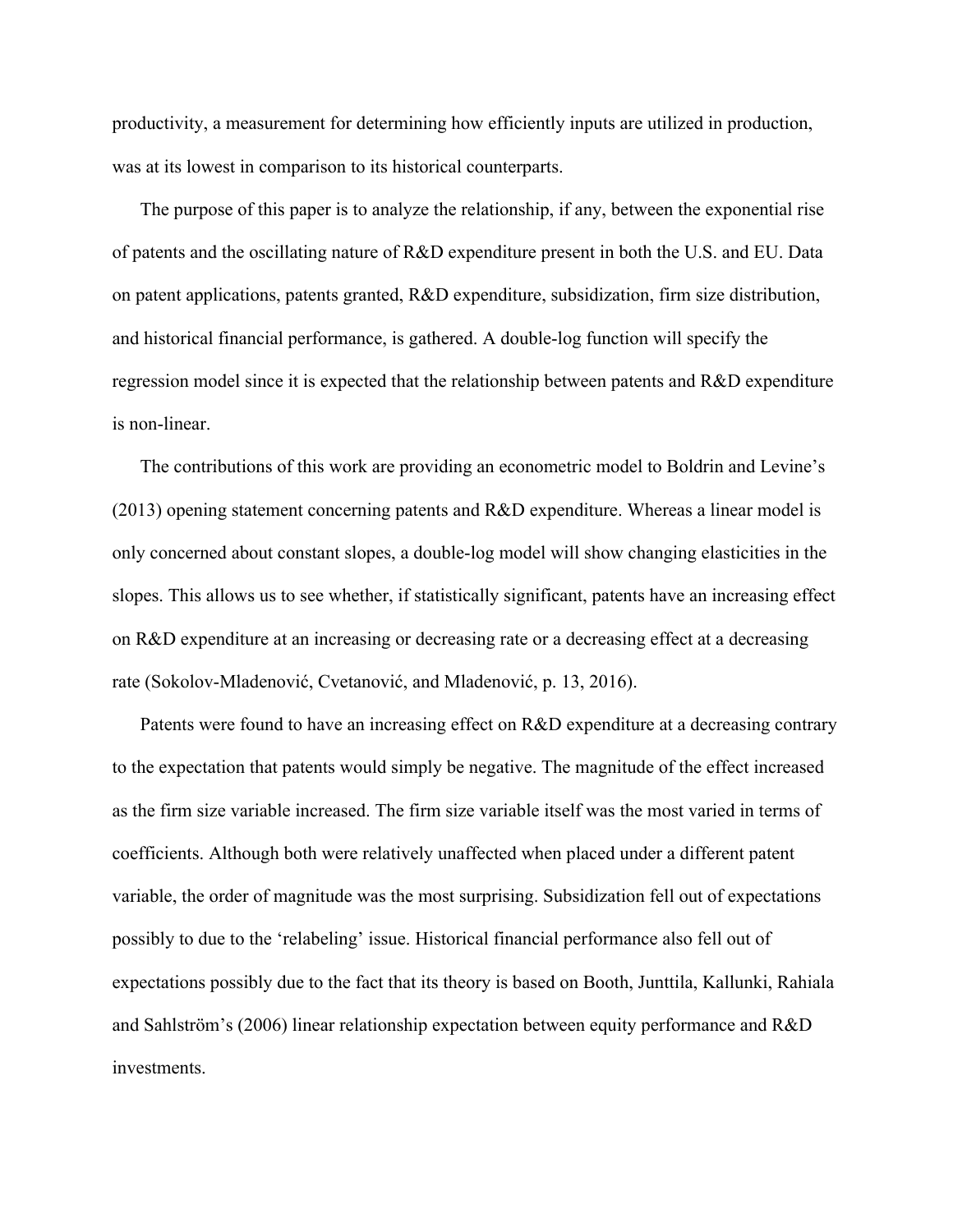Section II reviews the literature. Section III presents the analytical framework. Section IV lists the data and variables used. Section V specifies the final econometric model. Section VI shows the sample regression and discussion of results. Section VII concludes with a discussion on policy implication, limitations of research, relation to the literature, and future research possibilities.

# **II. Literature Review:**

To frame the main topic, I will be looking at the patent systems of the US and the EU and seeing how the relationship between patents and research and development expenditure in the US and the EU compares to one another.

The comparison of the U.S. and EU would help to better understand the relationship of patents, R&D, innovation, and then hopefully economic growth. Despite the EU being a representative entity of its members rather than a single country like the US, the size and significance and exposure to economic shocks will allow me to better compare the two entities than say using a much smaller and less relevant entity to compare to the US. In addition, the US and EU both have well-fleshed out patent systems that aren't hampered by the issues faced by developing countries, this allows the two entities to be more comparable.

However, property and patents only *potentially* provide incentives. Bessen & Meurer (2008) find that property rights can fail when their *validity* is uncertain. Using the transition from Mexican to American rule in California during the nineteenth century, as an example, there was a clouded validity of land titles under Spanish and Mexican Rule. This uncertainty led to squatting and decline in agricultural productivity. Property rights can fail when rights are so fragmented that costs of acquiring & negotiating the rights necessary to make an investment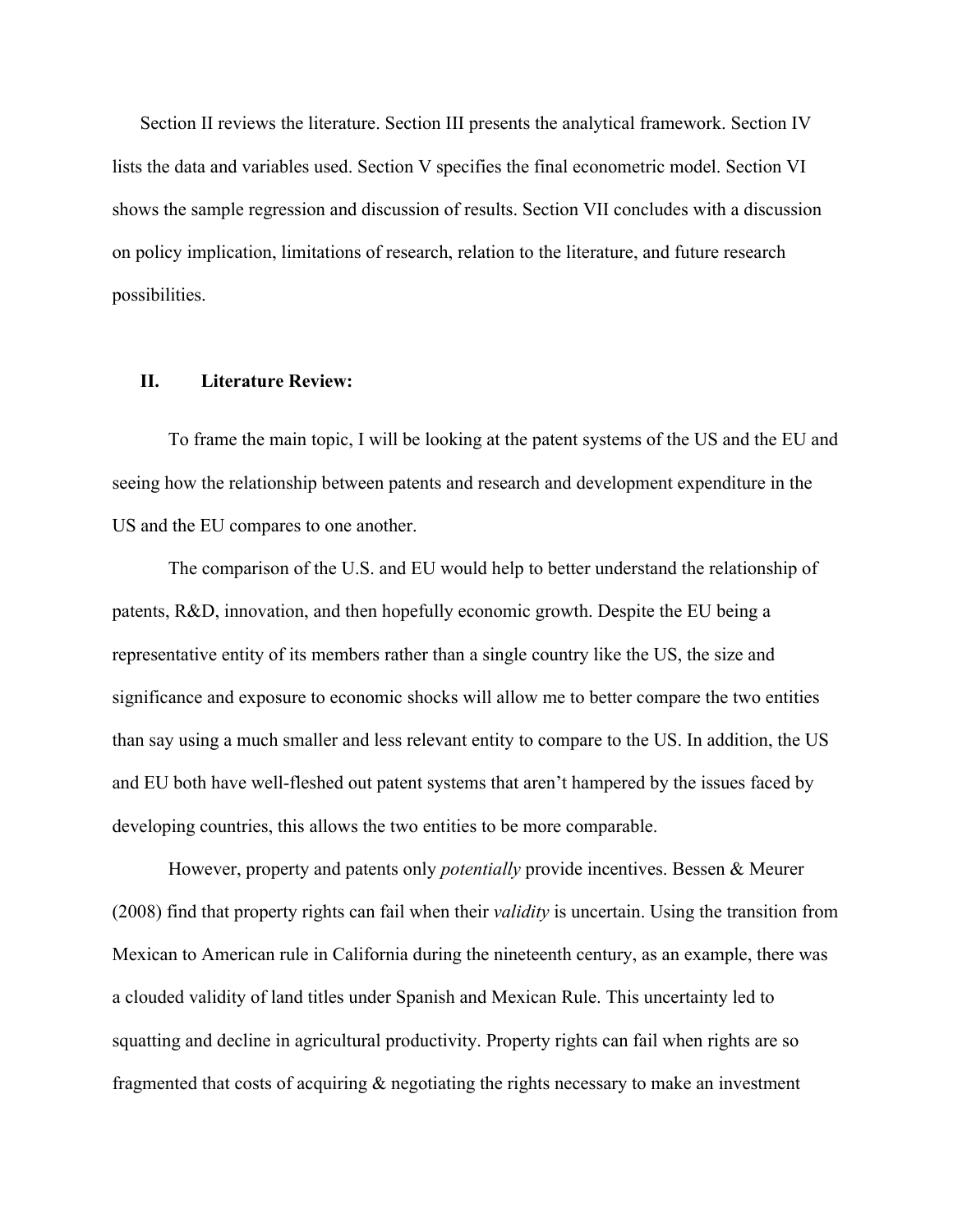becomes cost-prohibitive. This was the case in Russian retail establishments in the USSR's transition to a private economy. Ownership rights were granted to many interested parties, making it difficult for any one party to acquire the necessary ownership rights to operate a store. Stores were often out of business while street vendors conducted trade nearby. Property rights can fail when boundary information is not made publicly accessible. In developing countries people were discouraged from recording their property right boundaries, due to cumbersome regulation, which limited their ability to trade property or use it as collateral for obtaining loans. Finally, property rights can fail when there are no clear and predictable boundaries of the rights. This problem is common with property extracted from nature, such as mineral extraction rights. Minerals beneath earth twist and turn in unpredictable ways. Such an unpredictable boundary led to a violent struggle between rival claimants in Butte, Montana.

While these examples are wide in scope in terms of time and international evidence, it emphasizes the importance of proper implementation of property rights, including patents. Economic effectiveness of any property systems depends not just on what it protects, but also on the institutions, regulations, laws, and norms that implement the property systems. Subsequently, the similarity between patent law and law of tangible property can obscure crucial differences in economic performance indicators because these similarities are implemented differently. A tangible property law might not work as well as patents if patent law is not implemented effectively.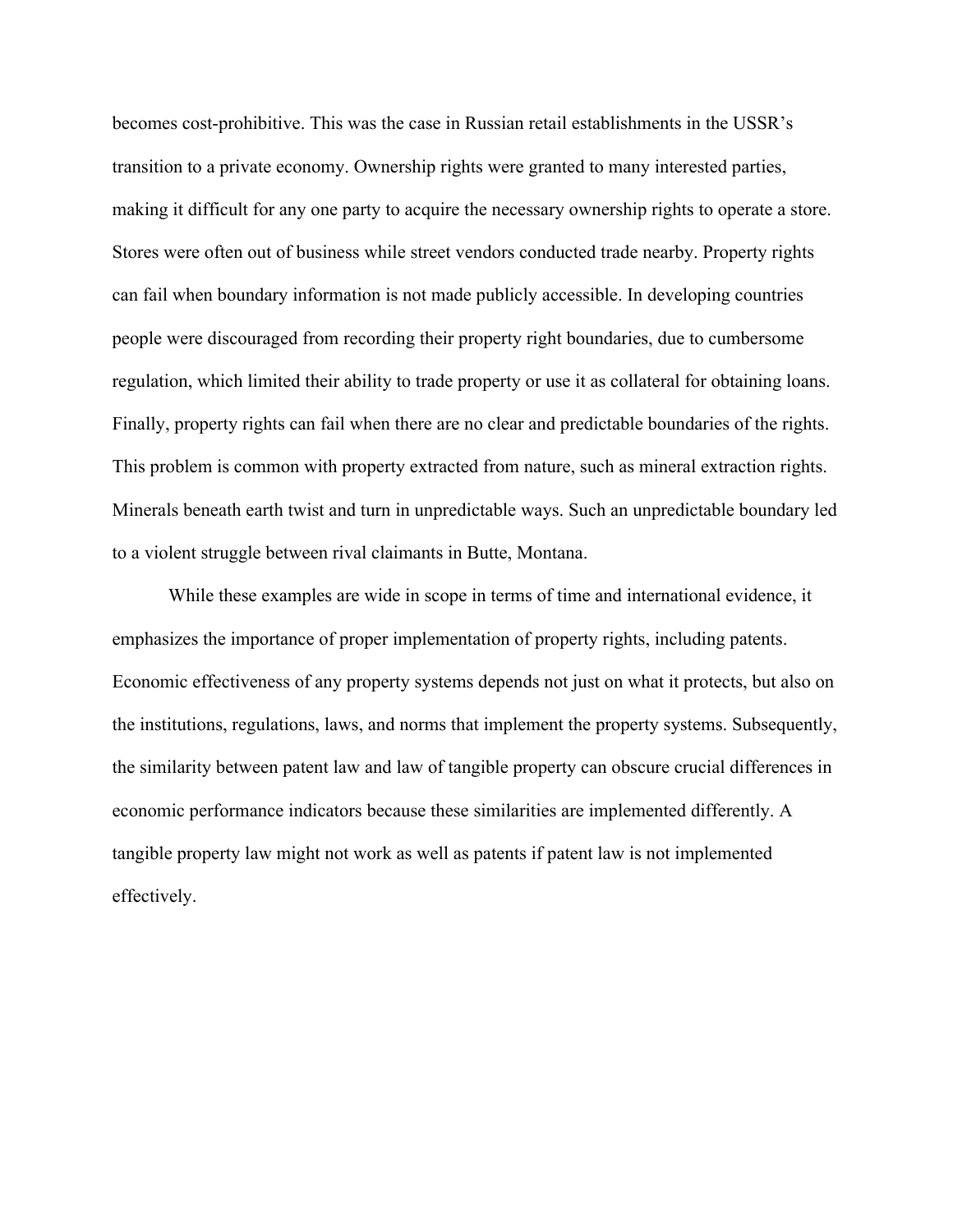## Background

As economists, we view innovation, in the form of new products and processes as public goods. This means inventors and authors cannot prevent others from appropriating or using their inventions without the intervention of the legal system. It was discovered that an imitator's cost are approximately 65 percent of the original innovator's cost. Most of the results produced by R&D are already in the hands of imitators within 12 to 18 months of the original invention (Glick, Hoffman, Reyman, p.63, 2003). The goal of intellectual property law is the optimal subtraction of total social cost of innovation subtracted from total social benefit. However, issues in the apparent trade-off between IP laws and incentives for dynamic efficiency and incentives for static efficiency.

For reference, dynamic efficiency refers to the increase in consumer welfare from costreducing processes and new products. Static efficiency refers to the increased benefit that consumers obtain from lower prices and increased input (Glick, Hoffman, Reyman, p. 64, 2003). In terms of total factor productivity, dynamic efficiency and static efficiency will influence its rate of growth over time.

Benefits from innovation include lower factor costs overall and better products. However, there is a twofold cost to this trade-off. The opportunity cost that innovation consumes, through R&D expenditure, on resources that could be put to other uses, and the reduction of static efficiency due to the exclusionary rights that IP laws grant, meaning consumers pay higher prices and the market has less output than the equilibrium. Nordhaus (1969), one of the first economist to address this trade-off, discovered that as the amount of cost reduction from innovation from longer patent length increases, society waits longer for the full benefits of the innovation to materialize. Simultaneously, growth profits earned by monopolies decrease heavily, resulting in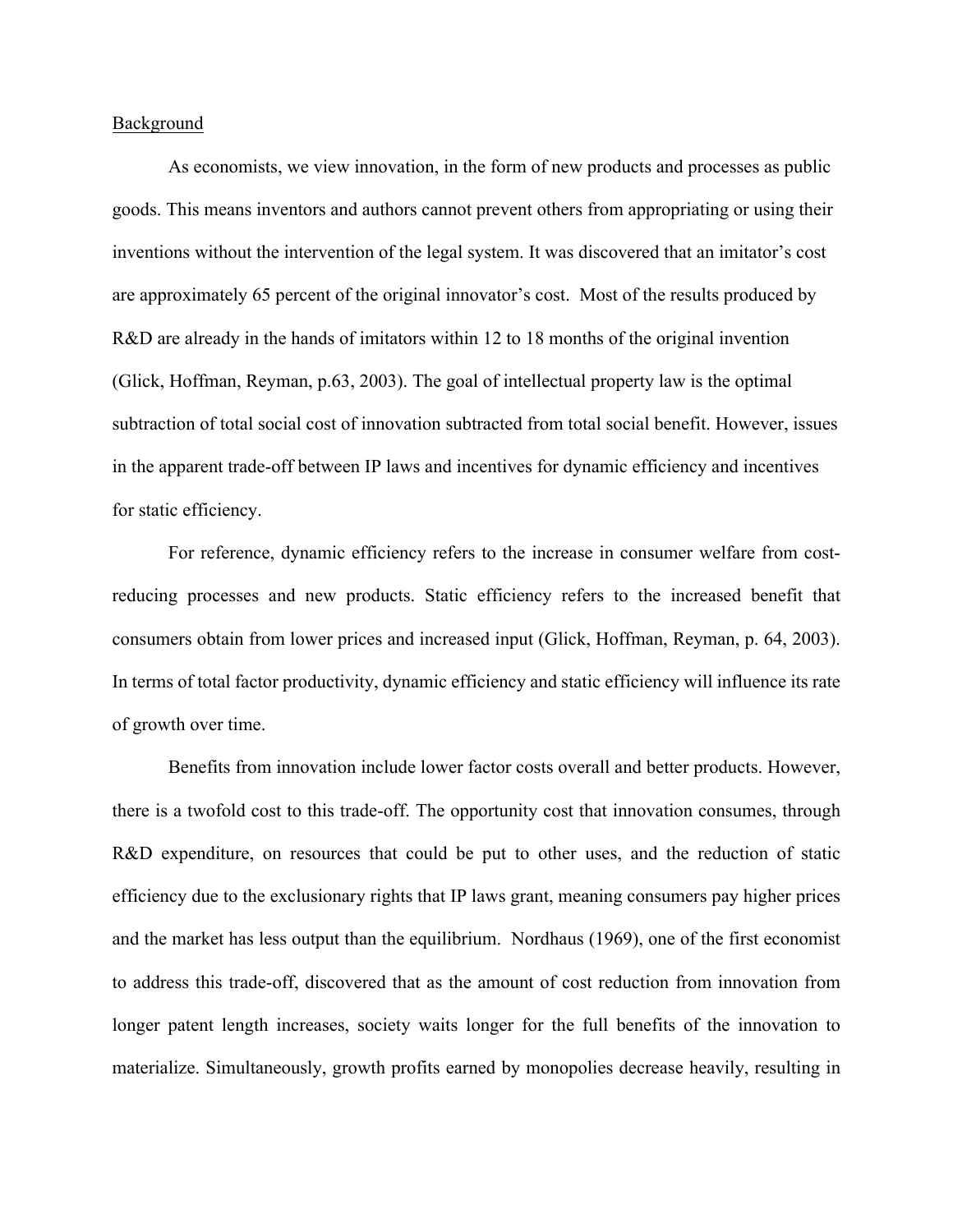less incentivization to innovate. In my paper, I will not be using patent length, but rather the generalized form of patent applications to capture the macroscopic effect of patents on R&D expenditure.

Innovation benefits the economy and the community by creating new and improved means of producing goods and services to satisfy social needs. For example, an innovation into a vaccine for a deadly virus will substantially reduce child mortality in poverty stricken countries, thereby increasing the chances of a healthier workforce. However, the United States has experienced 1.2 percent annual growth in total factor productivity between the period of 1970 to 1979, while in the periods 1990 to 1999 and 2000 to 2009 it has been below 1 percent. Meanwhile, US research and development expenditure has fluctuated around 2.5 percent of GDP. Simultaneously, the number of patents issued more than quadrupled (Boldrin, Levine, 2013, p. 2). Boldrin and Levine (2013) assert that patents do not help with innovation, however they do not establish any empirical relationship between patents and research & expenditure, which the latter is a vital component to inventing and innovating. The empirical relationship is what this paper sets out to do.

# Relationship between Patents and Research and Development

Chaudhuri find that after the introduction of TRIPS, (Agreement on Trade-Related Aspects of Intellectual Property Rights), the large Indian pharmaceutical companies who are significant R&D spenders have been focusing on countries with more lucrative markets such as the United States. In this regard, the primary incentive to invest in R&D was not due to the TRIPS agreements but the already established product patent regimes in developed countries which TRIPS did not apply to. TRIPS accelerated the R&D activities due to restrictions placed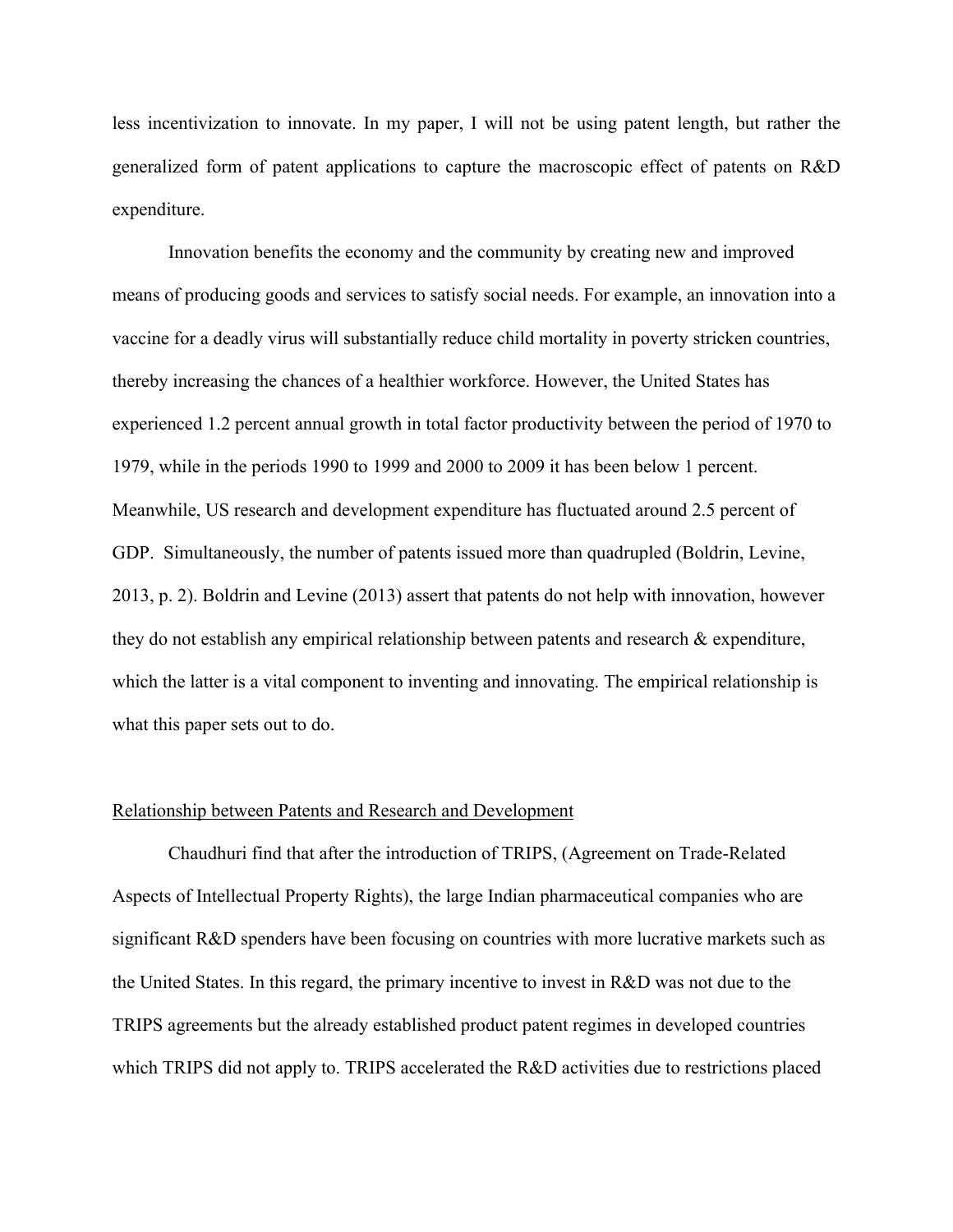by TRIPS on domestic opportunities, but in the absence of TRIPS R&D activities would still have been undertaken. Furthermore, with larger domestic operations in the absence of TRIPS, Indian pharmaceuticals would have had access to larger pools of technical resources. TRIPS introduced a framework for intellectual property rights to member countries. Patenting by Indian pharmaceuticals also rose significantly. Pharmaceutical R&D activities became diversified but pharmaceuticals did not create new innovative products. The only noticeable change was the ability for Indian companies to develop generics, an ability that was already acquired and improved before TRIPS.

 Despite the lack of innovative pharmaceutical products, the impact of TRIPS is unlikely to have a negative impact on overall productivity growth. Developing countries tend to have the largest market for new drugs (Chaudhuri, 2007, p.17) which generic companies can take advantage of. Generic companies are legally entitled to continue developing processes for drugs that have been innovated from abroad and supplying these at lower prices locally and to other developing markets. In the case of antiretroviral drugs (ARVs), the price of the originator company exceeded \$10,000 per person per year, far beyond the reach of most people in developing countries. However, when Indian generic companies acquired and developed the processes for ARVs the prices were improved substantially due to competition among the generic companies. Prices were reduced to less than \$100 per year from India. (Chaudhuri, 2007, p.18). The example of the economic effects the TRIPS agreement had on Indian pharmaceuticals is one of the reasons why this paper is comparing the US to the EU. The two are highly developed economies that follow their own well-established patent protocols. The TRIPS agreement modified the R&D activities of Indian pharmaceuticals to focus on capturing the generics market meaning there is potentially less incentivization to innovate new drugs.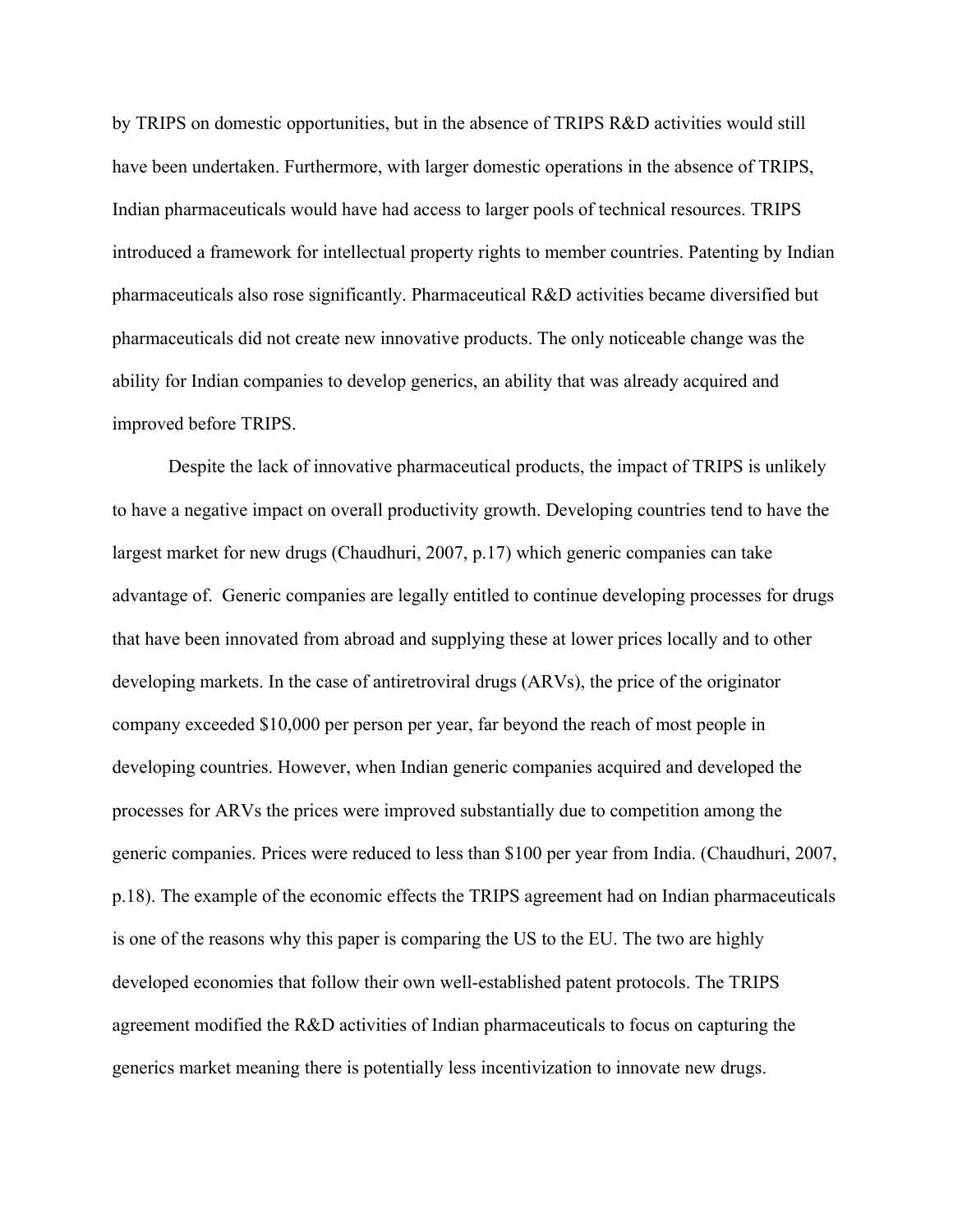However, the US and the EU markets is saturated with generics meaning there is still a strong incentive to innovate.

The private sector continues to contribute the majority share of research funds. In 2009, private R&D expenditure was twice the size of government sponsored R&D (Clancy and Moschini, p. 3, 2013). Such a large quantity of private R&D must overcome the problems associated with the private provision of knowledge, which could generally be a public good. One solution to overcome the acquisition of a public good in a market setting can be seen in legally sanctioned intellectual property rights (IPRs). IPRs can take the form of patents, copyrights, trademarks, and trade secrets. The privatization of knowledge brought about by IPRs brings out some unintended consequences and side effects which include social costs that run against the supposed positive incentive effects that patents provide

Patents grant individuals or groups the right to exclude others from making, using, or selling patented ideas and techniques. Thus, patents endow inventors with property rights to their knowledge and ideas, thereby affecting the exclusivity of the otherwise public good. Patents are limited in time (the period of protection) and scope (the parameters granted by the patent). For the purposes of this paper, these factors will be encompassed by an aggregate total number of patent applications and patents granted. This will make the effects of patents on R&D expenditure generalized but simpler to understand.

The extent to that patents provide an incentive to innovate depends on patent length and on the scope of its intellectual and exclusionary rights, the patent's breadth. The patent's breadth directly influences the size of the original innovator's profit flow, and the deadweight welfare loss *L*. Narrow patents (i.e. patents that do not have significant breadth), which easy to imitate, may not provide sufficient levels of providing incentives to innovators. However, broader patents may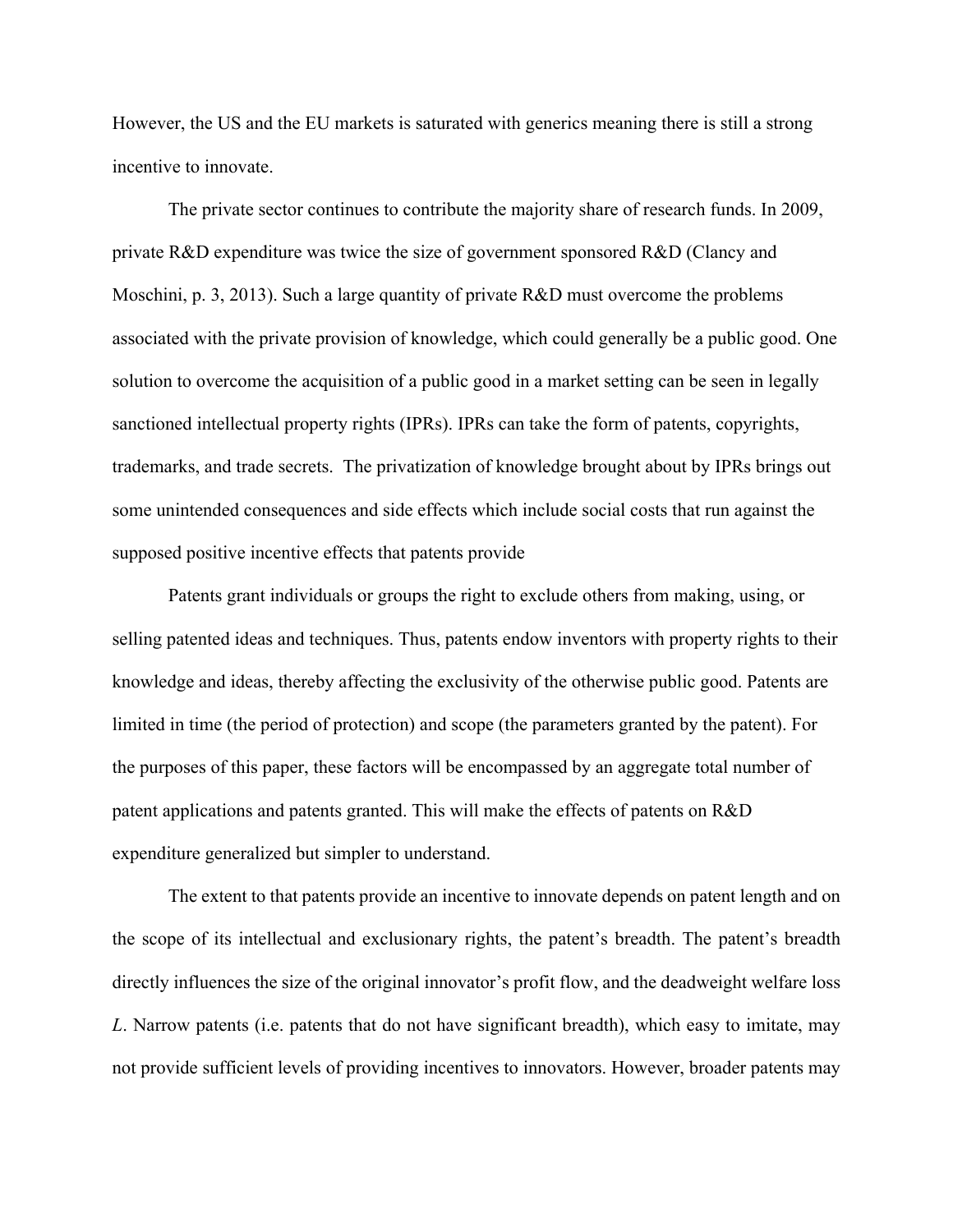bring upon deadweight losses due to an excessive monopoly distortion and a decrease in the rate of technical progress, since future innovation are faced with obstacles raised by previous innovators (Encauoua, 2003, p.2). Although it makes logical sense to include patent breadth and depth into my patent variable, it is currently beyond the scope of this paper which is about analyzing the macro effect of patents on R&D expenditure. Encauoua (2003) developed patent variables based on length and breadth due to the fact it is micro focused variable. My paper aims to find the net effect that patents have on R&D expenditure as a percentage of GDP. To consider the dozens of industry's hundreds of thousands of patents to understand the dynamics of R&D and patents is simply beyond my current technical ability.

Extending the point about incentives, Hunt (2006) presents a simple model that explores the relationship between the incentive to invent, the requirement of R&D expenditure, and the incentive to obtain patents. Treating the two incentives as separate decisions, Hunt derives that patents and R&D to be substitute inputs in the production of firm profits. Hunt discovers firms that typically do a lot of R&D also tend to patent more. Ordinarily, reducing the cost of R&D, or of patenting, will stimulate additional R&D expenditure. However, there is a point at which patents reduce R&D expenditure. Every firm is concerned with its rival's patent strategies and the rents its rival could incur if it infringes upon the rival's patents. Compiled with the incremental reductions in the cost of obtaining patents, the likelihood of infringement increases. This does not mean R&D investment is eliminated, however, it is reduced so less innovation would occur. The firm could potentially lose out on any productivity enhancing inventions (Hunt, p.1, 2006). This is crucial as it explains firm behavior in a market filled with incomplete information about patents. Firms would react differently if they had perfect information on their competitor's patents. This adds to the difficulty of creating a reliable patent variable. By using patent application data, which I have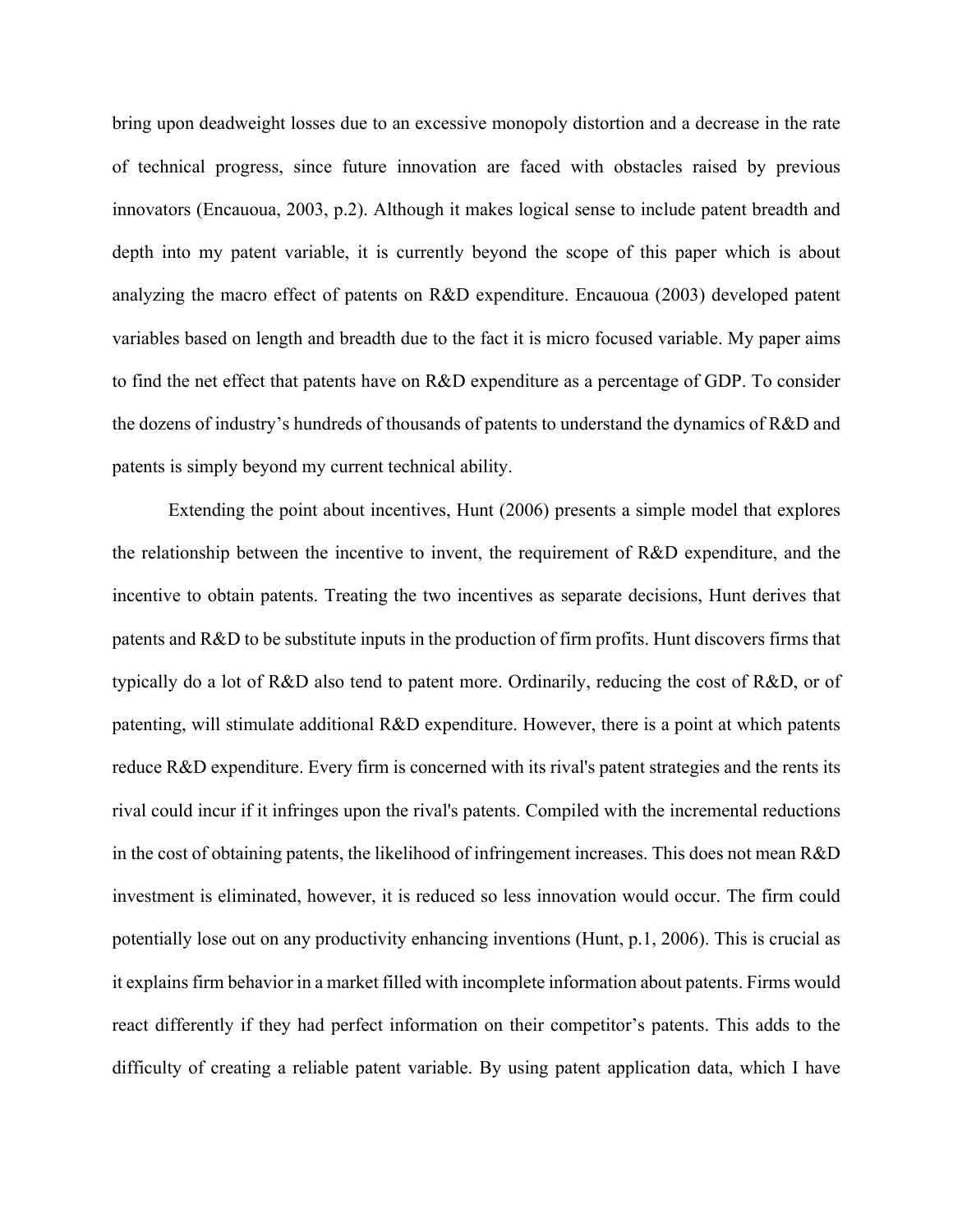easier access to than individual patents, I will be able to capture the aggregate effect of multiple industries' decision making.

# Relationship between Research and Development and Innovation

With innovation, research & development, and patents all connected, this paper will be focusing on the relationship between patents and R&D. Innovation, the byproduct of the R&D and patents, is also a key component to economic growth. By keeping the focus on R&D, we can isolate the possible relationship between patents and research and development.

Boldrin & Levine begin with the disconnect between patent growth and productivity growth known as the "patent puzzle". In recent decades as patent protection was progressively strengthened we did not observe an innovative explosion. Per the Bureau of Labor Statistics annual growth in total factor productivity in 1970-1979 was about 1.2 percent, while in 1990- 1999 and 2000-2009 it was less than 1 percent. Despite increase in number of patents issued, the U.S. economy has not exhibited any similar upward trend in technological progress nor a similar increase in R&D expenditure. In the same period, R&D expenditure has been oscillating around 2.5% of GDP. The recent explosion in patents did not come from new industries such as biotechnology and software.

The first half of the literature attempts to answer the question of whether patents encourage productivity growth. The authors conducted a meta-analysis that examined whether patent introducing or strengthening patent protection lead to greater innovation. Their studies found little to no evidence that strengthening patent systems increased innovation. They found countries that start off with weak intellectual property regimes have increased flow of foreign direct investment to sectors where patents are commonly found. Countries like the U.S. and EU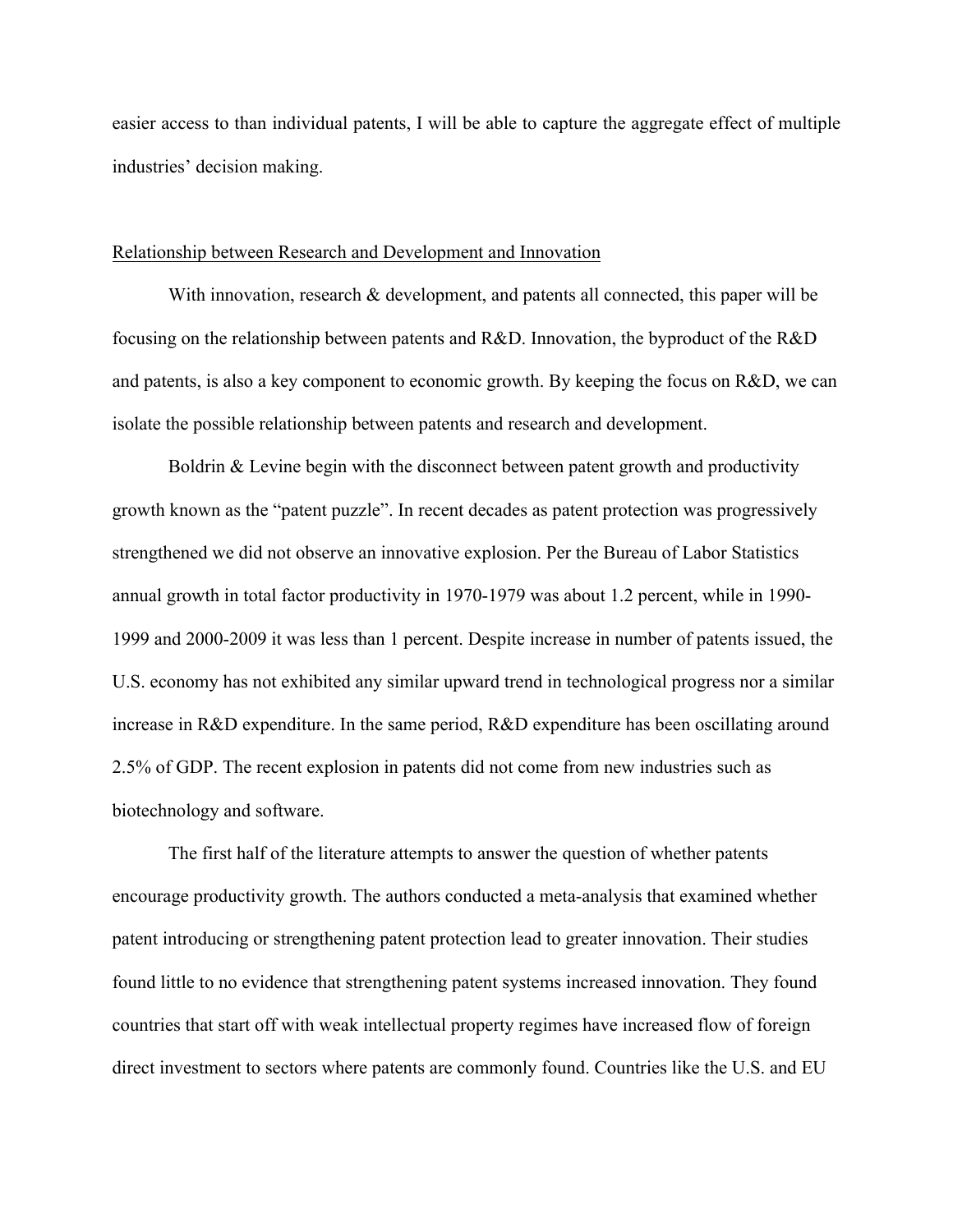are not as reliant on foreign direct investment, allowing me to isolate the effects of patent protection on R&D expenditure.

Boldrin and Levine (2004) attempt to debunk common proponents for patent protection. One proponent is the notion that patents are a substitute for socially costly trade secrecy and improve communication about ideas (Boldrin and Levine 2004; Ponce 2007). While studies of the usefulness of information disclosure in patent litigation are not widely available, according to sworn testimony by Google's chief of Android development during Oracle vs. Google, engineers that developed Google's Android were unaware of Oracle's patents and so were not helped by the patents (Niccolai 2012). A Microsoft developer reflects on one of its many practices to "never search, view, or speculate about patents". The legal jargon was indecipherable by anyone except a seasoned patent attorney. Ignorance was the preferred method of innovation.

Boldrin and Levine comment on a separate study done by Anwar and Evanson. The difference in this paper and mine is that I will be comparing two roughly similar large economies. They illustrate of the issues that arise from studies on patents and innovation. Based on data for 31 countries between the period of 1981-1990, they find support for the correlation that higher patent protection leads to higher R&D spending as a percentage of GDP. However, the opposite was also plausible. Countries with larger markets can easily shoulder the fixed costs of innovation.

Anwar and Evanson compares countries with relatively small economies, very little patent litigation, and low R&D expenditure with countries with relatively larger economies, significantly greater patent litigation, and higher R&D expenditure. In summary, their findings show that strengthening intellectual property protection increase R&D expenditure up until a certain point that is the gains to R&D expenditure falls. Countries on the lower levels of GDP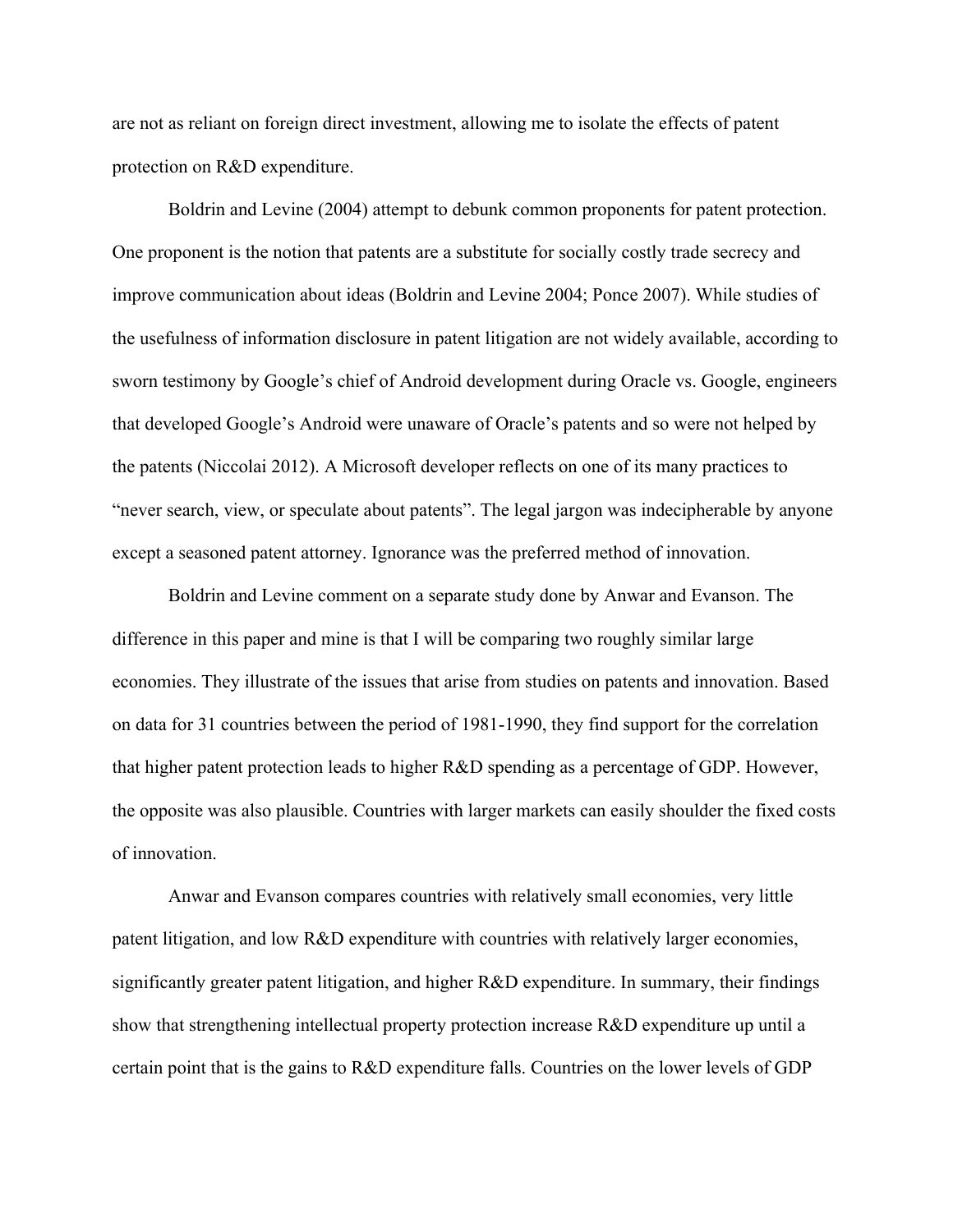have their R&D expenditure primarily influenced by foreign direct investment even though these countries have little to no patent litigation. Countries with higher levels of GDP don't have the same issue, meaning R&D expenditure is not likely to be affected by foreign direct investment. Further justifying my selection for the U.S. and EU as my samples.



*Figure 1*. Annualized Growth Rates of Total Factor Productivity: 1890-2014. This figure illustrates the diminishing growth of total factor productivity from Gordon (2016)

Looking closely at the behavior of total factor productivity (TFP) growth shown by the vertical bars in figure 1 for 1890-1920, 1920-1970, and three subperiods since 1970. The first subperiod, 1970-94, shows only 0.59 percent TFP growth per year, less than a third of the 1.89 percent growth achieved in the 1920-1970 period. TFP growth was faster in 199-2004 than the other two subperiods post-1970.

The contrast between the white and grey bars is an interpretation of the significant rise in the level of TFP because of the implementation and extension of the pioneering inventions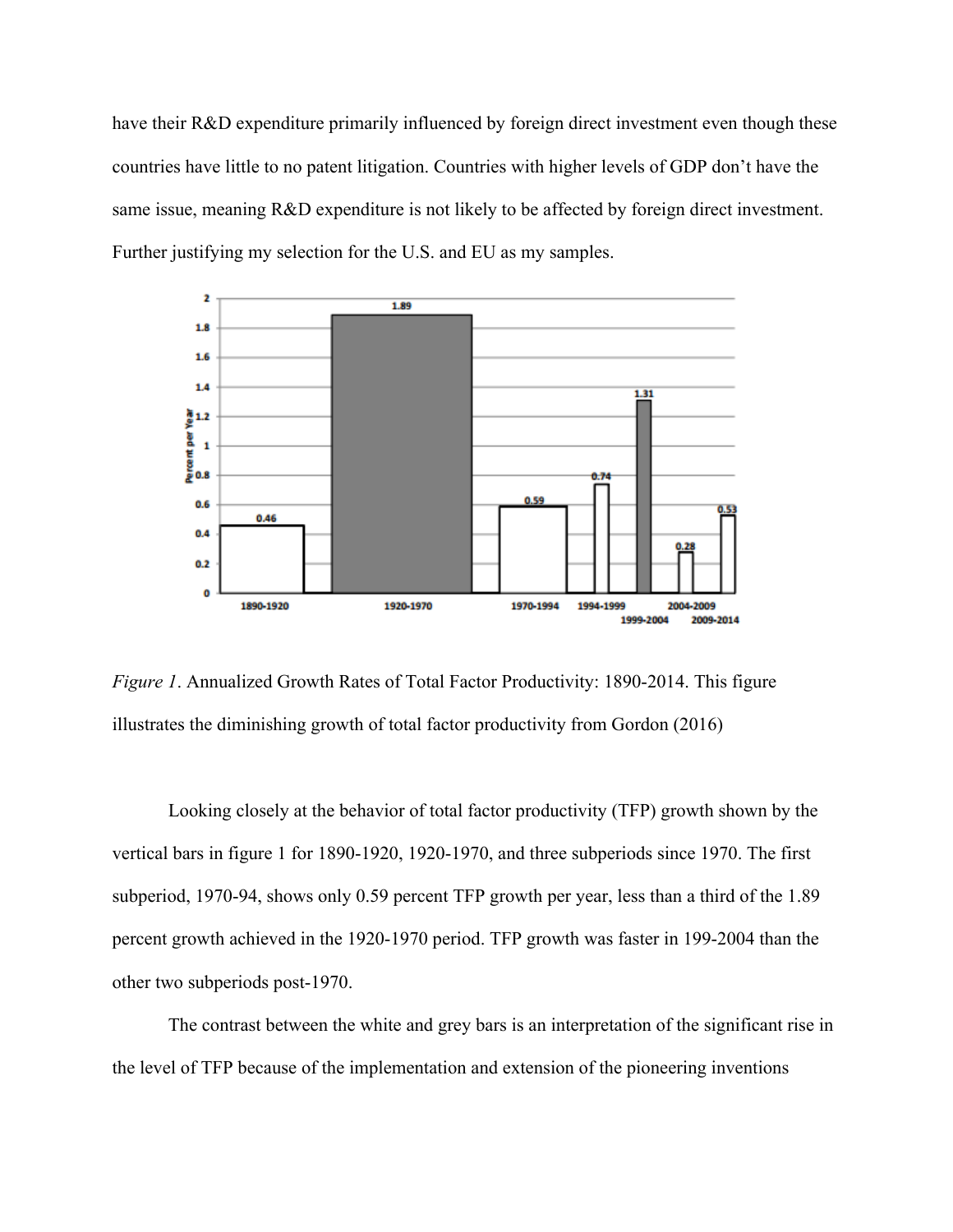associated with the Second Industrial Revolution of the nineteenth century. The 1999-2004 TFP annual growth reflects the contribution of the Third Industrial Revolution, associated with computers and digitalization. Simply looking at the differences in contributions to TFP growth, the Second and Third Industrial Revolutions were quite different. The second industrial revolution's TFP growth lasted for half a century, while the third industrial revolution had a shorter-lived and a smaller magnitude in TFP growth.

The third industrial revolution saw the marriage of communication and computers. In the short interval between 1993 and 1998, the standalone computer was linked to the real world through the internet. The market for internet services surged. The world became more integrated through powerful software and connectivity. Gordon notes that the effects were limited in the sphere in of human activity in contrast to the effects of the second industrial revolution which changed everything such as the automobile, household appliances, and medicine. About Robert Solow's 1987 computer paradox, "You can see the computer age everywhere but in the productivity but in the productivity statistics", Gordon simplifies this to the fact that we don't fully utilize the innovations of the third industrial revolution the same way we used the innovations of the second industrial revolution. In other words, we don't eat computers or wear or drive to work in them or let them cut our hair. The functions of our homes remain the same, the functions of our automobiles remain the same albeit with more convenience and safety (Gordon, 2016, p. 578).

While Gordon presents a solid reason behind the suspected lack of TFP Growth in post-1970s subperiods. I believe Gordon is too hasty in his conclusion that IT is not a significant contributor to growth. Historically speaking, for every innovation, such as the steam engine and electricity, there has been an initial lag in fully implementing technology into society. After time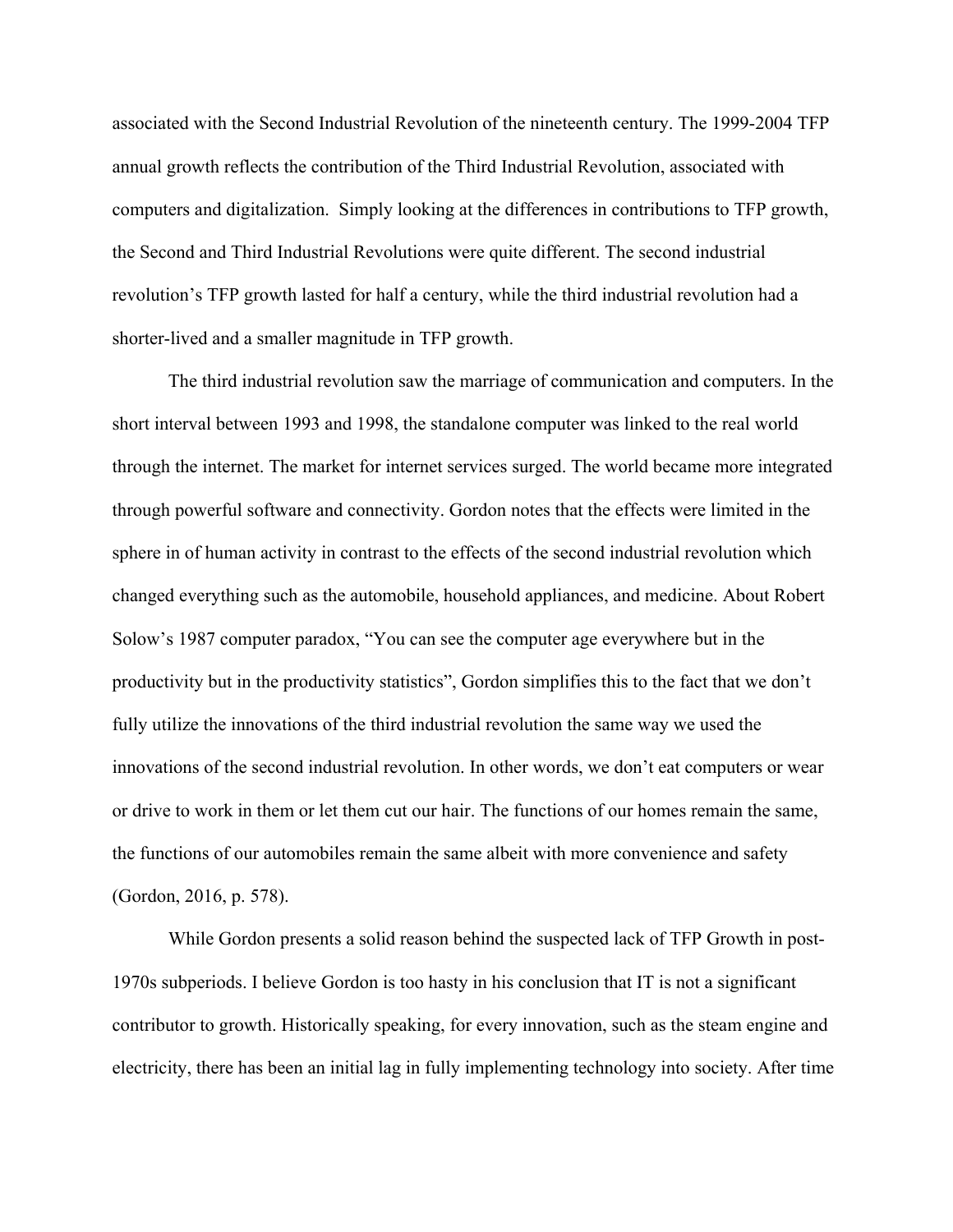passes, the dividends of an innovation turned productivity-enhancing technology are reaped slowly, and over time the new technologies diffuse into common use. With the IT industry being amongst the most influential innovator during the late  $20<sup>th</sup>$  century, no other technology in United States history has faced anything like the broad industry opposition to software patents that arose during the 1960s to the mid-1990s (Bessen & Meurer, 2008, p.189).

Campbell-Kelly, a computer science professor, argues that software patents are no different from other technologies, meaning the patent system will adapt to the demands of software patents over time. However, during the 1994-2004 period, software patents were among the highest rates of litigation and high rates of clam-construction review on appeal. While the tangible property rights revolve around *concrete* technology, it can be argued that software patents revolve around *abstract* technology. Referring to our patent viability laws, abstract patent claims can violate the "rule of first possession", thereby allowing patent holders to lay claim to a broad range of technology that have yet to be invented. Abstract patents have unclear boundaries and can give rise to opportunistic litigation. It can be implied that there is something crucially different about software patents (Bessen & Meurer, 2008, p.188).

This is not to say software publishers haven't flourished despite the growth of software patents, in fact it is the opposite. Preliminary studies show that although there is evidence of some of negative effects of patents within the software industry, they have not been serious or widespread. However, the general concern is over the software patents not the software industry. The distinction is important because almost non-software industry firms obtain the software patents such as electronics, telecommunications, and computer industries, while the softwarepublishing industry only obtains 5 percent of all software patents granted (Bessen & Meurer, 2008, p.190).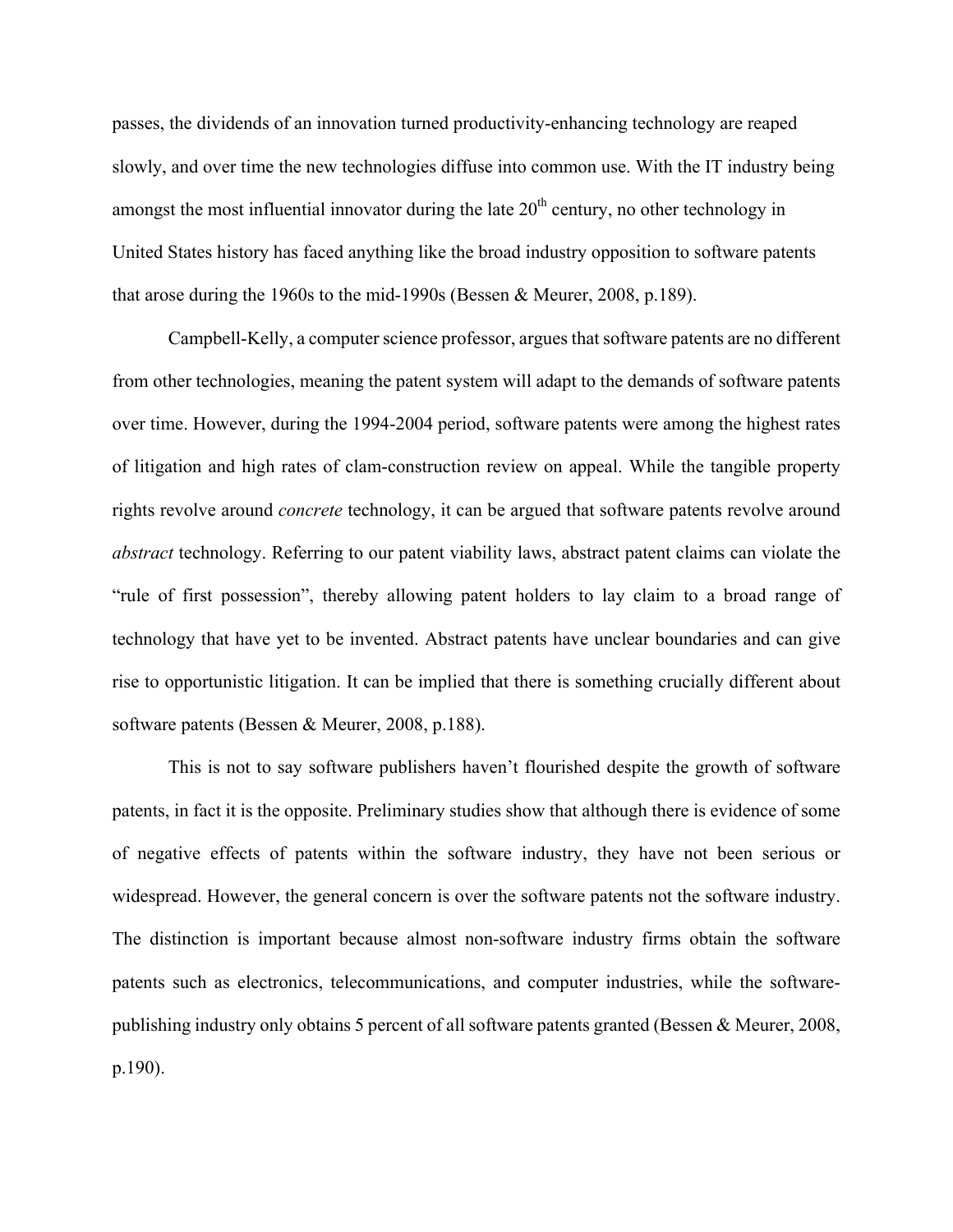The incentive to innovate certainly does exist for most industries. One incentive is the prospect of becoming a monopoly as a reward for innovation. In terms of innovation, monopolist power over an industry can bring the many consequences we associate with monopoly power. While the positive impact of patents is the partial equilibrium effect of increasing profits to the innovator at the monopolistic level, the negative effect is the subtler general equilibrium of a reduction in everyone else's ability to compete while promoting the incentive to engage in costly patent litigation lobbying efforts. This creates social costs and opportunity costs since potential R&D investment efforts are wasted away in litigation. Earlier on in my research I considered competition as an independent variable, since monopolies would use patents to secure their rents. I would have used to Herfindahl-Hirschman Index to compare five industries that contributed to 80 percent of R&D expenditure. However, industry data was limited by its time span which would require a massive amount of numbers to be generated to fill in the missing data. This would have likely skewed my data, so I avoided this variable for the time being.

A successful and useful innovation will most of the time drive labor productivity growth. Therefore, it's important to understand the relationship between patents and R&D expenditure is to gain insight in the potential economic costs or benefits that patents may have total factor productivity.

# Relationship between Research & Development Expenditure and Total Factor Productivity

Research and development is often said and done, but what does it exactly mean? For our purposes, in this paper, we use the Bureau of Labor Statistic's definition (BLS) of R&D. Two types exist, private R&D refers to R&D funded by private firms, and public R&D refers to researched financed or conducted by government or nonprofit institutions such as colleges,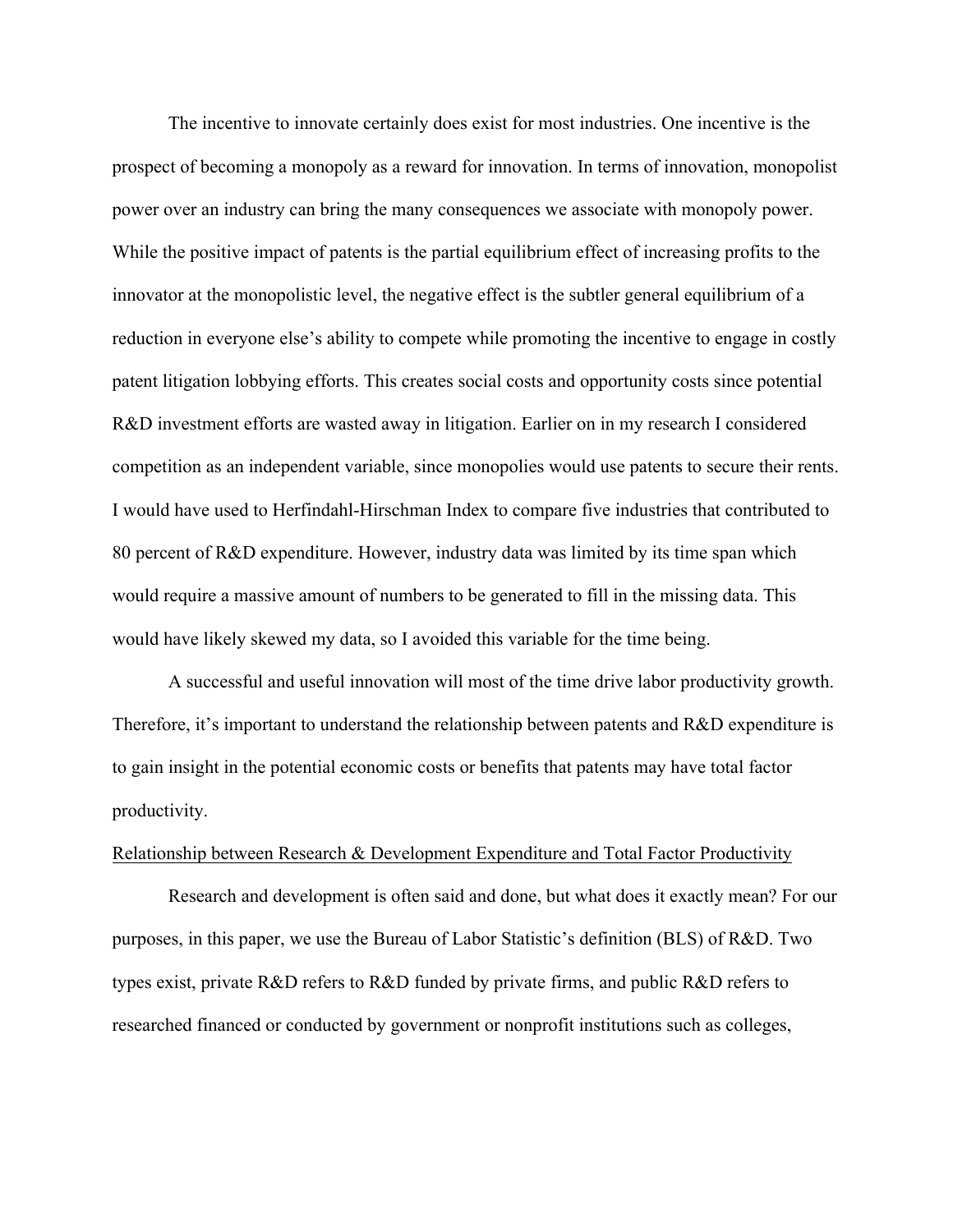universities, or foundations. However, for my purposes we will see both types of R&D as a percentage of GDP.

Innovation and knowledge are examples of a public good because of its spillover effects to other potential users since new technology is typically not confined to its discoverer. For example, a new drug developed by a pharmaceutical for a certain disease has its inherent benefits, but a competitor can study the previous iteration and build on that foundation of knowledge to develop an even better drug. The pioneering firm earns returns by selling its initial product. However, the pioneering firm's research generates further benefits by making the following firm's research feasible (Bureau of Labor Statistics, 2012).

There is a close relationship between R&D expenditure and total factor productivity. R&D expenditure is heavily concentrated in manufacturing, a sector of the economy that is declining (Clark, 2016, p.2). By contrast, the services industry has very little R&D expenditure. As of 2015, the service sector accounts for around 80 percent of US economic output, manufacturing sits at 12 percent of the economy. More than 80 percent of all R&D lies in three sectors of the economy, information and electronics manufacture, medical substances and devices, and transportation equipment, produce together less than 5 percent of value added or GDP (Clark, 2016, p. 2).

 The Bureau of Economic Analysis reported approximates of how much R&D expenditure by private firms contributes to productivity growth. Combined with the BLS estimates of productivity spillovers, we can assess the impact of private R&D on productivity growth. There is evidence that R&D is a strong influencer on productivity growth (BLS, 1989). Studies have found that the returns of R&D are extremely high and that R&D is strongest and most consistent influence on factor productivity growth. R&D provides both direct productivity benefits to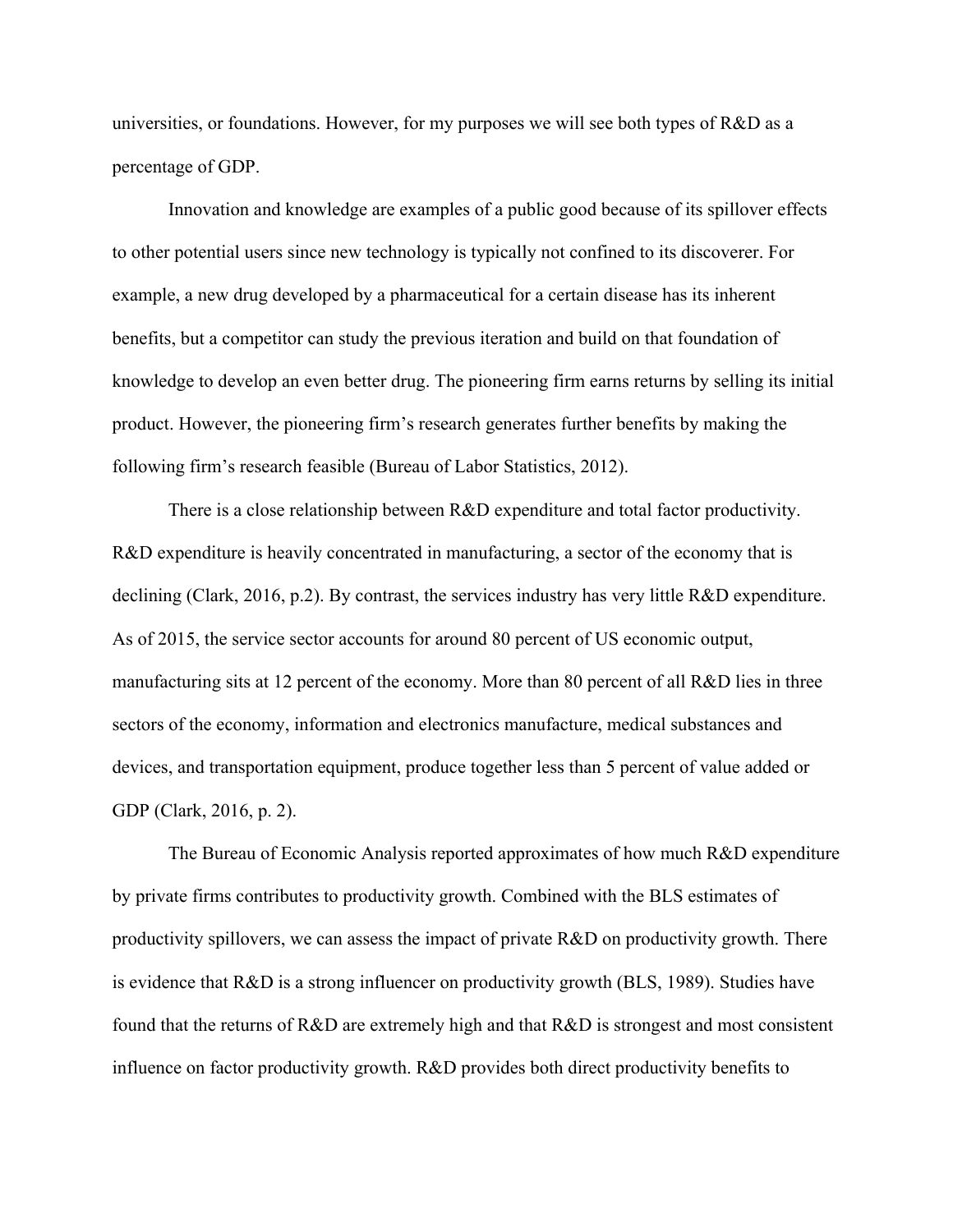industries conducting research, such as computer or aircraft manufacturers, and indirect benefits to industries further along the chain of production such as when financial institutions take advantage of new computing technology (Sveikauskas, 1986, p.1). He notes that while R&D has received much attention, it only represents a portion of the social and individual factors related to innovation. Other factors such managerial and organizational quality, the integration of the industrial relations systems, factors that are difficult to quantify for the purposes of this paper are all important components for technological advancement. These qualitative factors, however, would make a logical extension for future research.

With this established relationship between R&D expenditure and productivity in mind, the paper will primarily focus on the potential relationship between patents and R&D expenditure. The motivation behind such protection revolves around the idea that without property rights on ideas, the free market might underinvest, directly undermining research  $\&$ development expenditure relative to the socially optimal level, in the costly development of new technologies (Gilchrist, 2016, p.1).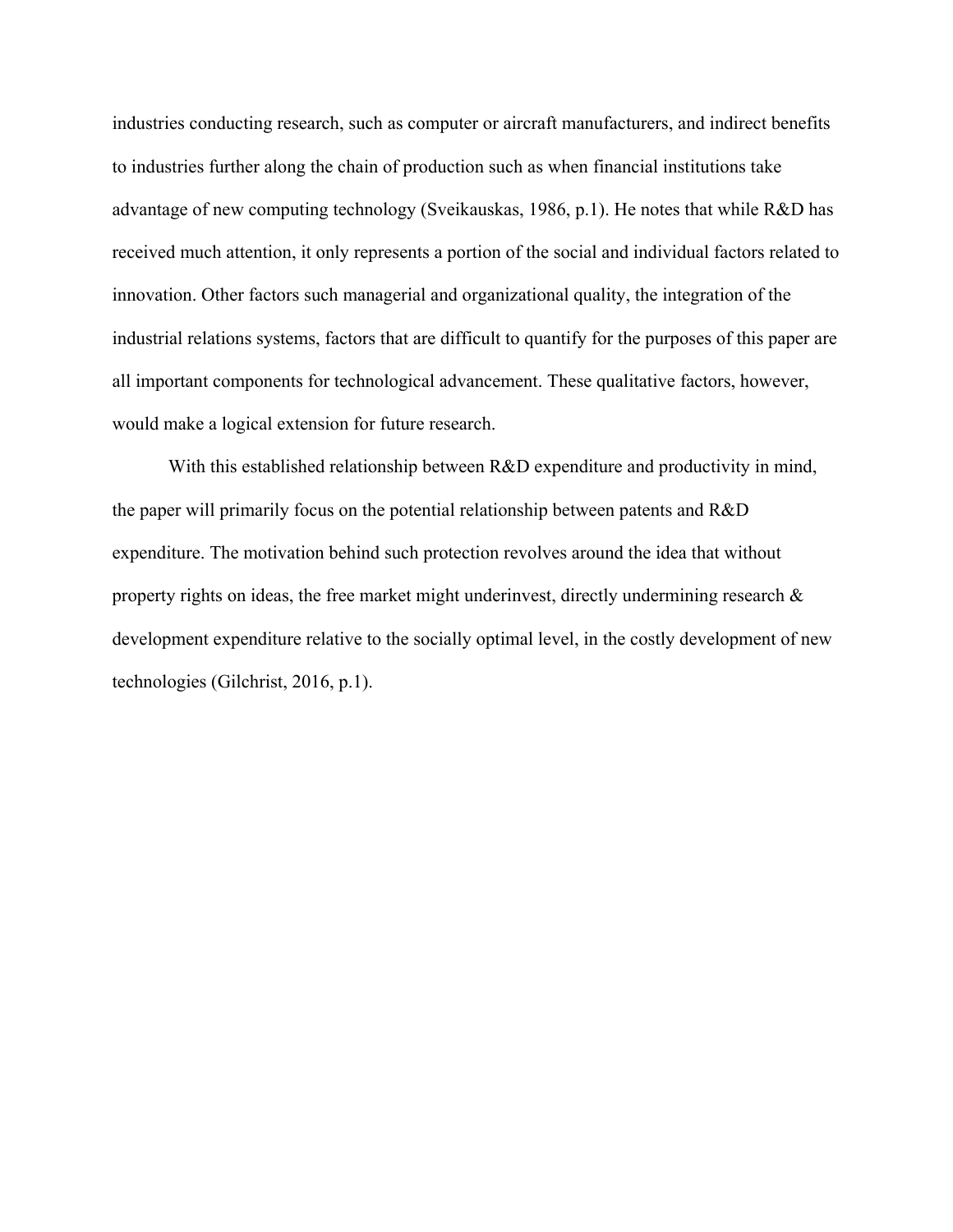# **III. Analytical Framework:**

#### Economic theory behind Research and Development Expenditure and Patents

 Alan Greenspan, former chairman of the Federal Reserve commented that intellectual property has received a lot more attention than in recent decades because ideas and innovation have become important economic resources. Property rights on ideas have outgrown the demand for property rights on land, energy, and raw materials. At present, publicly traded companies in the U.S. have three-quarters of value placed in intangible assets, up from 40 percent from 1980. The product of the U.S. economy has become predominately conceptual. Intellectual property rights form parts of these conceptual assets (Bessen and Meurer, p. 112, 2008).

In its relation to R&D expenditure, patents serve as the financial reward for anyone who is willing to incur R&D costs. Recall that the product of R&D is knowledge which is a non-rival good, meaning that the use of knowledge by one individual does not limit the ability of others to use it. Intuitively, it is possible to contextualize R&D expenditures in a competitive market economy. Assuming knowledge is subject to scarcity, like all other limited resources, the market price of knowledge is assumed to reflect the efficient allocation of resources by equating the marginal social cost of the good with its marginal social benefit. As a non-rival good, knowledge can be consumed at zero marginal social cost. With the marginal social cost equal to zero, we would assume that people would consume knowledge at the efficient level where marginal benefit is zero, the optimal level of use, thus knowledge must be distributed freely at a zero price (Parker, p. 4, 2012).

Clearly this goes against the incentive to invest since there would be no financial reward to reap from incurring R&D costs. Patents and copyright laws grant monopoly rights on intellectual-property. The inventor of said knowledge would be inclined to charge a royalty for the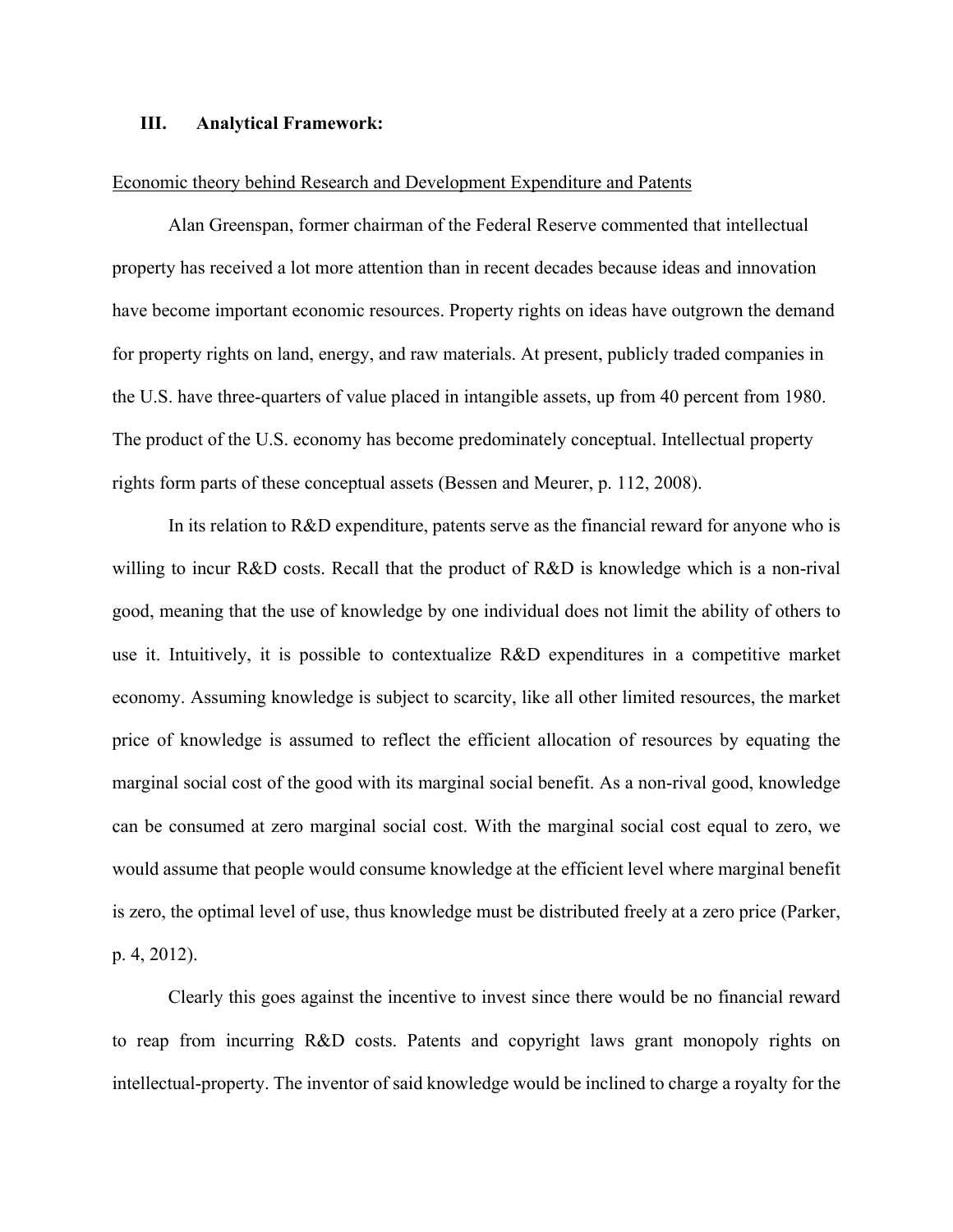license to use knowledge or earn monopoly profits. However, the following paragraph will illustrate why charging a positive price for the use of a non-rival good can lead to inefficiency. If individuals are required to pay to use knowledge, but the marginal social cost is zero, knowledge will be used at a lower-than-optimal level. Therefore, intellectual-property rights work as intended, to protect an inventor's financial interests and those to follow, but at the same time create another negative externality by creating market inefficiencies.

 To illustrate the costs and benefits behind the incentives of patents, consider this the market for a new product that can be produced at a constant marginal cost  $c < \bar{p}$  (figure 1) The downward sloping demand curve D(*p*) represents the diminishing willingness of consumers to pay. A firm with a patent acts as a natural monopoly and as such would charge price  $p^M$ , given the endowments granted by patents and absence of price discrimination, the firm would sell quantity  $q^M$ , and receive a profit of p.

Consumers enjoy a surplus of *S*. Both producers and consumers benefit immediately from the patented product. When the patent expires, non-originator competitive production will eliminate profit and increase consumer surplus to  $p + L$ . Non-originator firms will be driven to invest in R&D due to the prospect of earning the profit flow p. If profit exceeds anticipated R&D costs of innovating new products, firms will pursue this opportunity to invest in R&D (Clancy and Moschini, p. 5, 2013).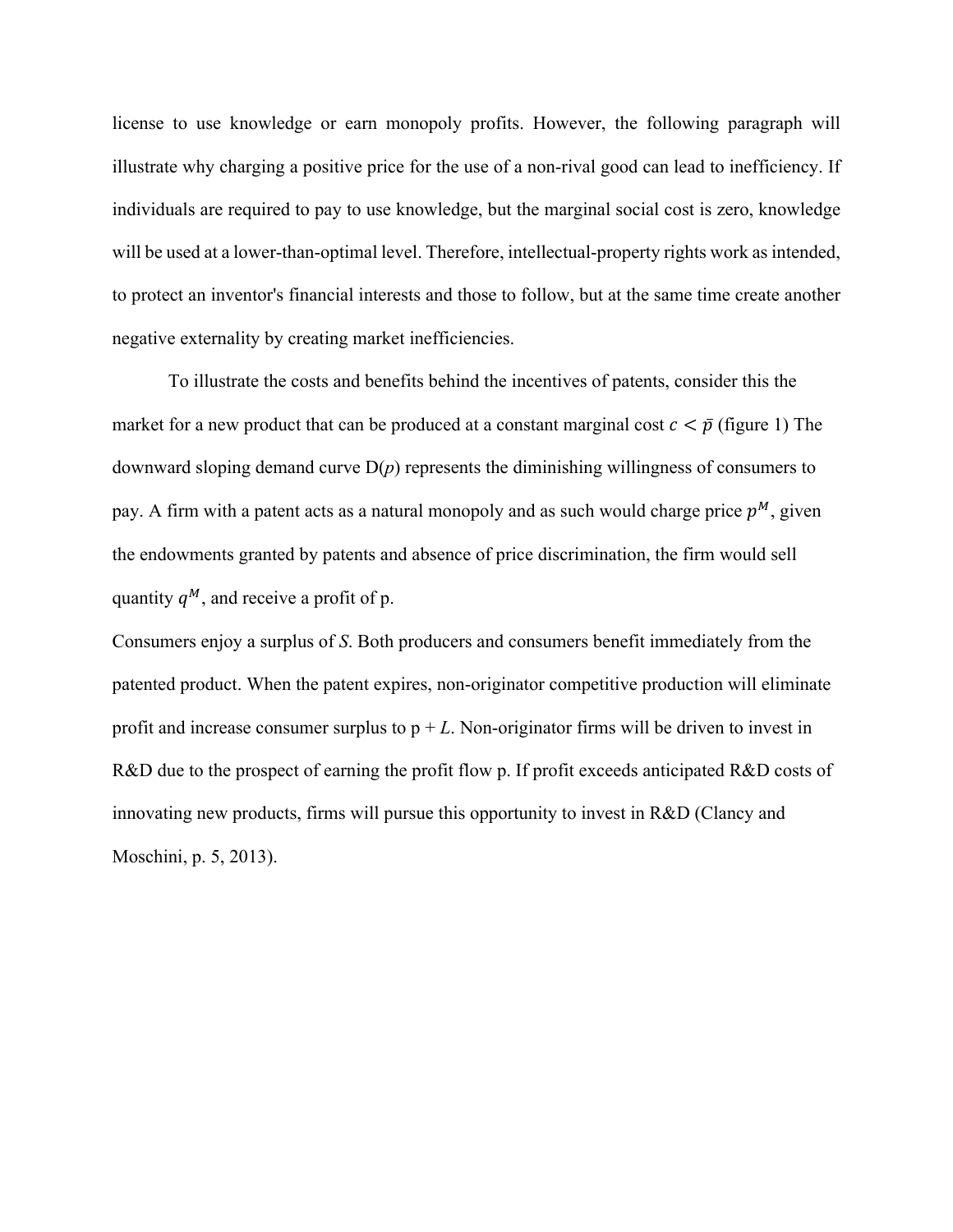

*Figure 2* Patents and Monopoly Pricing. Demand and surplus model for patents in a market and its effects on consumer and firm surplus from Clancy and Moschini (2013).

Figure 2 illustrates the disadvantage of the patent grant. After the development of the new product,  $q<sup>M</sup>$  implies that there are consumers willing to pay for the product beyond the marginal production cost. *L* represents the deadweight welfare loss based off the fact that the provision of the product is below the efficient level  $q<sup>c</sup>$ . From an *ex ante* perspective, patents provide the necessary incentive that stirs innovations that would otherwise not happen, undersupplying innovations in the market without patents. The incentive to innovate provided by patents should encourage efficient market allocation of resources. *Ex post*, the monopolistic market established by patents implies an inefficient production of the product. For the innovators that follow the originator, the patent may not provide enough incentive because only a small percentage of the realized benefits can be earned. For example, innovation costs could exceed projected profits anticipated by a patentee monopolist, but it is lower than the total surplus, consumer surplus and producer surplus combined (Clancy and Moschini, p.210, 2013).

Sokolov-Mladenović, Cvetanović, and Mladenović (2016) find that an increase in the share of R&D expenditure in GDP, the independent variable, by 1 percent will have an impact on the growth of real GDP, the dependent variable, by 2.27 percent. This model considers the financial crises and the negative fertility rate in the EU28 on economic growth (Sokolov-Mladenović,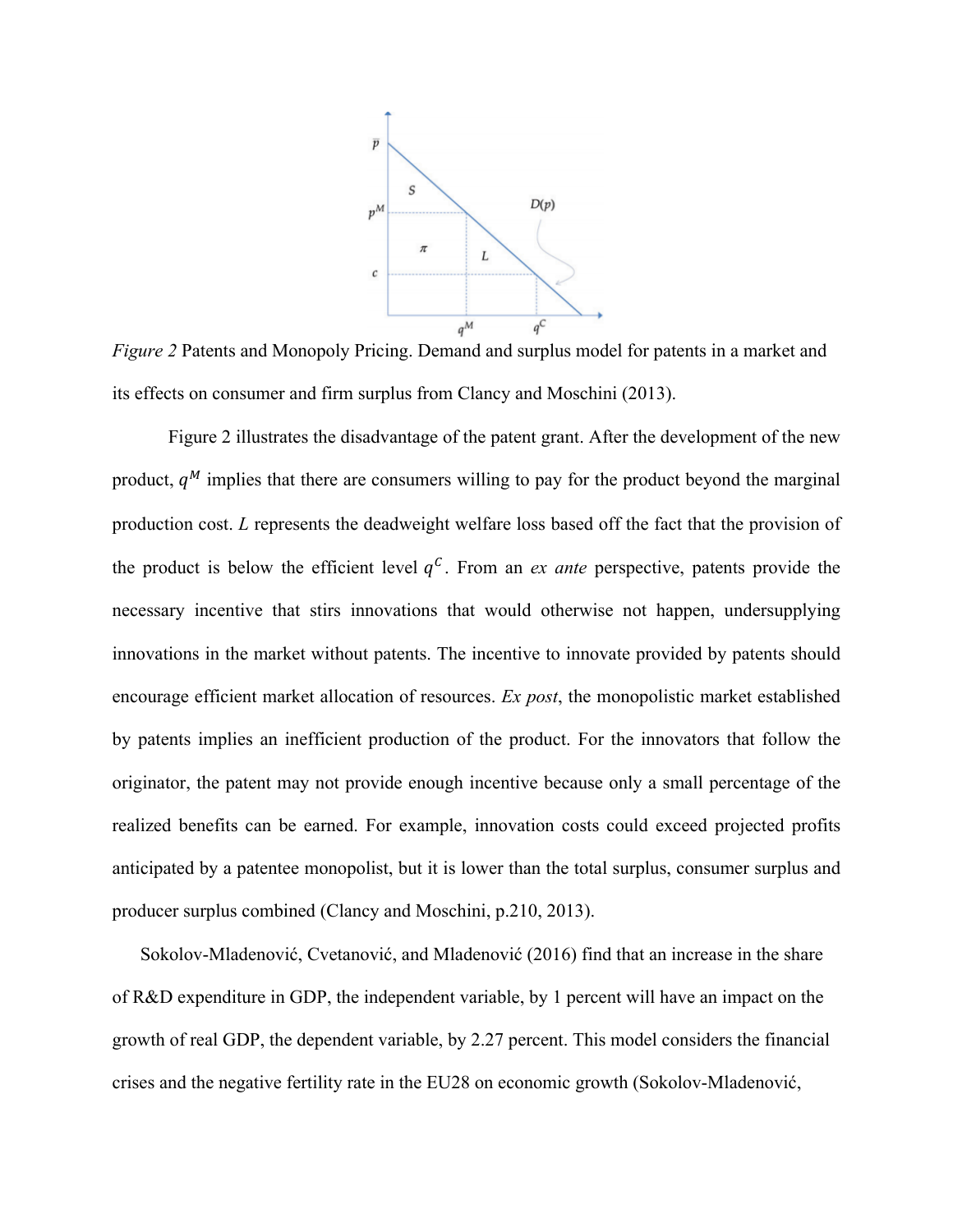Cvetanović, and Mladenović, p. 13, 2016). My model will differ in terms of specification, it will a non-linear model as opposed to a linear model.

#### **IV. Methodology**

The population regression model is as follows:

$$
ln RDexp_{it} = \alpha_i + \beta_0 + \beta_1 ln PatentApp_{it} + \beta_2 lnSmall_{it} + \beta_3 ln Dow_{it} + \beta_4 Subs GovExp_{it}
$$
  
+  $\varepsilon_{it}$ 

The  $lnPatentApp_{it}$  and  $lnSmall_{it}$  independent variables will be interchanged with  $lnPatentAppsGranted_{it}$  and  $lnMedium_{it}$ ,  $lnLarge_{it}$  respectively. This means we will have six regressions in total.

 I have constructed the model as a double-log functional form. This is done because we can reduce the absolute size of the number associated with same actual meaning. Later this will be important in setting my expectations for the variables. This makes it easier to work out impacts in percentage terms. For example, R&D expenditure as a percentage of GDP may move up or down in percentage points, but the number of patents granted is measured in the hundreds of thousands, making it practically impossible to determine the impact of patents on R&D expenditure without a logarithmic function. All independent variables but government subsidies will be log functions.

# Dependent Variable: Research and Development expenditure as a percentage of GDP  $(lnRDexp_{it})$

 The source for the R&D expenditure dependent variable data comes from the Organization for Economic Co-operation and Development (OECD). The organization defined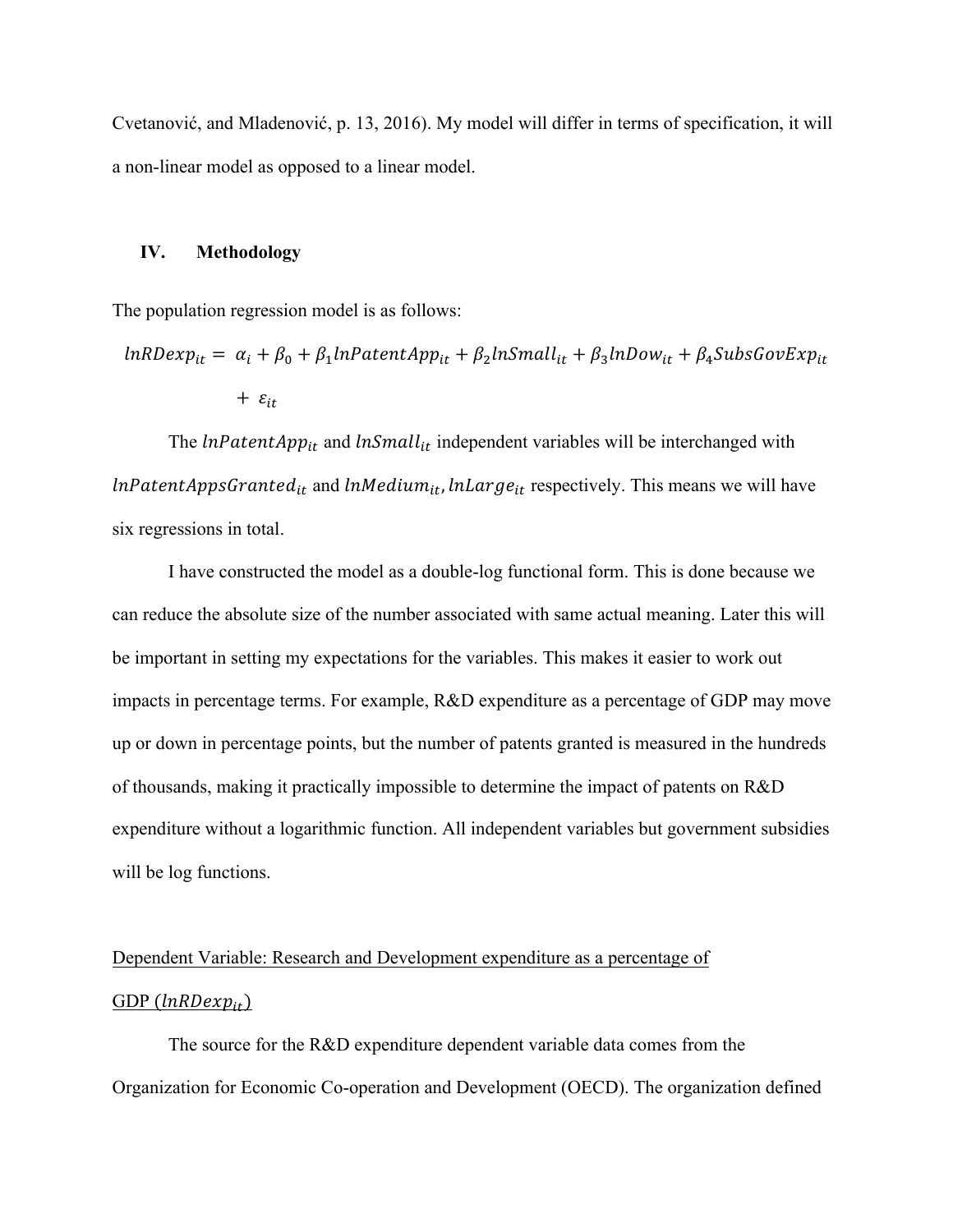R&D as a percentage of total expenditure on R&D carried out by domestic companies, research institutes, universities, and government laboratories in a country, encompassing a wide range of R&D outlets. However, the OECD excludes domestic spending for R&D expenditures on outside the domestic economy.

 Although R&D expenditure is a quantitative figure and easily implementable for the purposes of my paper, it is worthwhile to note that not all technical developments are fully measurable from R&D. According the OSLO manual, the OECD guidelines for collecting an interpretation innovation data, R&D has two main limitations. First R&D is an input; it does not measure the output of technical change. Second R&D does not encompass the combined efforts of firms and governments in technical change. Other non-R&D expenditure inputs leads to the prevalence of non-R&D input measurements. Examples include development of human skills, through internal training and "learning by doing". (OECD, pg. 36, 1990). The dependent variable  $RDexp<sub>i</sub>$  accounts for the research and development expenditure as a percentage of GDP in the US and EU.

# Number of patent applications  $(lnPatentApp_{it})$

 Data regarding the number of patent applications is sourced from the World Bank. The number of patent application is assumed to be applications made by residents of the domestic economy. I chose to use a broad, macro measurement of patents since the scope of this paper covers the entire economies of two countries. There are more specific measurements of patents such as the "quality of patented invention" which can be measured by the scope of patents (Squicciarini, Denrnis and Criscuolo p. 10, 2013). While this adds more depth to the measurement of patents than a simple count of the number of applications for patents, it requires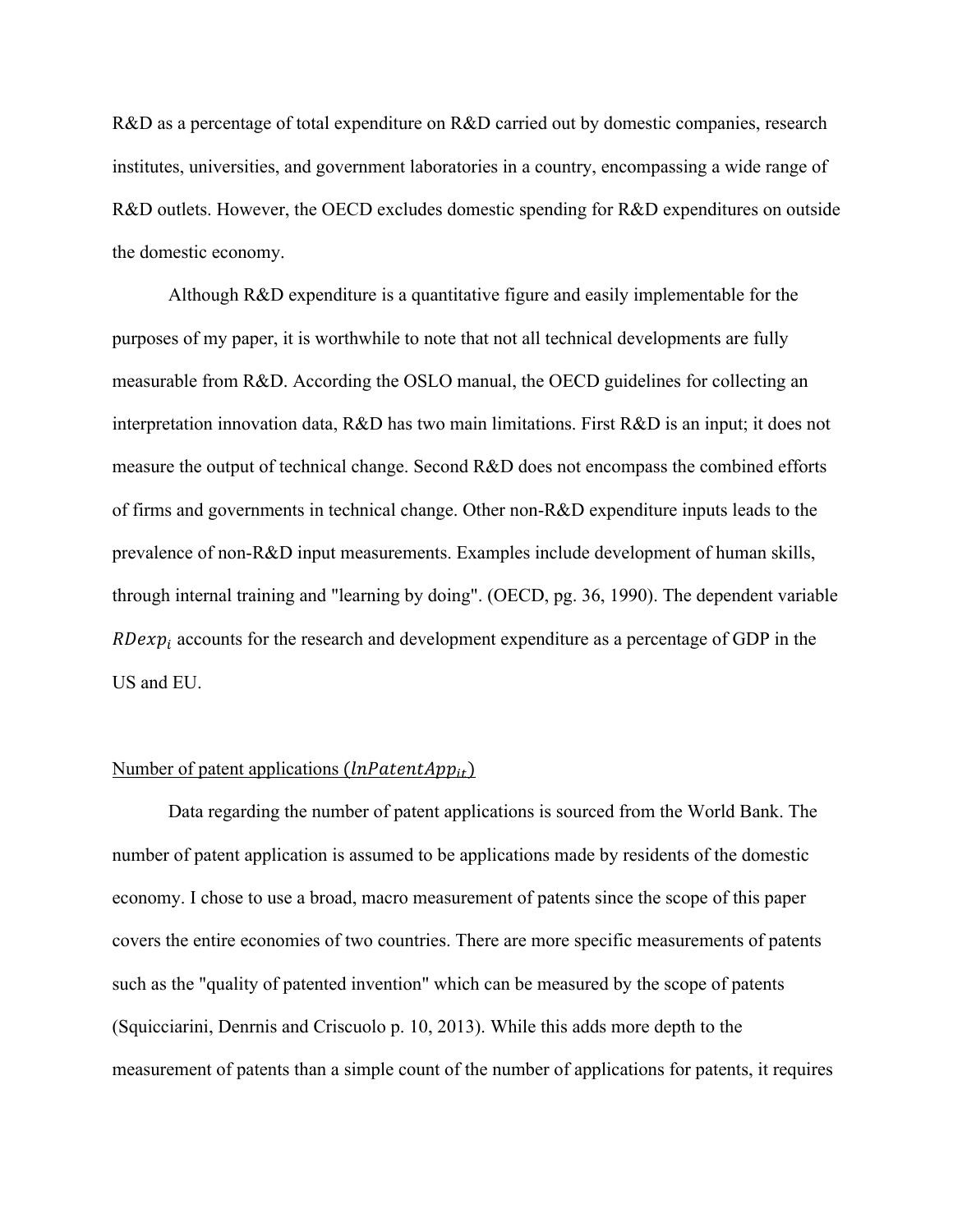a very technical framework that is beyond my current ability. For the intent of this paper, I am not focusing on the dynamic effects that patents have on related and unrelated industries as that would go beyond my scope of interest. This variable is meant to generalize the relationship between R&D and patents, allowing room for depth in future papers. The main drawback of patents as innovation indicators are that many innovations are not patented, multiple patents cover some, some may not be worth any value while others have very high value (OECD, pg. 22, 1990)

Although I focus on the relationship between patents and R&D expenditure, I will include other independent variables to determine if they affect the relationship between the patent variables and R&D expenditure dependent variable.

# Number of patent applications granted  $lnPatentApproxGrant_{it})$

 Like the reasoning behind my first independent variable. This variable considers patents that have been approved by the respective patent office and are circulating the patent litigation system. This variable will be separately regressed by replacing the  $lnPatentApp_{it}$  variable. The independent variable  $lnPatentAppsGranted_{it}$  accounts for the number of patents granted at the US or EU's respective patent offices.

# Firm size  $(lnSmall_{it}$ , lnMedium<sub>it</sub>, lnLarge<sub>it</sub>)

 Schumpeter (1942) argues that the degree of innovation is positively correlated with protection and market power. A large firm needs costly short-run legal protection which would provide adequate short-run market power to incentivize R&D expenditure. Without protection, Schumpeter believed that large firms would not be as likely to invest in R&D and there would be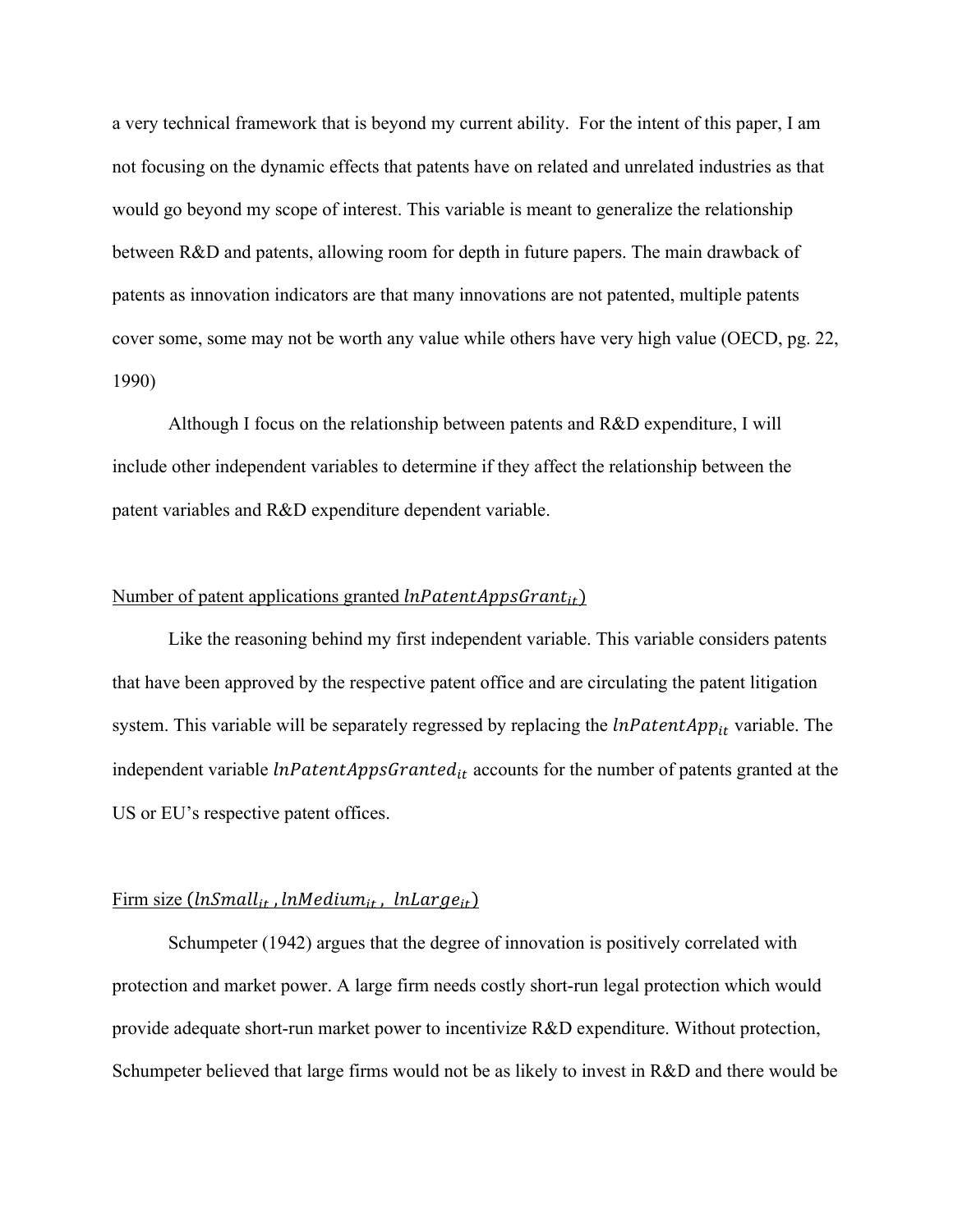no technological advancement. In economic terms, Schumpeter stated that only large firms have the capabilities to induce technological change while small firms were incapable of meaningful R&D expenditure. According to Schumpeter, small firms are incapable efficiently allocate resources for R&D in such a competitive environment.

Although Schumpeter makes a rational argument, there is a lack of empirical evidence supporting Schumpeter's hypothesis. In a mature capitalist economy, relatively large firms create large shares of technological advancement to society. While large firms' contributions are important, evidence from the past two decades of technological growth suggest that smaller firms play a significant role as well. The 1990s boom of technology reveal that small firm sizes may not be an obstacle to obtaining a share of the market value of innovation. Before the 2000s, public R&D expenditure was larger than private R&D in the 2000s, business had the largest share of R&D expenditure. Meanwhile, R&D expenditure in business were increasing in small companies. That is not to say large businesses haven't conducted R&D in the past, only that small companies are intensifying their share of R&D in technology market place (Liu, 2011, p. 36).

For this paper's purpose, firm size will encompass both small and large firms unlike other papers that do not include both simultaneously, which this paper intends to collect data on more than one class of firm size. The data collection in this paper should hopefully bear some findings to the lack of empirical evidence relating firm size and R&D expenditure despite that Schumpeter's theory is widely supported by various economists. I classify the distribution of firms in each economy based on the number of employees, ranging from small, medium, and large.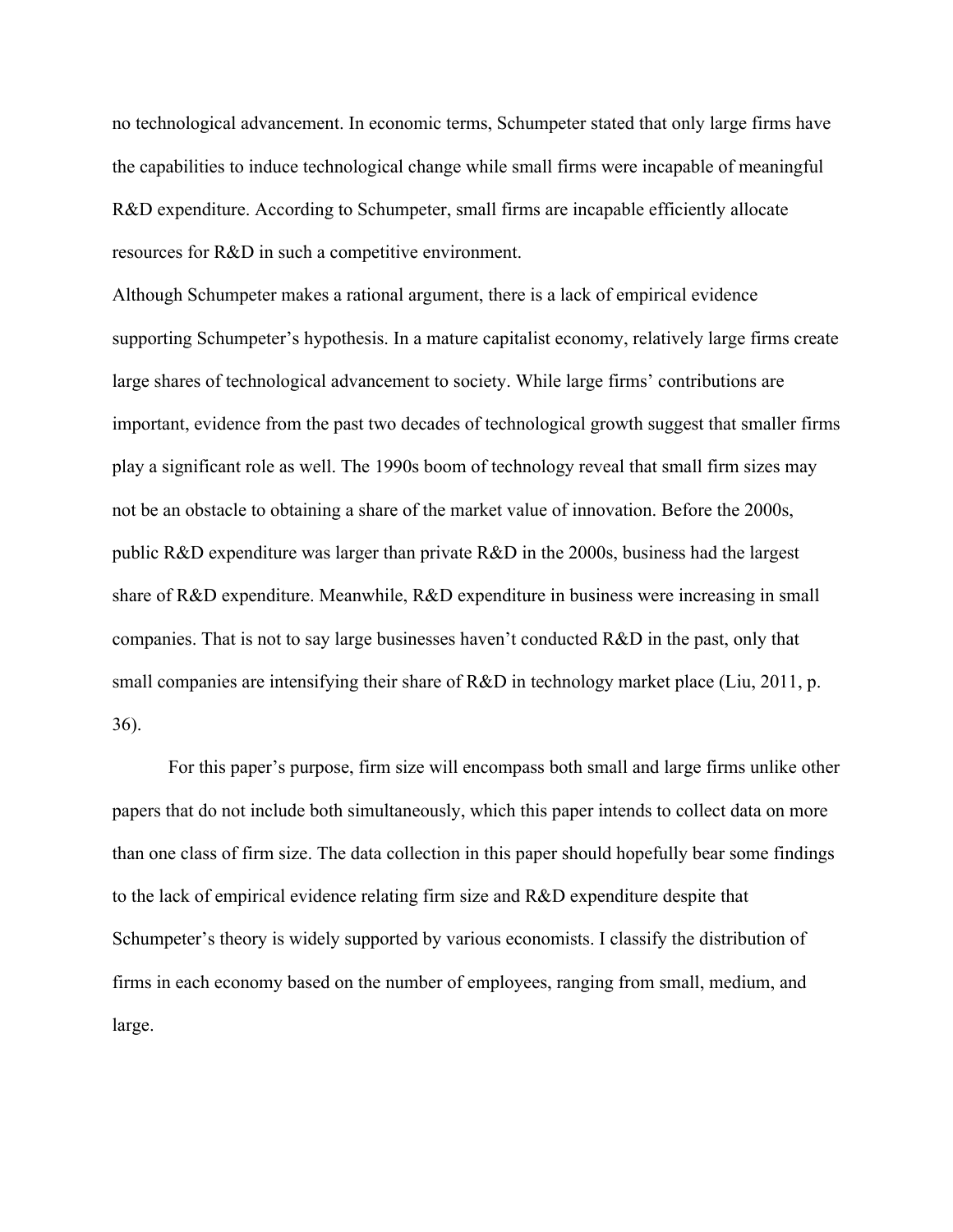Due to preliminary findings of imperfect multicollinearity (Table 6) between the firm size variables when they're all included in the population regression, the firms size variables will be put into individual separate regression, in addition to the individual patent regressions. This means there will be six separate regressions.

# Government Subsidies as percentage of total government expenditure ( $SubsGovExp_{it}$ )

Because technical knowledge can be considered a good, it can also suffer from market failure which can provide a rationale for government intervention to correct such market failures. Becker (2013) notes that R&D exhibits a classical public goods problem as it is both not completely excludable and it is a non-rival good. If the rate of private return of the R&D investment is below the social norm, which is likely if firms are unable to fully capture the returns from their R&D investment, then private returns may be lower than what is socially optimal. If firms are limited to their degree of commitment of financial resources to R&D, especially by smaller and younger firms, then R&D expenditure may again be lower than optimal. The typical financial solution would be to subsidize the economic activity required to spur positive externalities from R&D investments. Usually there are two policy tools available to governments which are R&D tax credits and direct subsidies of private R&D investments. The first approach is a free-market oriented approach, leaving the decision making and timing of investments up to the market. The second approach of government support of private R&D is possible through government-funded research in universities and public research centers (Becker, 2013, p. 22).

This variable may be troublesome due to implication of the 'relabeling' problem. Companies always aim to be cost-efficient, meaning R&D expenditures may be overestimated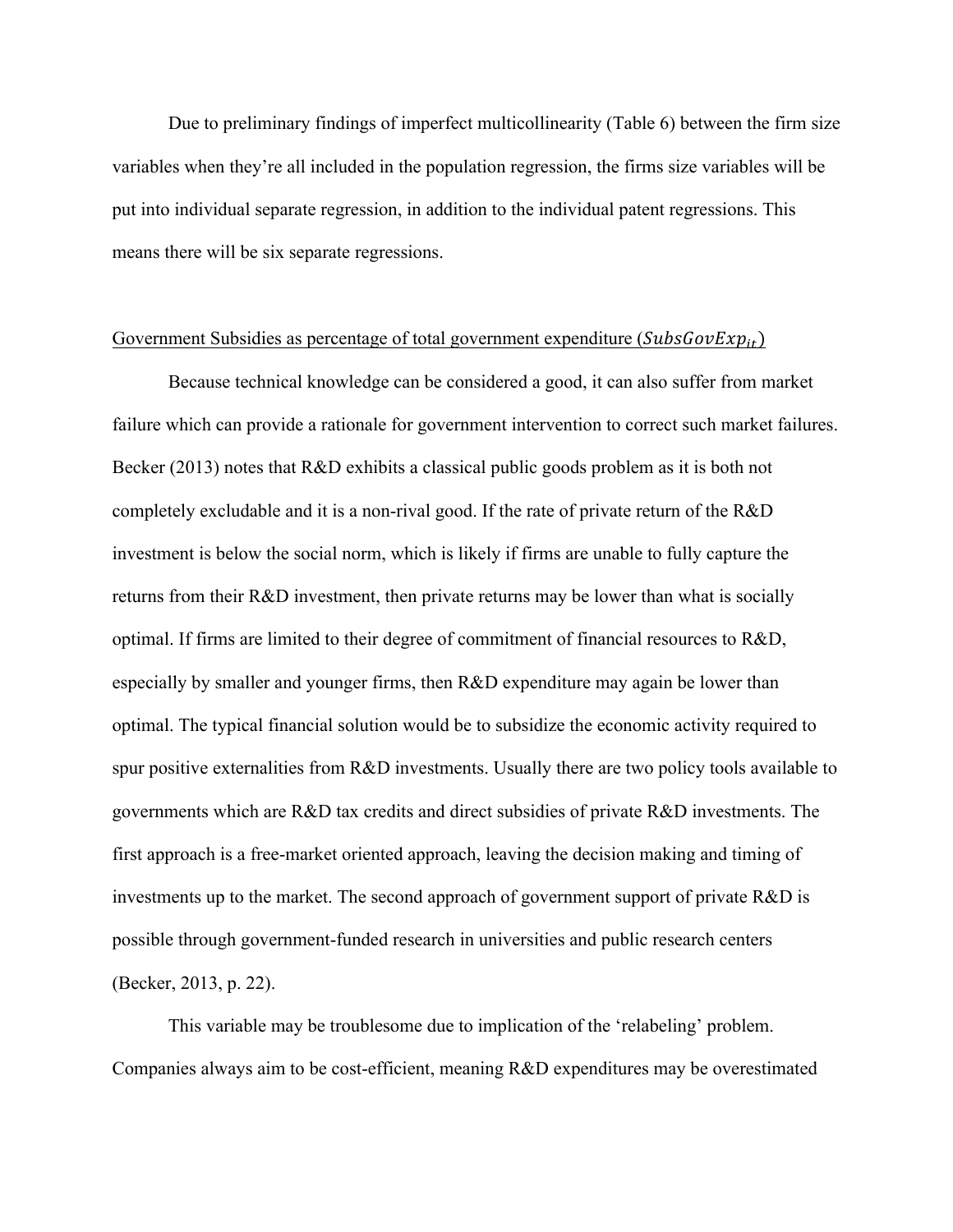on monthly financial statements as a response to increase tax credit. Firms then have an incentive to maximize R&D as a percentage of total costs to qualify for tax credit. This would imply that tax credits have a positive correlation with R&D expenditure.

 González (2008) finds that government support for R&D is more effective in small firms and firms which operate in low-technology sectors. It was found that the impact of subsidies on private effort becomes positive and significant. On average, subsidized firms were found to perform a private R&D effort 0.35 percentage points higher than non-subsidized firms (González, 2008, pg. 15). I account for government subsidization as a percentage of government expenditure with the variable  $SubsGovExp_{it}$ .

# Historical financial performance  $(lnDown_{it})$

 Because innovation, a factor that Schumpeter stresses heavily as an important factor of economic development, requires a potential plethora of research and development investment, it is only natural that one must consider that the implementation and finance of undertaking such costly investments. The financial arrangements matter in R&D spending due to the expected risks and returns of an R&D investment in each financial circumstance. Boot and Thakor (1997) suggest that high technology firms give more weight to stock market price and reaction feedback because of R&D spending. Booth, Junttila, Kallunki, Rahiala and Sahlström (2006) investigated the impact of R&D activities on market value of stocks in 20 countries. The find support for that nation that the stock markets consider firms' R&D expenditure as value-increasing activity rather than simple cost. In particular, their findings show that as equity financing intensifies, represented by the stock market, relative to bank loan financing, the stronger the R&D expenditure link (Booth, Junttila, Kallunki, Rahiala and Sahlström, p.14, 2006). For my paper's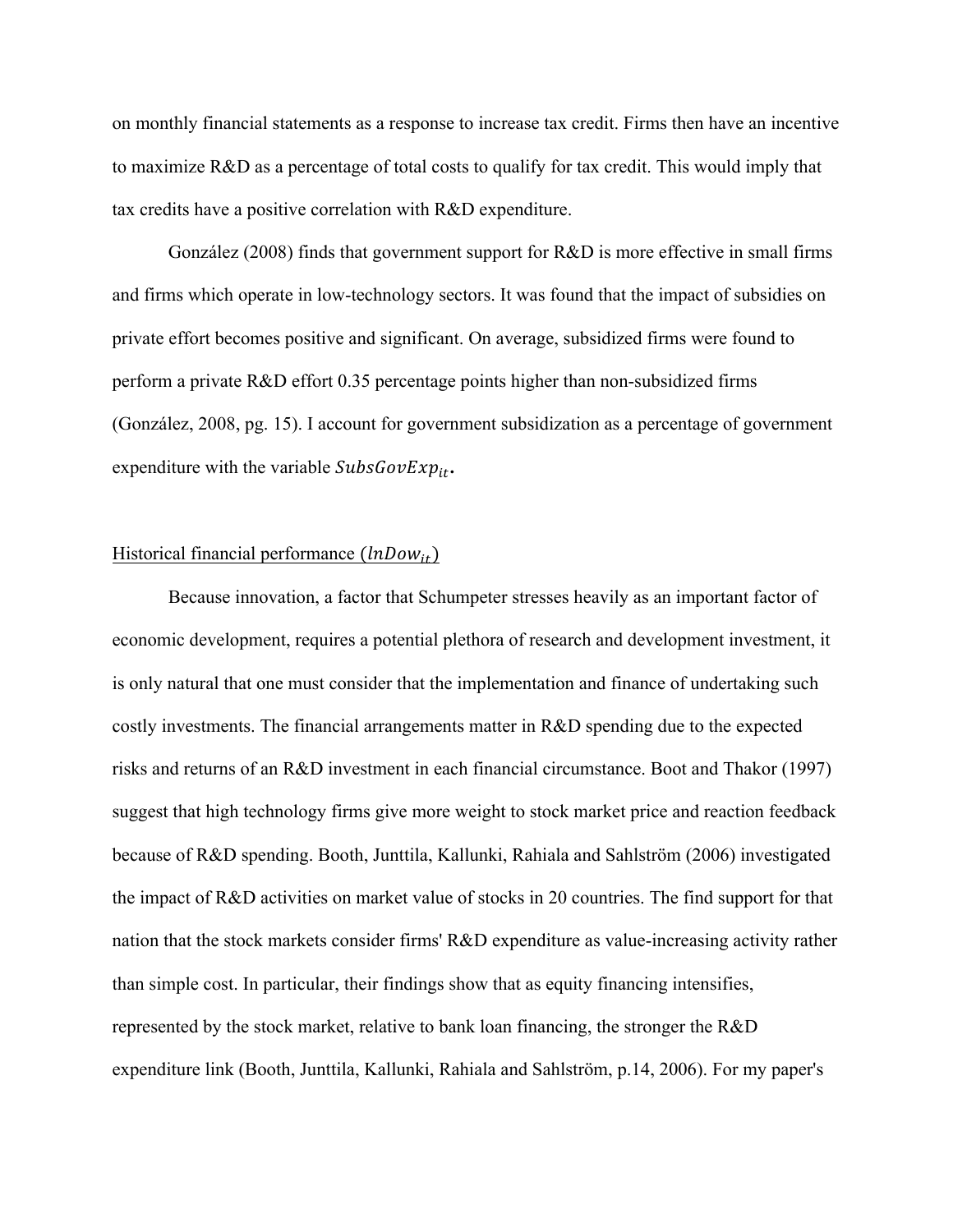purposes, we will use the performance of the Dow Jones Industrial Average as a general indicator of equity levels of financing. The Dow Jones Industrial average accurately reflects global economic changes, meaning it will reflect the ongoing economic events in both the United States and European Union. I account for stock market performance using the variable  $lnDown_{it}$ .

## Dataset and Sources

 Patent application data was acquired from the United States Patent and Trademark Office through the statistical database Data-Planet, patents from the European Union was acquired from Eurostat, the primary database for statistics regarding the EU. Research and development expenditure as a percentage of GDP was gathered from the OECD database. Subsidies as a percentage of government expenditure was collected from the World Bank. Firm size distribution data was gathered from the U.S. Bureau of Labor Statistics and Eurostat. Acquired firm size distribution data on the European Union was more difficult than expected, databases were not as well organized and did not have complete datasets compared to the BLS's database. Dow Jones Industrial data was easily accessible from Google Finance. The US has noticeable differences to the EU in almost all regards to the dependent and independent variables. R&D expenditure is consistently above that of the EU, although both countries' R&D expenditure are steadily rising. The number of patent applications is significantly higher in the U.S. compared to the EU, the same can be said for the number of patent application granted.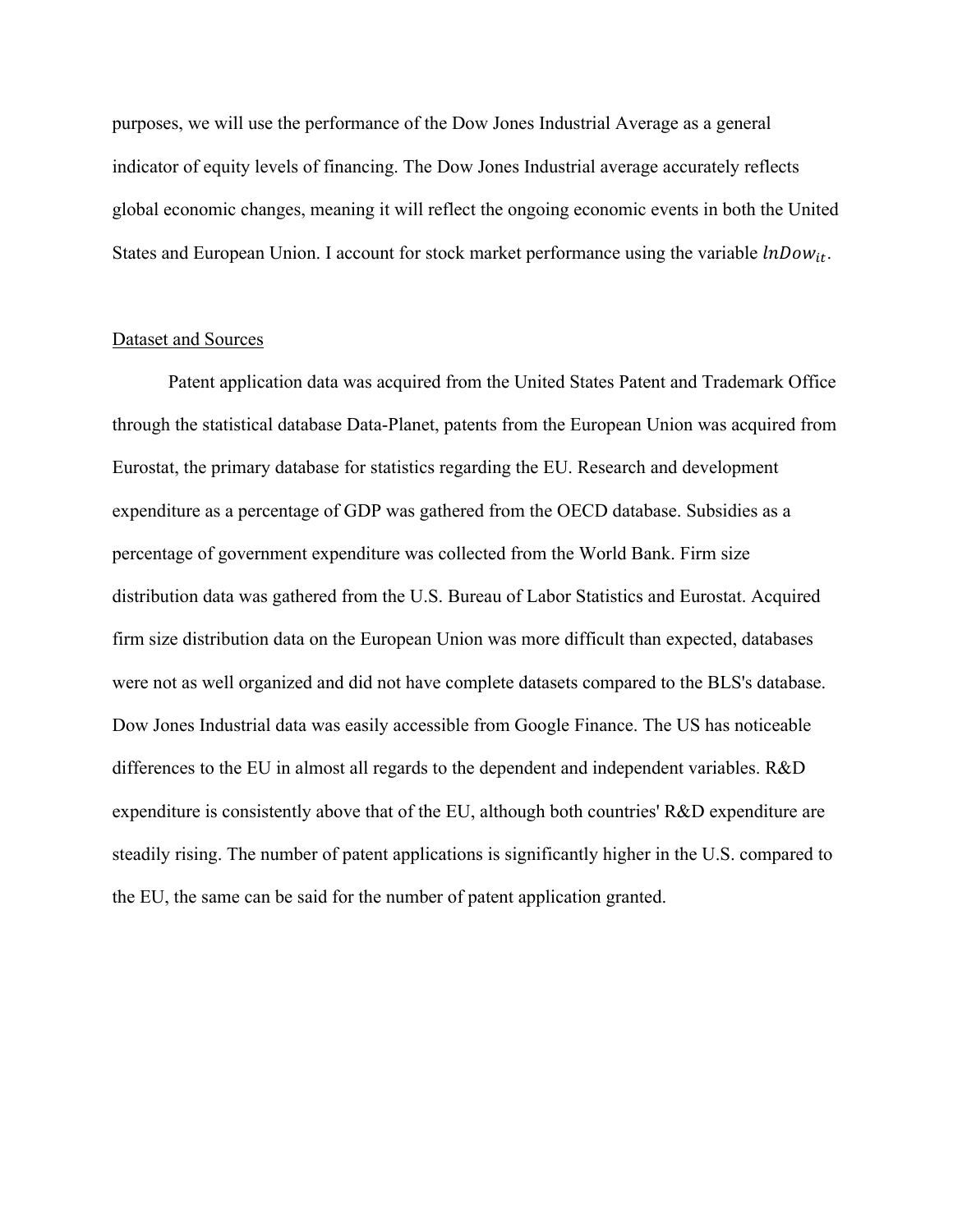# **V. Final Econometric Model**



*Figure 3* Double-log functions. The shapes that the double-log functional form can take. The left shows an isoquant while the right shows various shapes if  $X_2$  is held constant or is not included in the equation (Studenmund, p. 195, 2016).

 Initially the population regression model was going to be considered as a linear model due to an initial negative expectation between patents and R&D expenditure. The relationship, however, may be tied to the constant elasticities over slopes since patents are exponentially increasing while R&D expenditure oscillates (Boldrin and Levine, p.1, 2012). While it is possible for patents to have a positive effect on R&D expenditure, it may be that this positive effect is increasing at a decreasing rate. A double-log model can capture this plateau effect unlike a linear model which has constant slopes.

Since we are using a double-log regression model, the nature of the expectations will depend on whether the independent variable's correlation is bigger than one, between one and zero, or less than zero.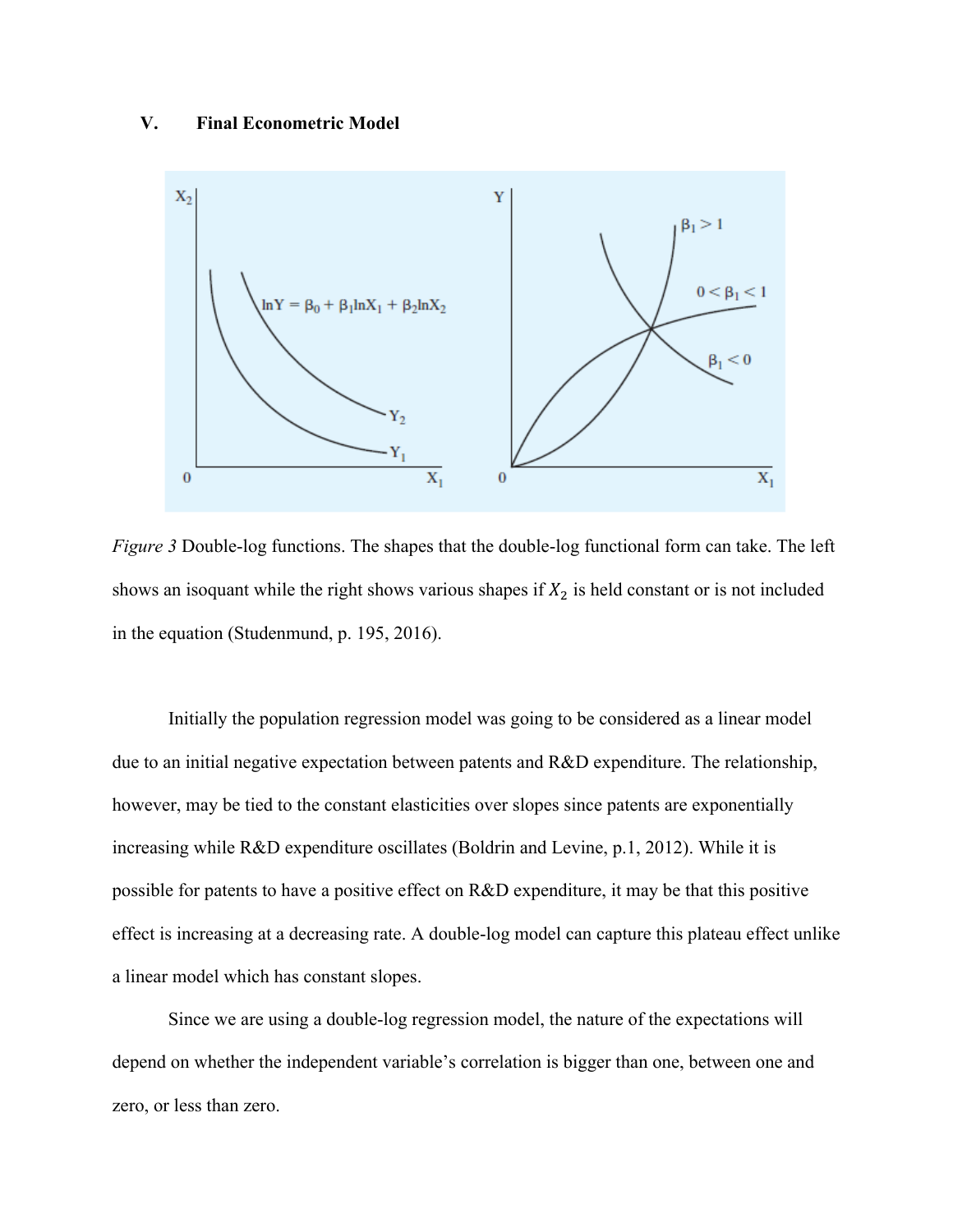$lnPatentApp_{it}$  and  $lnPatentAppsGrant_{it}$  are expected to be between zero and one with R&D expenditure as the increasing number of patents in the market generates deadweight loss and inefficiency (Clancy and Moschini, 2013). In addition, referring to Figure 1, potentially higher innovation costs may stunt R&D investments.  $lnSmall_{it}$  and  $lnMedian_{it}$  are expected to be negative based on the Schumpeterian belief that relatively small firms are more likely to be inefficient at managing R&D expenditures while  $lnLarge_{it}$  is expected to be larger than one based on the opposite expectation that large firms contribute significantly to R&D expenditure (Liu, 2011, p. 36).  $lnDown_{it}$  is expected to positively influence R&D expenditure, given that sturdy financial performance across multiple industries is likely to positively correlate with R&D expenditure a value above one is expected.  $SubsGovExp_{it}$  is expected to be above one since R&D subsidization helps stimulate additional R&D expenditure (González, 2008).

 A panel data will be used to accommodate the cases of the U.S. and EU over two time periods. Panel data models will allow for more degrees of freedom and more variability in sampling than a cross-section. The null hypothesis states that there is no statistically significant relationship between patents and research and development expenditure while the alternate hypothesis rejects the null hypothesis:

> $H_0: p > .05$  $H_{4}: p < .05$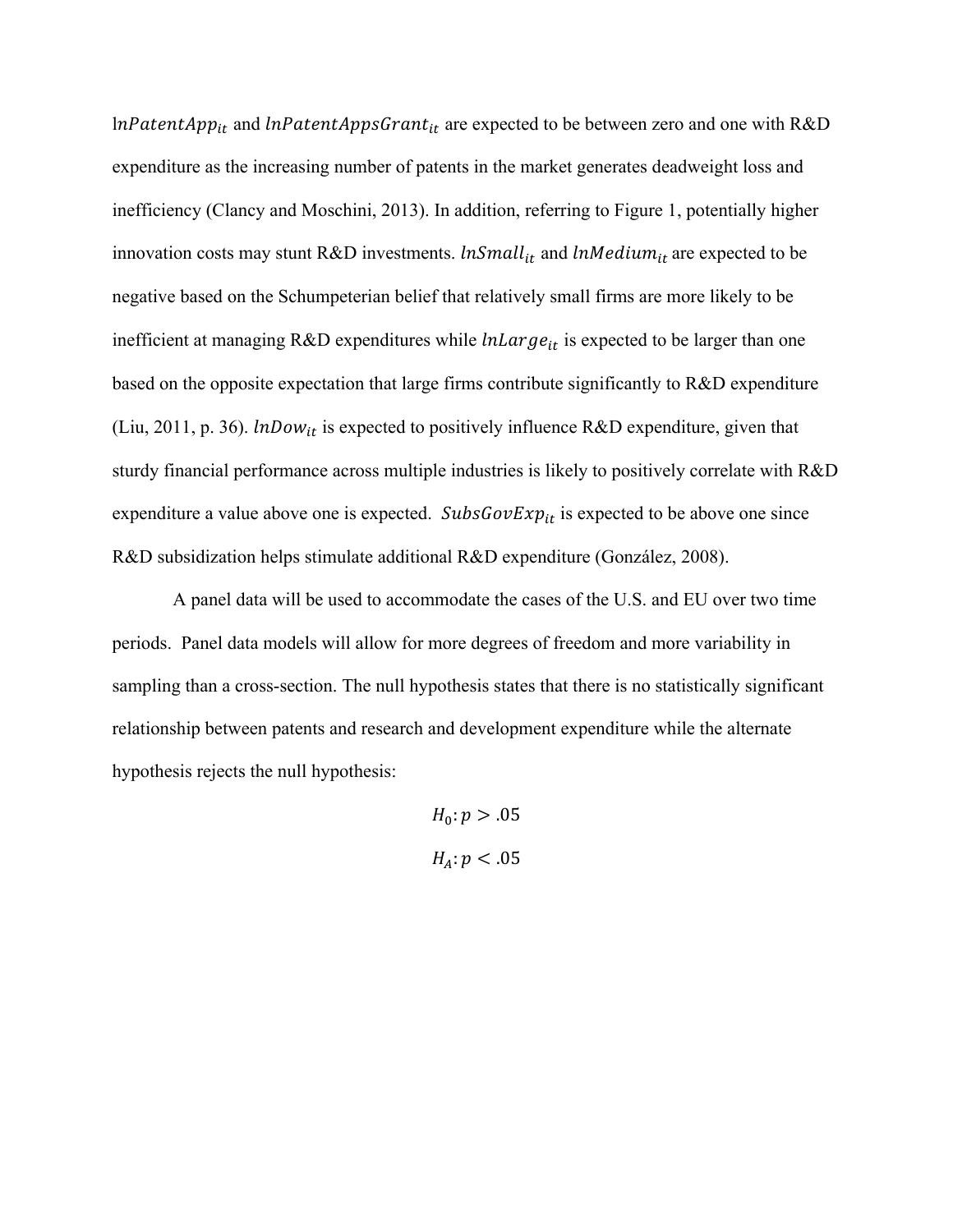# Picking the fixed effect or the random effect model

Based on the population regression model we select between the fixed effect model and random effect model. Based on the p-value:

$$
H_0: p > .05 \rightarrow pick \, FE
$$

$$
H_A: p < .05 \rightarrow pick \, RE
$$

For  $lnPatentApp_{it}/lnSmall_{it}$  and  $lnPatentAppsGranted_{it}/lnSmall_{it}$  we reject the null hypothesis and pick the fixed effects model. For  $lnPatentApp_{it}/lnMedium_{it}$ ,

# $lnPatentApp_{it}/lnLarge_{it}$ ,  $lnPatentAppsGranted_{it}/lnMedium_{it}$

alnPatentAppsGrante $d_{it}/lnLarge_{it}$  we fail to reject the null hypothesis so the random effects model is selected. By selecting the random effects model, will have more degrees of freedom than a fixed effects model, since are only estimating the parameters that describe the distribution of the intercepts rather than estimating intercepts for every cross-sectional unit. We end up with *NT-1* degrees of freedom for the random effects model and *NT – N– 1* for the fixed effects model. However, the main disadvantage is that the impact of omitted variables is assumed to be, in this case our firm size variables because of multicollinearity, is uncorrelated with the independent variables (Table 13). We also have a transformed model assuming it applies to all six regression models:

 $RDevp_{it} = \beta_0 + \beta_1 ln PatentApp_{it} + \beta_2 lnSmall_{it} + \beta_3 lnDown_{it} + \beta_4 Subs GovExp_{it} + (\varepsilon_{it}$  $+\alpha_i$ 

# Multicollinearity

 The classical assumption for multicollinearity is that we assume no perfect or imperfect multicollinearity. There is no assumed relationship among the independent variables.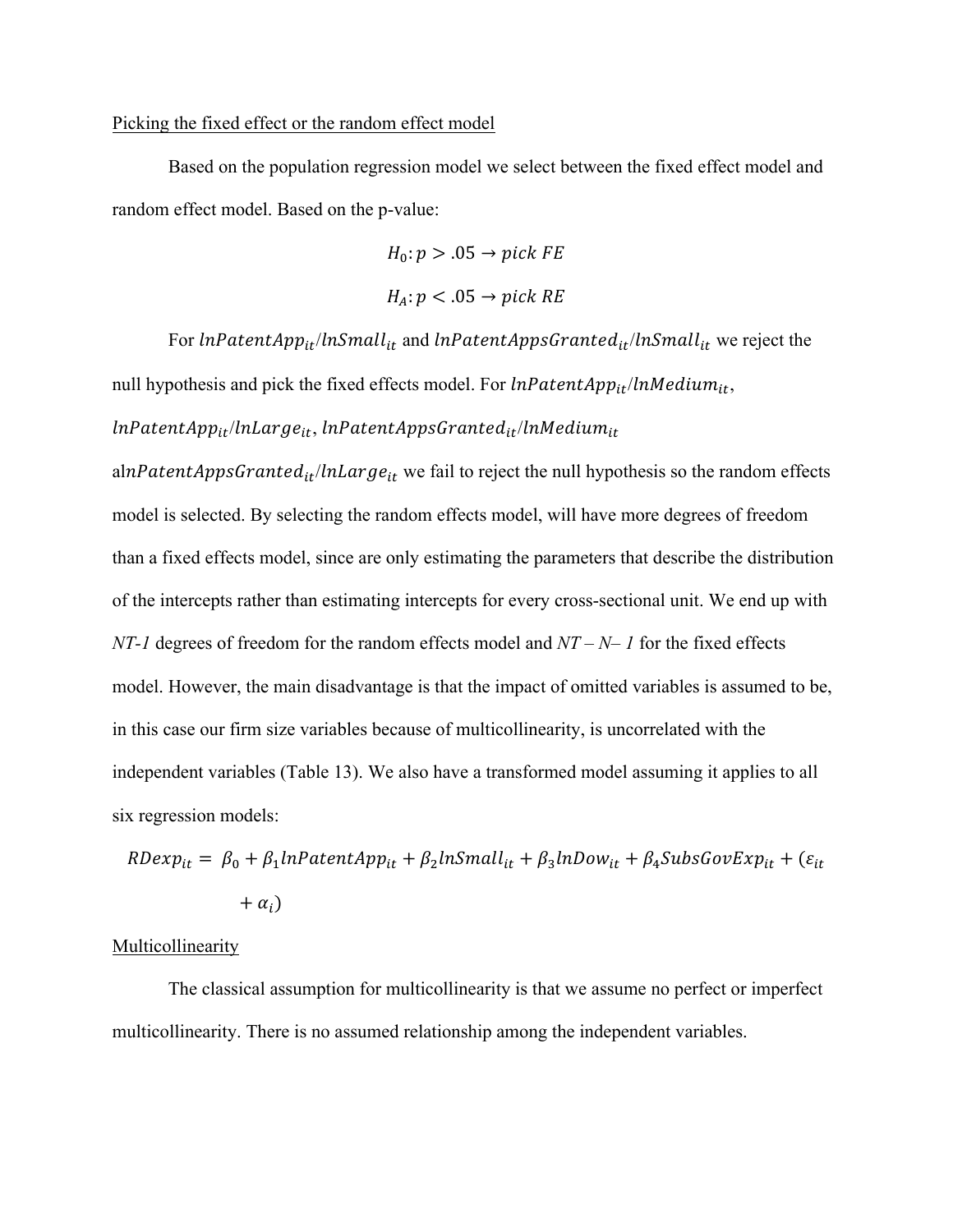Using STATA's *vif* function, we search for a VIF value above five for imperfect multicollinearity. Focusing on the sample regressions' patent and firm size variables  $lnPatentApp_{it}/lnSmall_{it}$ ,  $lnPatentAppsGranted_{it}/lnSmall_{it}$ , and  $lnPatentAppsGranted_{it}/lnMedian_{it}$  had values under five. However,  $lnPatentApp_{it}/ln Medium_{it}$  and  $lnPatentAppsGranted_{it}/lnLarge_{it}$  had values over five, indicating imperfect multicollinearity.  $SubsGovExp_{it}$  and  $lnDown_{it}$  under all regressions had VIF values under five. When the patent variables  $lnPatentAppsGranted_{it}$  and  $lnPatentApp_{it}$  were combined as one regression, regardless of which firm size variable was present individually or all together, there was extremely high multicollinearity. Likewise, when all firm size variables were included, regardless of which patent variable was present individually or altogether, there was extremely high multicollinearity (Table 3)

### Heteroscedasticity

The classical assumption for heteroscedasticity is that we assume the  $\varepsilon_{it}$  variable is homoscedastic or  $V(\varepsilon_{it}) = \sigma^2$ . This states that the observation of the error term drawn from a distribution has a constant variance. Since panel data is simply a repeated cross-sectional model, heteroskedasticity is more likely to take place than in a time-series.

 Using STATA's *hettest* function, we look for a p-value that is .05 or smaller to reject the null hypothesis and to confirm there is significant evidence of heteroscedasticity. All six regressions have p-values higher than .05. Therefore, we fail to reject the null-hypothesis and we have homoscedasticity in the regression. The reasoning could be due to the oscillating nature of R&D expenditure as mentioned by Boldrin and Levine (2012).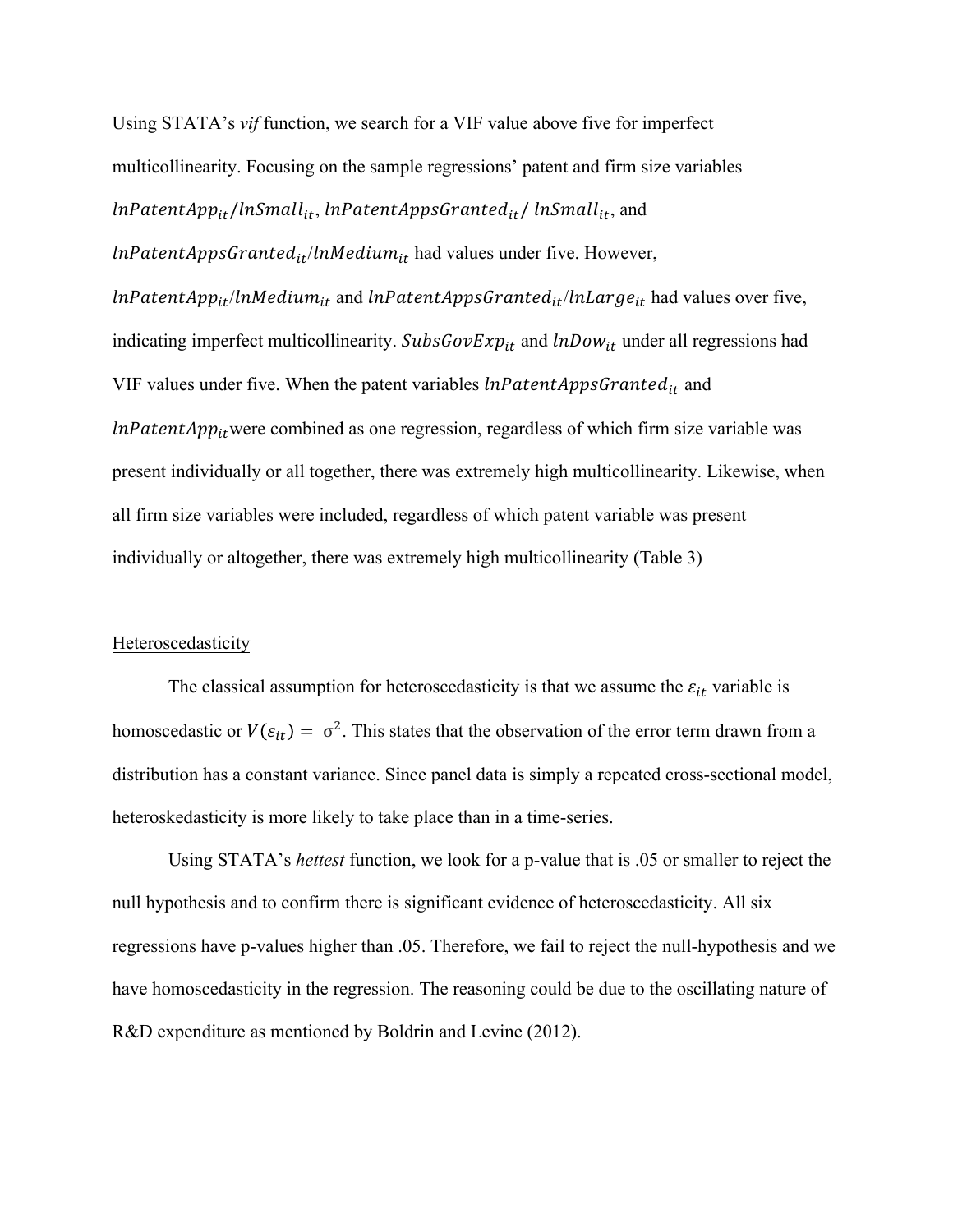# **VI. Discussion of results**

#### Patent variables

In all firm sizes,  $lnPatentApps<sub>it</sub>$  and  $lnPatentAppsGranted<sub>it</sub>$  was between one and zero meeting my expectations. In all cases the p-value was statistically significant at one percent. The patent variables, although all values were between one and zero, were increasing in magnitude as the firm size variable went from  $lnSmall_{it}$ ,  $lnMedian_{it}$  and  $lnLarge_{it}$ . This implies that patents could be correlated to firm size, possibly increasing in correlation as firm size increases. The correlation for  $lnPatentAppsGranted_{it}$  and firm size, although it followed the same pattern as  $lnPatentApps_{it}$ , was not of the same magnitude. It seems that  $lnPatent Apps<sub>it</sub>$ , which involves the number of potential patents or patent applications, has a stronger effect on R&D expenditure. This could be likely due to the relationship between *ex ante*  and *ex post* rent expectations that firms have when entering the market. An *ex ante* perspective could be correlated to the number of patent applications. In a perfect market, all information is freely available, which may true for currently existing patents. However, information regarding patent applications is not as widely available as the actual patent themselves. Firms would likely proceed with their R&D investment whether a rival has a similar patent in the process of application. Had a previous similar patent existed prior, R&D investment is likely to be decreased in magnitude due to the firm knowing about the potentially lost rents.  $lnPatentAppsGranted_{it}$  can be seen from an  $ex$  *post* perspective where established patents potentially reduce the incentive to invest in R&D because now, after the fact, only a small percentage of the original profits can be earned (Clancy and Moschini, p.210, 2013). This partly answers my research questions. Since all patent coefficients have a value between one and zero

we can assume patents are having an increasing effect on R&D expenditure at a decreasing rate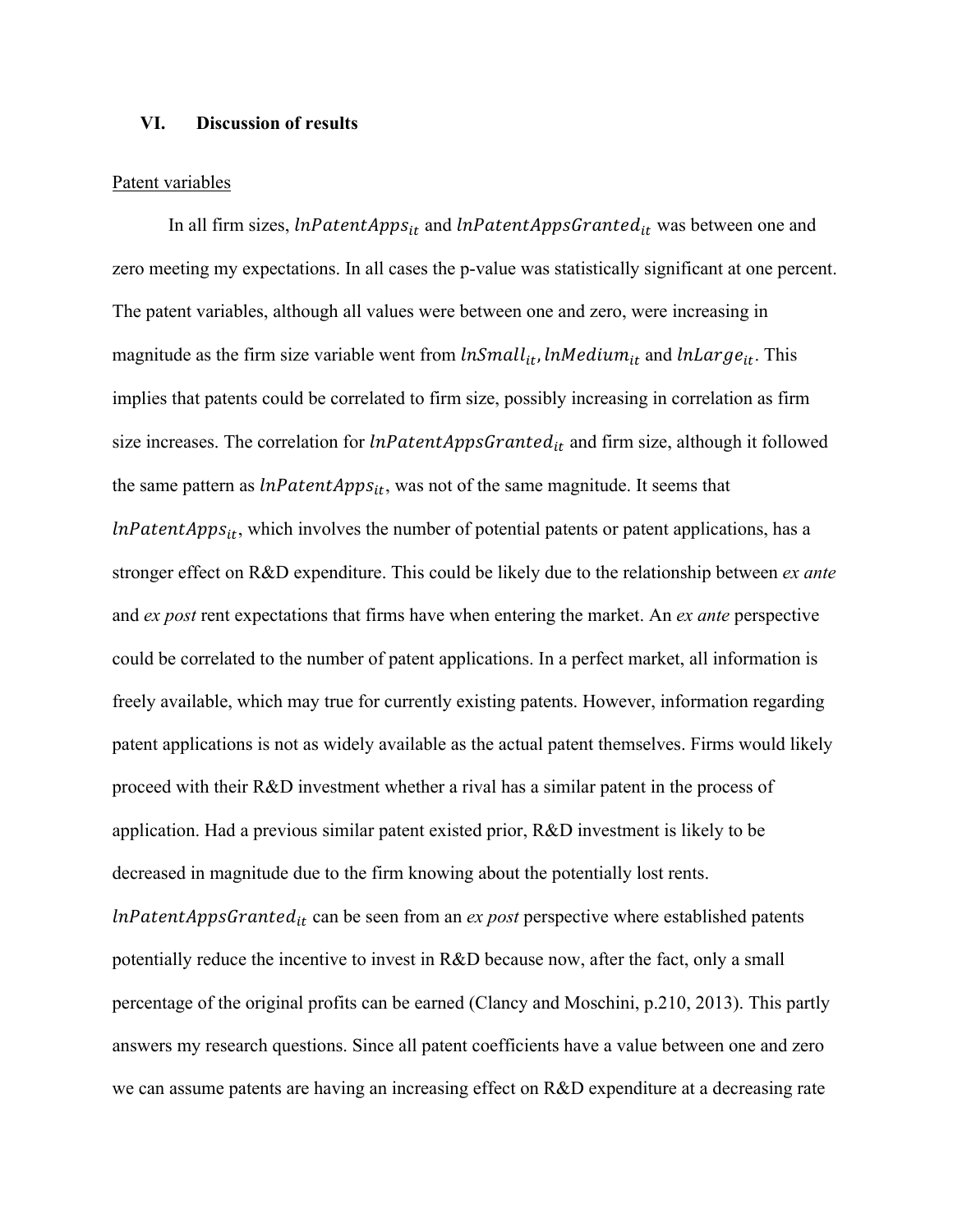implying a plateau effect on R&D expenditure. Although it is tempting to imply from this result that such a value implies that the costs of patents are outgrowing the output of R&D expenditure, I would require more in-depth patent variables that measure the length and quality of patents rather than just the number of patent applications and actual patents circulating the market. Patents do have a correlation, a statistically significant one (Table 1 and Table 2), however the magnitude of R&D expenditure depends on whether the patent application is still an application and not an actual patent. While Clancy and Moschini have identified potential market inefficiencies caused by patents (Figure 2), this paper places their economic theory in the context of decreasing total factor productivity using R&D expenditure as a quantitative measure. In terms of policy, on the macro side, do we limit information regarding patent applications to spur innovation, or on the micro side, do we allow for the free flow of information to allocate capital in the most efficient manner possible.

### Firm size variable

It was expected that the size of a small firm would severely limit its ability to make significant contributions to its R&D investments. Although small firms had an unexpected coefficient between one and zero, implying a positive correlation with R&D expenditure at a decreasing rate. It is hard to say why this might be the case as Schumpeter (1942) only generalizes the fact that small firms cannot make significant contributions to R&D investments. However, this problem does open the need to include alternate innovation measurement indicators other than purely quantitative R&D expenditure. Qualitative measurements suggested by Sveikauskas (1986) such as managerial and organizational quality, integration of industrial relations system could help answer this unexpected coefficient, however it is again difficult to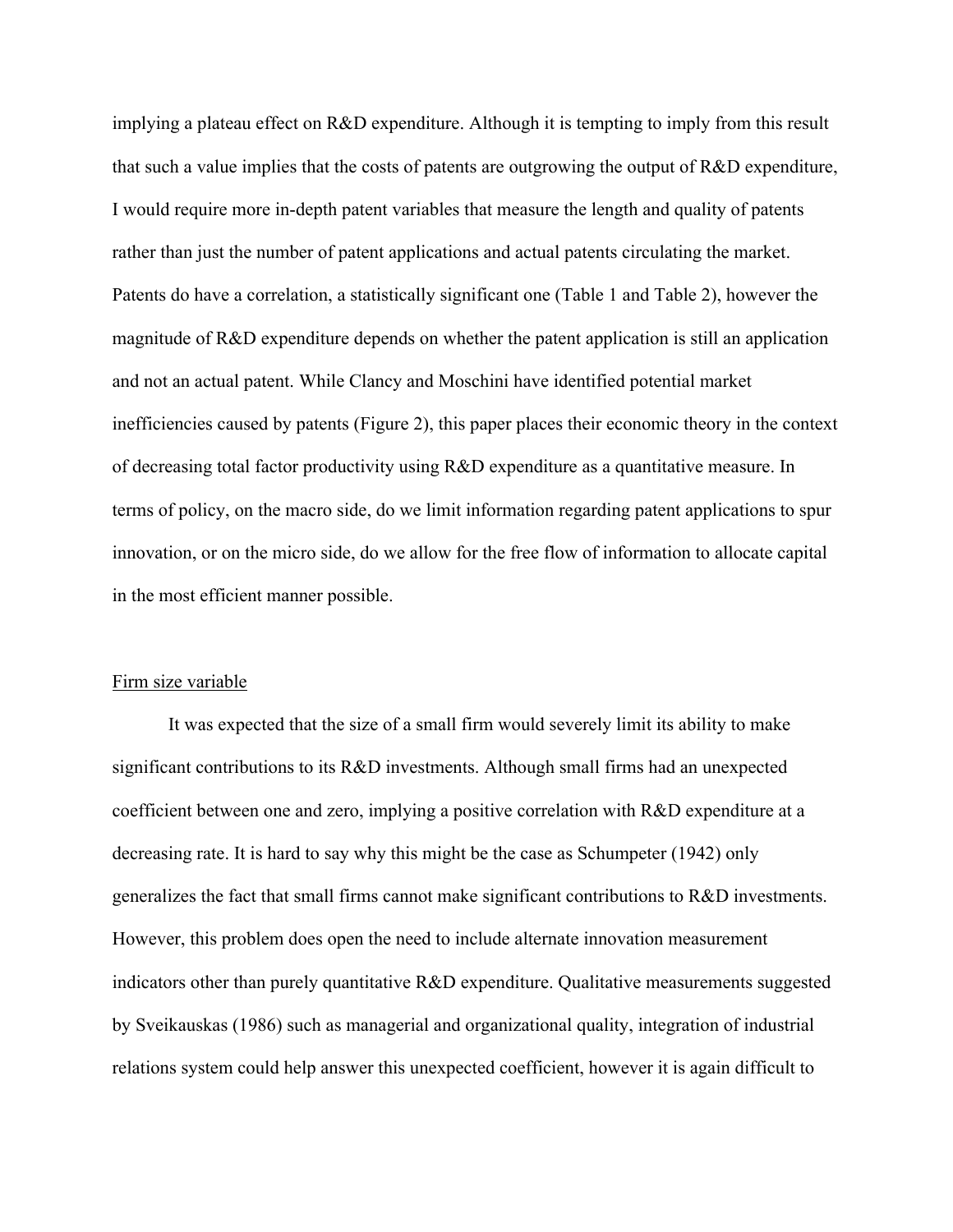quantify such factors. According to the OECD (2005) OSLO manual, small and medium firms have ways that produce innovation through non-R&D outputs. Examples include 'learning by doing'. Medium firm size fell within expectations, although more robust coefficients could be achieved by implementing the qualitative factors in regressions. Perhaps the most unexpected firm size coefficient was the large firm size variable as I was expecting a coefficient greater than one but received a negative value under both patent variables. Previously, I had trouble collecting data on the distribution of firm sizes from the European Union because it only included data from 2005 to 2014 whereas the U. S's BLS provided data on the distribution of large firms from a much wider time span. The negative coefficient in a double-log function would imply a negative correlation at a decreasing rate. Under both patent variables, the large firm size variable was statistically significant at the one percent level. However, under the patent application variable, the large firm coefficient was significantly more negative than under the patent applications granted variable. The unexpected sign in the large firm variable could be partially explained by the unexpected sign in the small firm variable. At the turn of the century, firms of any size, small and medium included, could cross over most barriers to entry that its historical twentieth century counterparts wouldn't be able to do. For example, the internet became an information super highway that anyone with a connection could access which greatly lowered the barrier of information. Schumpeter's (1942) negative view of small firms on R&D investment stems from the capabilities of small firms at that time. Now small firms can compete with larger competitors using the internet (e.g. online retailing versus brick and mortar businesses).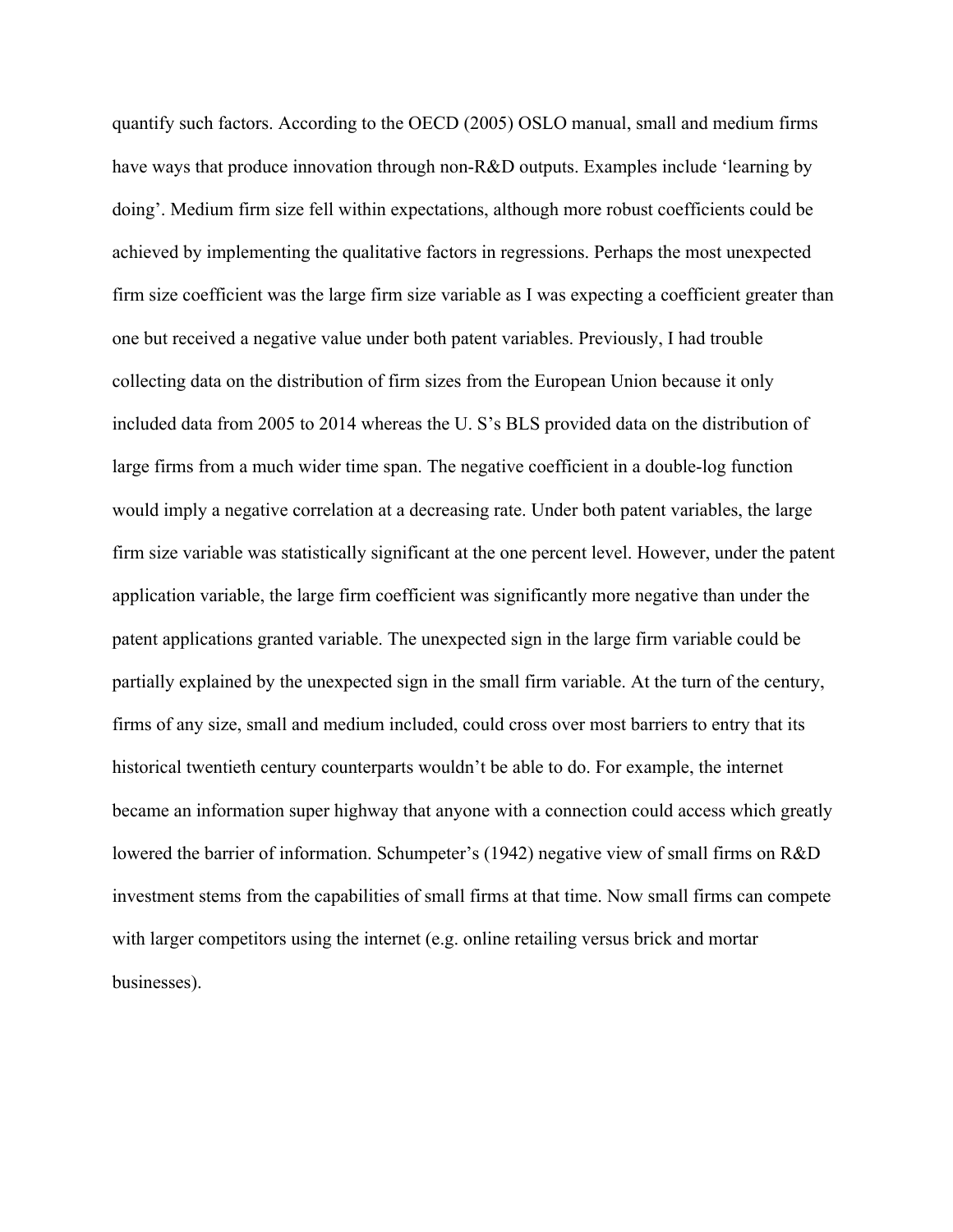# Subsidization

 The coefficient for subsidization did not fall under expectations. Where a value greater than one was expected, under all patent variables, the coefficients were between zero and one. The order from largest to smallest coefficient, under patent applications, was seen in the medium firm size variables, then small firm size, and then largest firms size. The coefficient value implies that the effect subsidization on R&D expenditure has a positive correlation albeit at a decreasing rate. Becker (2013) notes that firms alter their statements to acquire tax credits in the form of R&D tax credits from the public sector. This may explain why subsidization was the smallest value at the large firm size end of the spectrum. Larger firms have more to gain from tax breaks if they hold back on publicizing actual R&D expenditures, whether the R&D investment has been recorded or not. The results imply that subsidization has a stronger correlation to R&D expenditure at the small firm level. The reasoning behind the significance of small firms in relation to R&D expenditure and subsidization is beyond the scope of this paper's current literature, however it highlights the issue of measuring the effects of subsidization on R&D expenditure while incorporating firm size variables. In addition, the separation of firm sizes into separate regression was done to reduce imperfect multicollinearity, however by doing so I potentially created omitted-variable bias. It is possible that the model is trying to compensate for the separated firm size variables by overestimating or underestimating the effect of one of the other variables.

The unexpected coefficient results applied to the number of patents granted variables as well, in the same order of magnitude with subsidization having the largest effect on R&D expenditure under the medium size variable, followed by the small firm size variable, and finally having a negative correlation under the large firm size variable. It seems that the effect of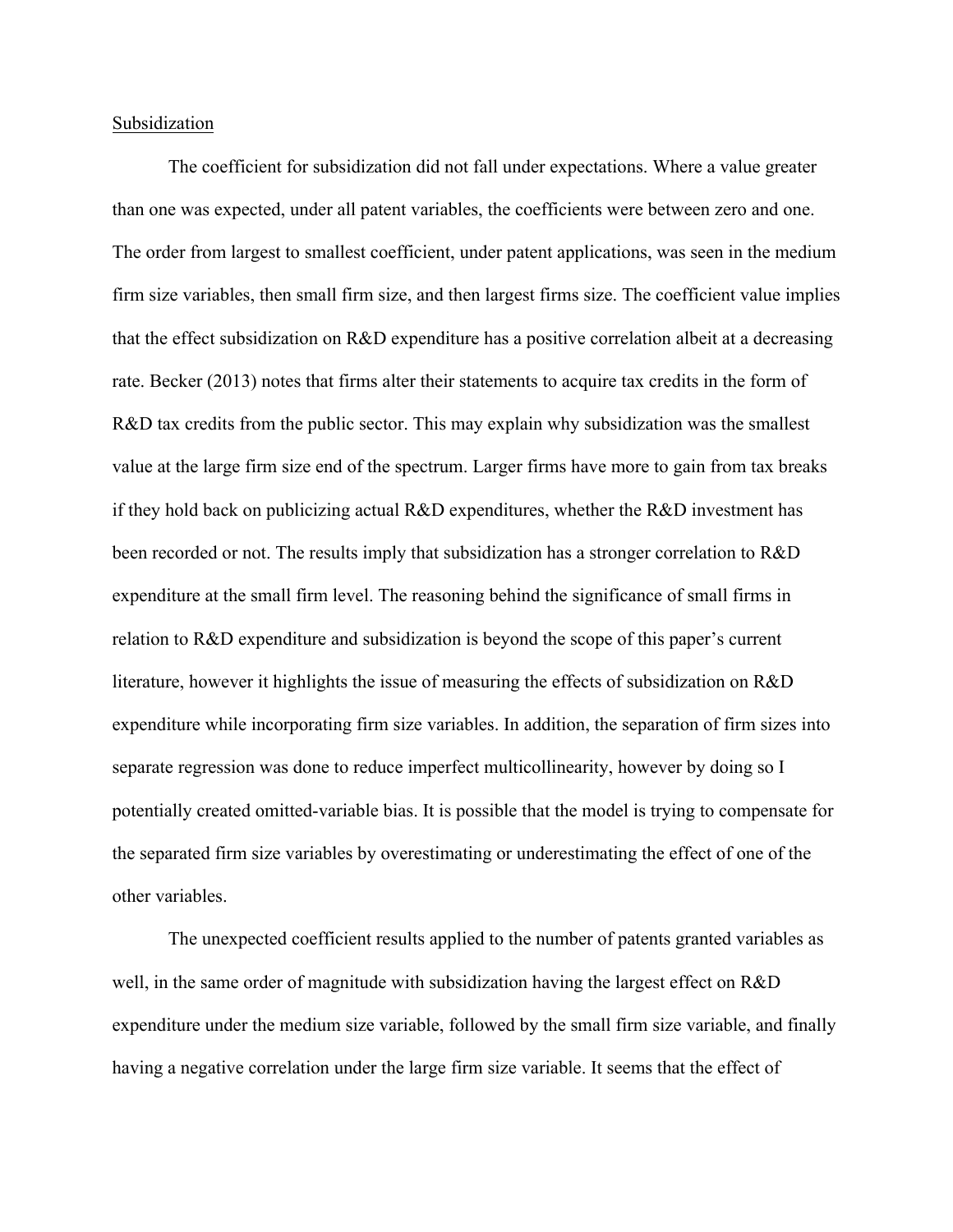subsidization on R&D expenditures does not differ in terms of positives and negatives, but it follows the similar pattern from the firm size variable discussion in that subsidization has a greater impact on R&D expenditure under the number of patent applications variable compared to the number of patents granted variable. Although the literature states there is a 'relabeling' problem in firms overestimated R&D expenditures to benefit from R&D tax credits, it is difficult to find a logical explanation as to why subsidization seems to have a greater effect in magnitude than under the number of patents granted variable. However, future research on the relationship between patents and R&D expenditure under the context of R&D tax credits could bring understanding as to why tax credits may positively or negatively impact, assuming a linear relationship, R&D expenditure depending upon firm size. Policy implications could include taking firm sizes into account for 'relabeling' where applications for R&D tax credits are concerned.

# Historical financial performance

The historical performance of the financial environment, measured by  $lnDown_{it}$ , was expected to have a coefficient greater than one. However, under all patent variables, the coefficient was between zero to one. Similarly, to the subsidization and firm size variables, the financial environment variable had a stronger effect on R&D expenditure than under the patents granted variable. Under both patent variables, historical financial performance, under the small firm variable, had the largest impact on R&D expenditure, followed by the variable under medium firm size, and lastly the variable under large firm size which had the smallest impact on R&D expenditure. Since all values were between one and zero in all cases, it implies that past performance of stock markets had a positive effect on R&D expenditure albeit at a decreasing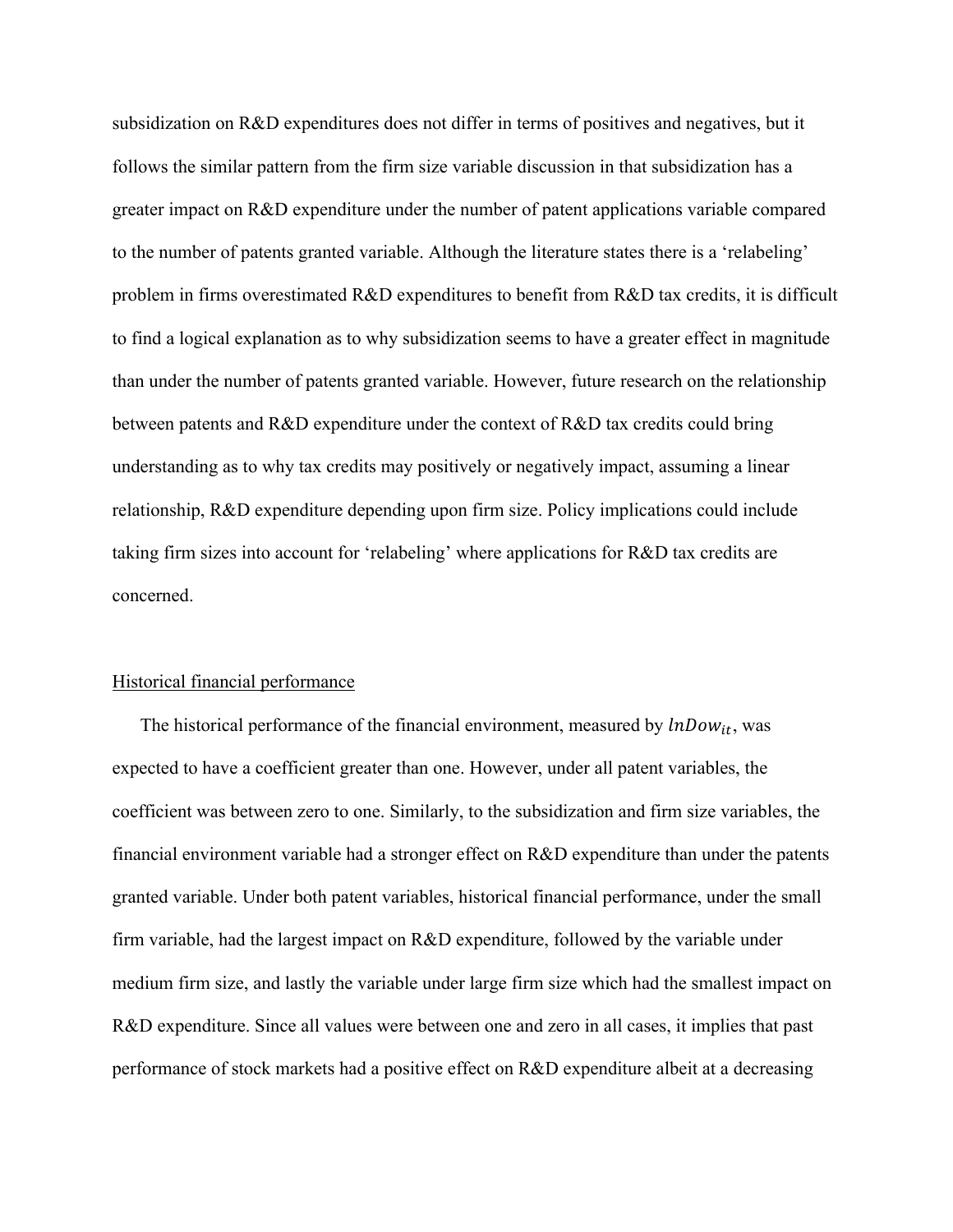rate. It seems to be a recurring theme that for the variables that were expecting to have coefficients greater than one, had coefficients between one and zero. This means that there is a positive relationship between these variables and R&D expenditure, however eventually they reach an inflection point. Booth, Junttila, Kallunki, Rahiala and Sahlström (2006) only assumes a linear relationship between R&D expenditure and growth of equity, whereas my paper is specifying a non-linear double-log form. It may be more beneficial to specify historical financial performance as how well each year compared to the previous year rather than just the raw value indicator.

# **VII. Conclusions:**

 Initially, the research question began with the curiosity as to what might have been causing total factor productivity in the U.S. to decline over the past decade. I used R&D expenditure as a percentage of GDP as a quantitative measurement of innovation. The value of the coefficient of the patent variables indicated a diminishing returns effect. Based on the coefficients from Table 1 and Table 2, patents are generating diminishing marginal increases to R&D expenditure despite exponentially increasing in number. Regarding policies, although patents are exponentially increasing in number with only gaining diminishing marginal returns, it would be hasty to say that patents are detrimental to R&D expenditure as they form a crucial part of providing financial incentives for would-be innovators. On the other hand, we could be wasting potential total factor productivity gains by continuing the exponential patent trend. An optimal patent policy would be a reform that involves preserving the idea of a patent while lessening the penalties of infringement. Policies can include an improvement to improving the quality of patents to avoid another Amazon "one-click purchase" patent, or re-evaluate the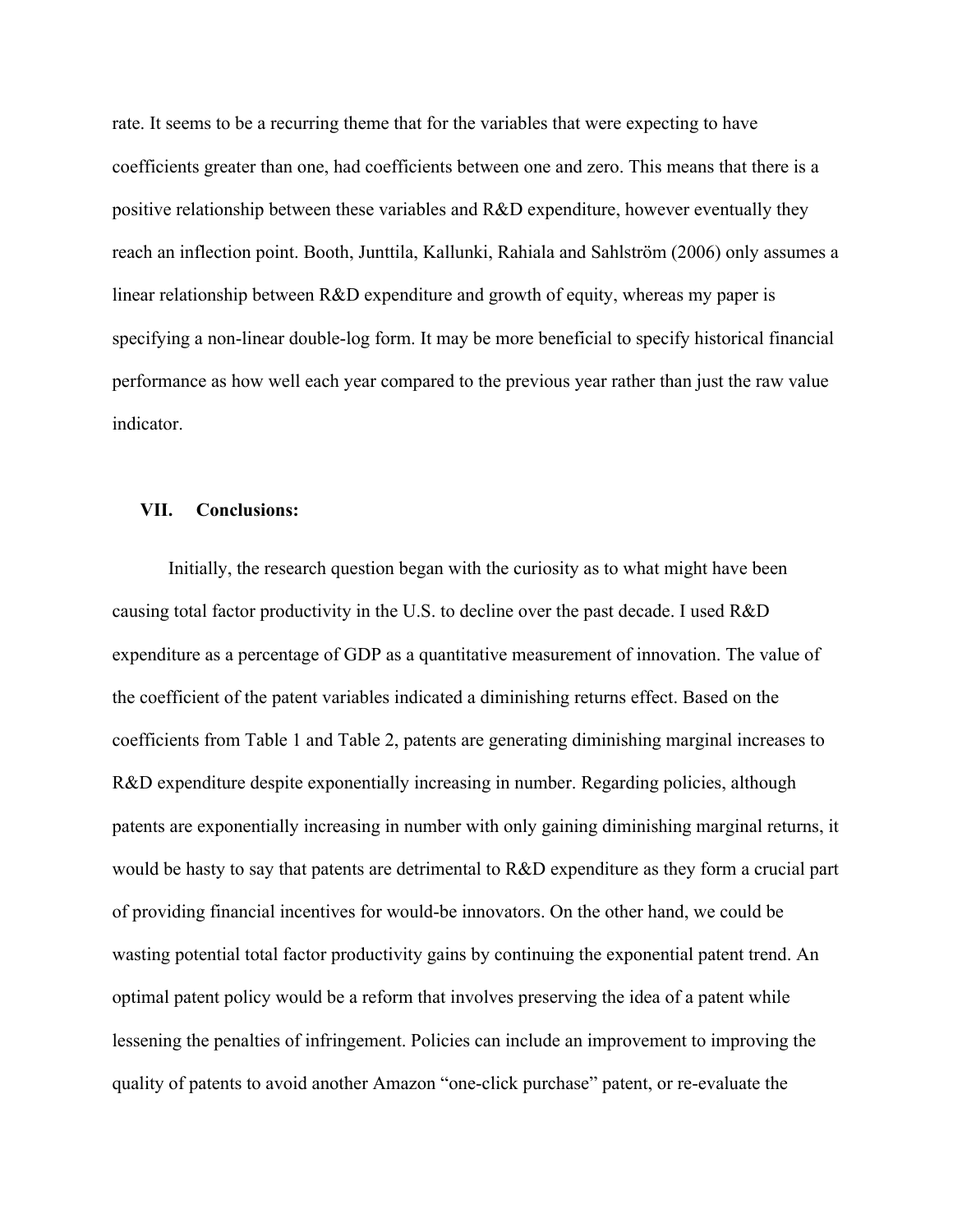litigation stance towards patent trolls to prevent out of date firms from interfering with innovative firms.

This paper gives a potential framework for the application of patents at the macroeconomic level. However, the scope of this paper does not cover the microeconomic level. A natural extension of this macro-based paper would be to analyze effect of industry-specific patents on overall industry R&D expenditure, while also taking patent length, quality, and alternate innovation measurement outlined by the OECD's OSLO manual. Clark (2016) noted that 80 percent of U.S. R&D expenditure is heavily concentrated amongst a couple of industries that only make for 20 percent of total U.S factor productivity growth. U.S. R&D expenditure is heavily concentrated around manufacturing which contributes a small portion to U.S. total factor productivity, while the service sector has a small share R&D expenditure as a percentage of GDP but makes up an overwhelming majority of U.S. total factor productivity. By looking at the effect that patents could have on the industry level, I could acquire a more precise relationship between patents and R&D expenditure.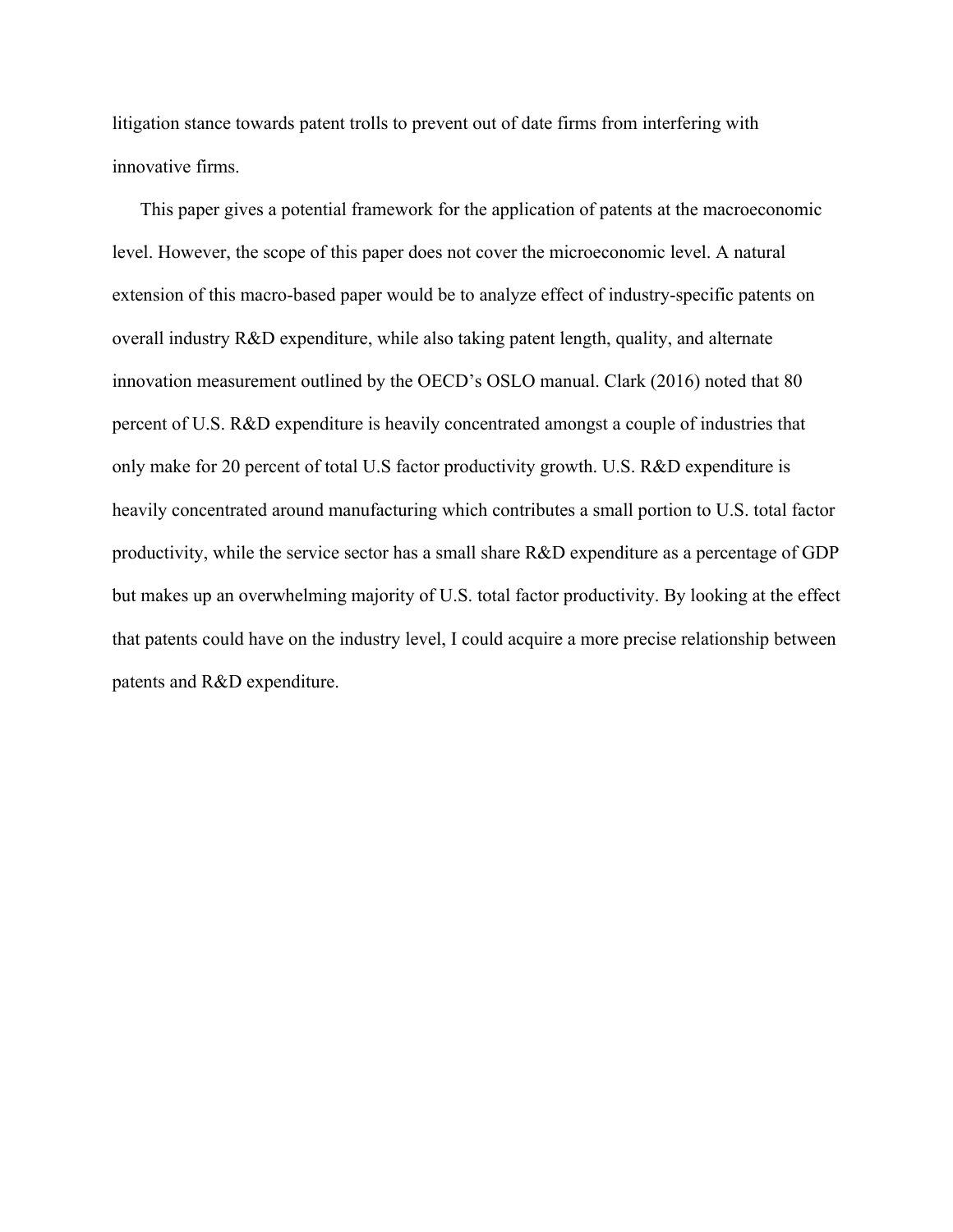# **List of tables**

|                                                                          | (1)                  | (2)                   | (3)                  |
|--------------------------------------------------------------------------|----------------------|-----------------------|----------------------|
| <b>VARIABLES</b>                                                         | lnPatentApps/lnSmall | lnPatentApps/lnMedium | lnPatentApps/lnLarge |
|                                                                          |                      |                       |                      |
| lnPatentApp                                                              | $0.170***$           | $0.384***$            | $0.653***$           |
|                                                                          | (0.0544)             | (0.0762)              | (0.0970)             |
| lnSmall                                                                  | $-0.0S17$            |                       |                      |
|                                                                          | (0.0912)             |                       |                      |
| SubsGovExp                                                               | 0.012                | 0.018                 | 0.002                |
|                                                                          | (0.0231)             | (0.0193)              | (0.0107)             |
| <b>lnDow</b>                                                             | $0.578***$           | $0.487***$            | $0.252***$           |
|                                                                          | (0.0919)             | (0.0827)              | (0.0771)             |
| lnMedium                                                                 |                      | $-0.708***$           |                      |
|                                                                          |                      | (0.215)               |                      |
| lnLarge                                                                  |                      |                       | $-0.439***$          |
|                                                                          |                      |                       | (0.0727)             |
| Constant                                                                 | $18.52***$           | 25.08***              | $21.07***$           |
|                                                                          | (1.620)              | (2.039)               | (0.812)              |
| $R^2$                                                                    | 0.677                | 0.752                 | 0.900                |
| Observations                                                             | 40                   | 39                    | 31                   |
| Standard errors in parentheses<br>*** $p<0.01$ , ** $p<0.05$ , * $p<0.1$ |                      |                       |                      |

Table 1: Sample estimates with the number of patent application variable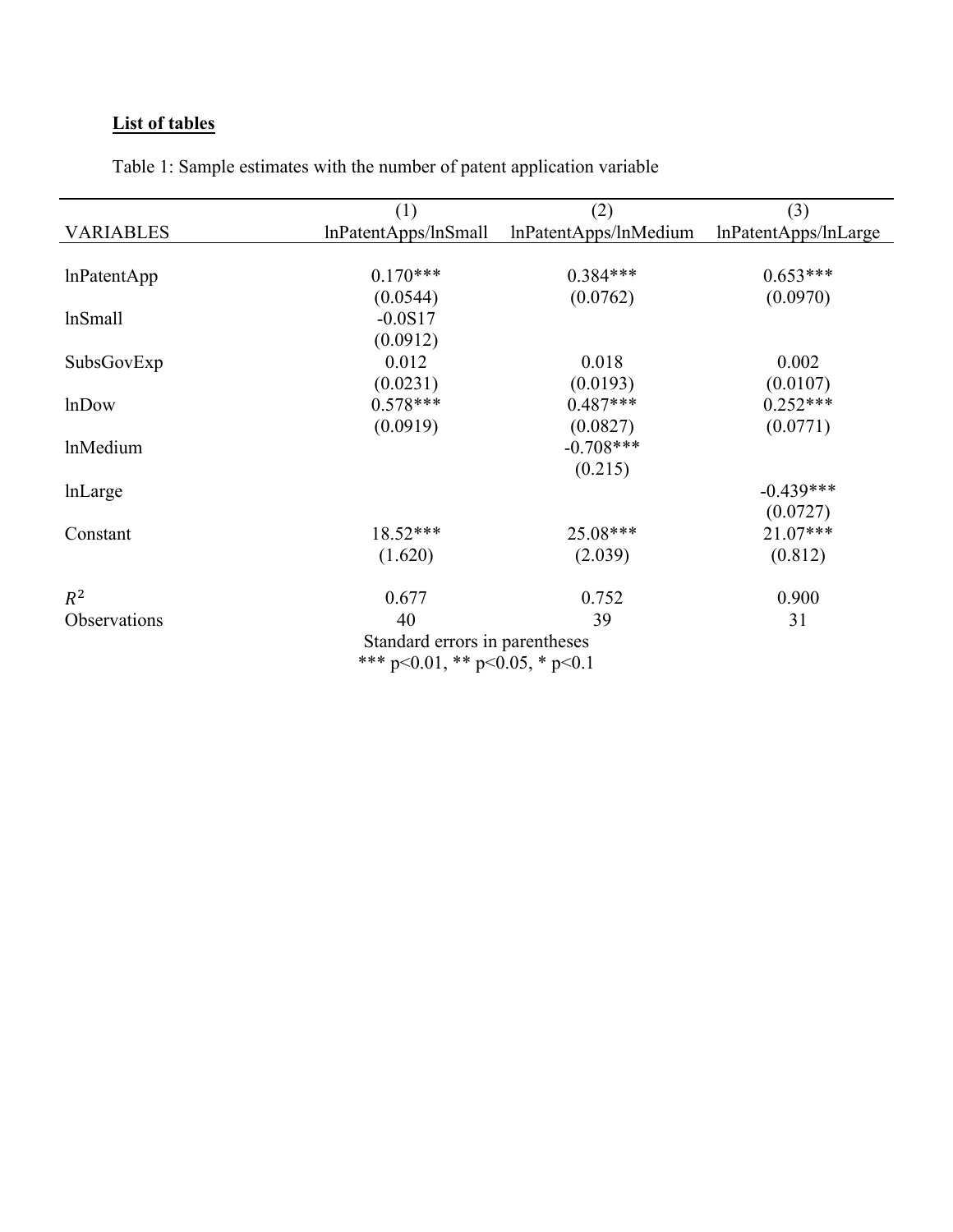|                            | (1)                         | (2)                          |
|----------------------------|-----------------------------|------------------------------|
| <b>VARIABLES</b>           | lnPatentAppsGranted/lnSmall | lnPatentAppsGranted/lnMedium |
|                            |                             |                              |
| <b>InPatentAppsGranted</b> | $0.187***$                  | $0.350***$                   |
|                            | (0.0579)                    | (0.0758)                     |
| lnSmall                    | 0.00122                     |                              |
|                            | (0.0848)                    |                              |
| SubsGovExp                 | 0.00501                     | 0.00895                      |
|                            | (0.0230)                    | (0.0198)                     |
| <b>lnDow</b>               | $0.626***$                  | $0.620***$                   |
|                            | (0.0924)                    | (0.0830)                     |
| <b>lnMedium</b>            |                             | $-0.467**$                   |
|                            |                             | (0.185)                      |
| Constant                   | $18.20***$                  | 22.08***                     |
|                            | (1.584)                     | (1.731)                      |
| $R^2$                      | 0.682                       | 0.733                        |
| Observations               | 40                          | 39                           |
|                            |                             |                              |

Table 2: Sample estimates the number of patent application granted variable

|                     | (3)                         |
|---------------------|-----------------------------|
| <b>VARIABLES</b>    | lnPatentAppsGranted/lnLarge |
| InPatentAppsGranted | $0.490***$                  |
|                     | (0.179)                     |
| lnLarge             | $-0.275**$                  |
|                     | (0.117)                     |
| SubsGovExp          | $-0.0191$                   |
|                     | (0.0161)                    |
| <b>lnDow</b>        | $0.476***$                  |
|                     | (0.0967)                    |
| Constant            | $20.87***$                  |
|                     | (1.190)                     |
| $R^2$               | 0.789                       |
| Observations        | 31                          |
|                     |                             |

Standard errors in parentheses \*\*\* p<0.01, \*\* p<0.05, \* p<0.1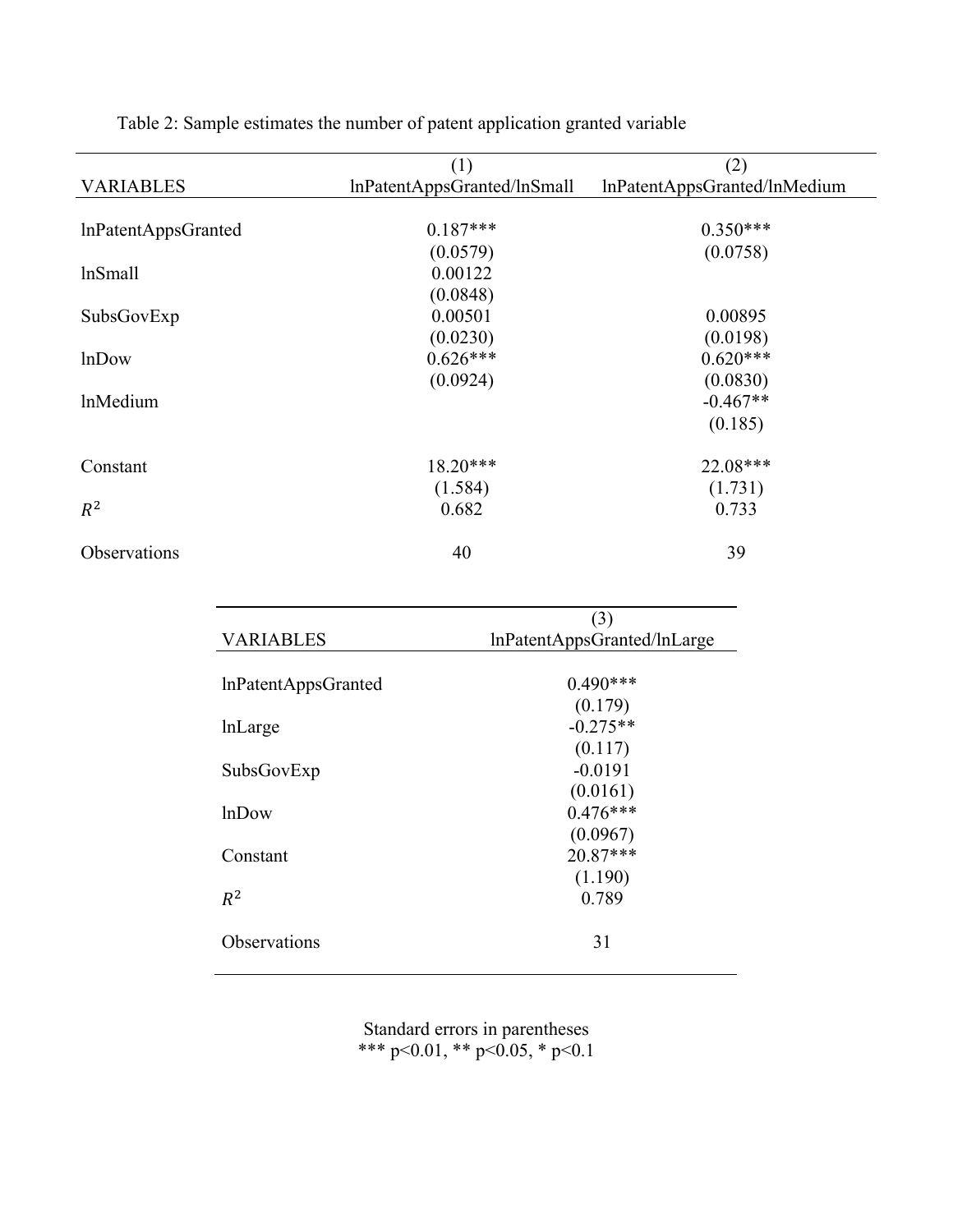|                             | <b>VIF</b>                      |                                  |  |
|-----------------------------|---------------------------------|----------------------------------|--|
| Model                       | (1)                             | (2)                              |  |
| Variable                    | $lnPatentApp_{it}/lnSmall_{it}$ | $lnPatentApp_{it}/lnMedian_{it}$ |  |
| $lnPatentApp_{it}$          | 2.58                            | 6.42                             |  |
| $In PatentAppsGranted_{it}$ |                                 |                                  |  |
| $lnSmall_{it}$              | 2.62                            |                                  |  |
| $lnMedian_{it}$             |                                 | 6.61                             |  |
| $lnLarge_{it}$              |                                 |                                  |  |
| $SubsGovExp_{it}$           | 1.07                            | 1.27                             |  |
| $lnDown_{it}$               | 1.06                            | 1.20                             |  |

Table 3: Robustness check for multicollinearity

|                            | <b>VIF</b>                                   |                                         |  |
|----------------------------|----------------------------------------------|-----------------------------------------|--|
| Model                      | (3)                                          | (4)                                     |  |
| Variable                   | $lnPatentApp_{it}$<br>'lnLarge <sub>it</sub> | $lnPatentAppsGranted_{it}/lnSmall_{it}$ |  |
| $lnPatentApp_{it}$         | 26.70                                        |                                         |  |
| $lnPatentAppsGranted_{it}$ |                                              | 2.28                                    |  |
| $lnSmall_{it}$             |                                              | 2.30                                    |  |
| $lnMedian_{it}$            |                                              |                                         |  |
| $lnLarge_{it}$             | 29.38                                        |                                         |  |
| $SubsGovExp_{it}$          | 1.07                                         | 1.08                                    |  |
| $lnDown_{it}$              | 1.06                                         | 1.08                                    |  |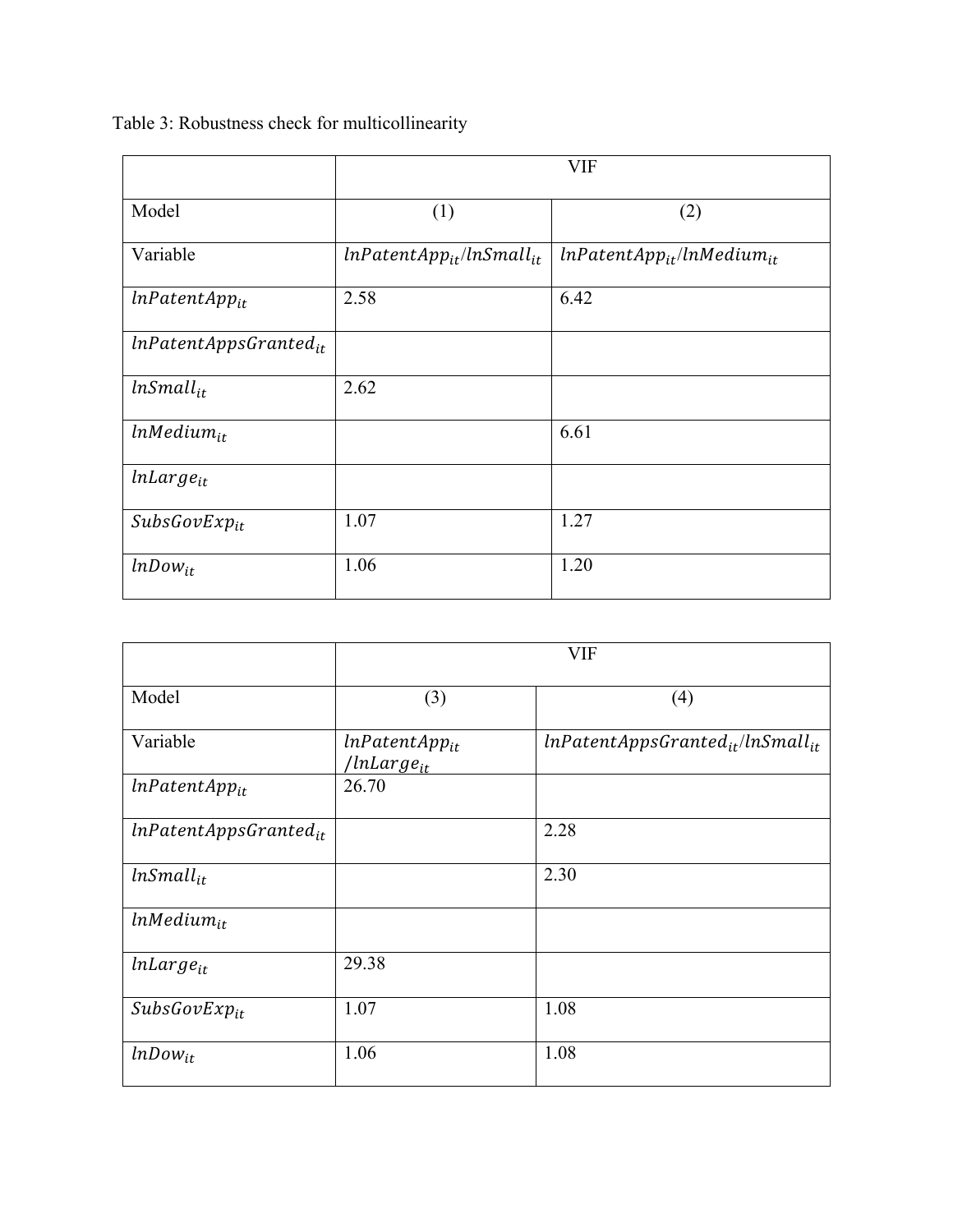|                            | <b>VIF</b>                                |                                         |  |
|----------------------------|-------------------------------------------|-----------------------------------------|--|
| Model                      | (5)                                       | (6)                                     |  |
| Variable                   | $lnPatentAppsGranted_{it}/ln Medium_{it}$ | $lnPatentAppsGranted_{it}/lnLarge_{it}$ |  |
| $lnPatentApp_{it}$         |                                           |                                         |  |
| $lnPatentAppsGranted_{it}$ | 4.37                                      | 33.07                                   |  |
| $lnSmall_{it}$             |                                           |                                         |  |
| $lnMedian_{it}$            | 4.58                                      |                                         |  |
| $lnLarge_{it}$             |                                           | 35.88                                   |  |
| $SubsGovExp_{it}$          | 1.23                                      | 1.09                                    |  |
| $lnDown_{it}$              | 1.13                                      | 2.13                                    |  |

|                             | <b>VIF</b>                                                       |                                                                         |  |
|-----------------------------|------------------------------------------------------------------|-------------------------------------------------------------------------|--|
| Model                       | (7)                                                              | (8)                                                                     |  |
| Variable                    | $lnPatentApp_{it}/lnSmall_{it}/$<br>$lnMedian_{it}/lnLarge_{it}$ | $lnPatentAppsGranted_{it}$<br>$lnSmall_{it}/lnMedian_{it}/lnLarge_{it}$ |  |
| $lnPatentApp_{it}$          | 37.69                                                            |                                                                         |  |
| $In PatentAppsGranted_{it}$ |                                                                  | 48.69                                                                   |  |
| $lnSmall_{it}$              | 113.22                                                           | 95.57                                                                   |  |
| $lnMedian_{it}$             | 48.40                                                            | 53.71                                                                   |  |
| $lnLarge_{it}$              | 85.99                                                            | 133.80                                                                  |  |
| $SubsGovExp_{it}$           | 1.03                                                             | 1.16                                                                    |  |
| $lnDown_{it}$               | 3.77                                                             | 3.30                                                                    |  |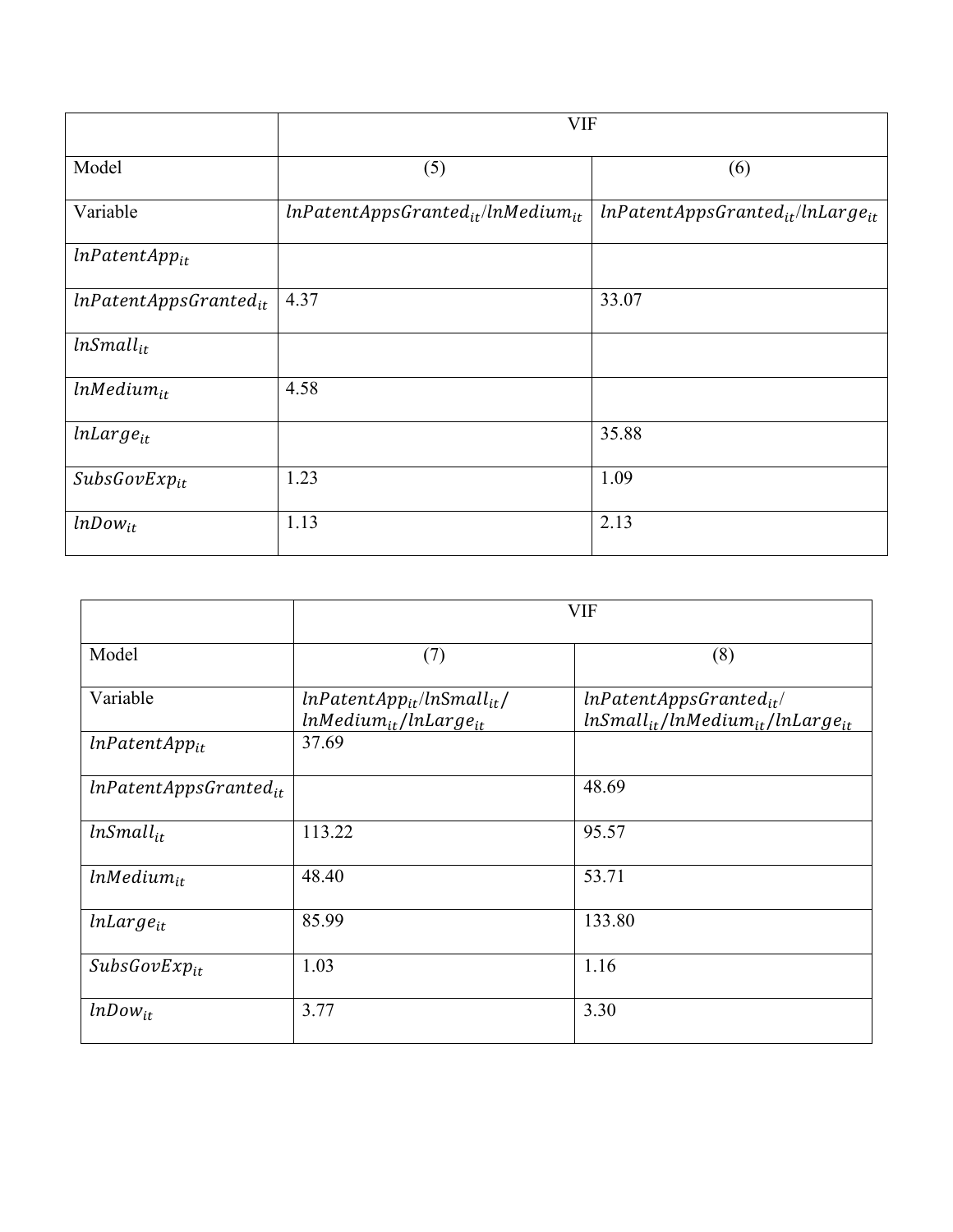|                            | VIF                                                                                                      |
|----------------------------|----------------------------------------------------------------------------------------------------------|
| Model                      | (9)                                                                                                      |
| Variable                   | lnPatentApp <sub>iti</sub> /<br>$lnPatentAppsGranted_{it}/lnSmall_{it}/$<br>$lnMedian_{it}/lnLarge_{it}$ |
| $lnPatentApp_{it}$         |                                                                                                          |
| $lnPatentAppsGranted_{it}$ | 109.72                                                                                                   |
| $lnSmall_{it}$             | 114.81                                                                                                   |
| $lnMedian_{it}$            | 53.97                                                                                                    |
| $lnLarge_{it}$             | 139.78                                                                                                   |
| $SubsGovExp_{it}$          | 1.52                                                                                                     |
| $lnDown_{it}$              | 3.89                                                                                                     |

Table 13: Hausman test

| Variable                                  | Chi-squared | P-value |
|-------------------------------------------|-------------|---------|
| $lnPatentApp_{it}/lnSmall_{it}$           | 10.75       | 0.029   |
| $lnPatentApp_{it}/lnMedium_{it}$          | 4.97        | 0.290   |
| $lnPatentApp_{it}/lnLarge_{it}$           | 3.19        | 0.367   |
| $lnPatentAppsGranted_{it}/lnSmall_{it}$   | 12.58       | 0.001   |
| $lnPatentAppsGranted_{it}/ln Medium_{it}$ | 0.92        | 0.921   |
| $lnPatentAppsGranted_{it}/lnLarge_{it}$   | 0.45        | 0.977   |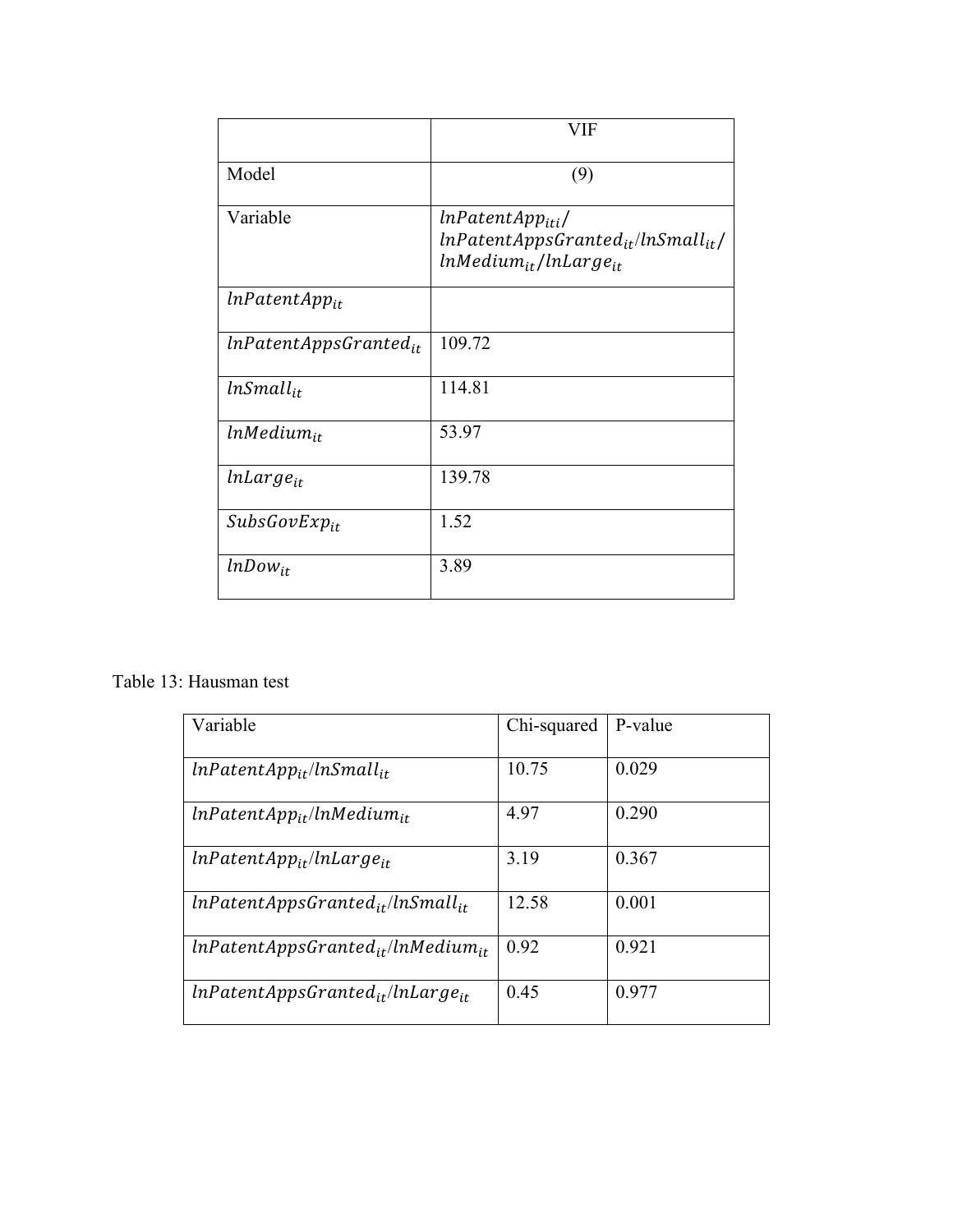Table 14: Heteroscedasticity test

| Variable                                 | Chi-squared | P-value |
|------------------------------------------|-------------|---------|
| $lnPatentApp_{it}/lnSmall_{it}$          | 0.32        | 0.057   |
| $lnPatentApp_{it}/lnMedium_{it}$         | 1.04        | 0.306   |
| $lnPatentApp_{it}/lnLarge_{it}$          | 0.89        | 0.345   |
| $lnPatentAppsGranted_{it}/lnSmall_{it}$  | 0.11        | 0.742   |
| $lnPatentAppsGranted_{it}/lnMedian_{it}$ | 0.32        | 0.572   |
| $lnPatentAppsGranted_{it}/lnLarge_{it}$  | 0.36        | 0.548   |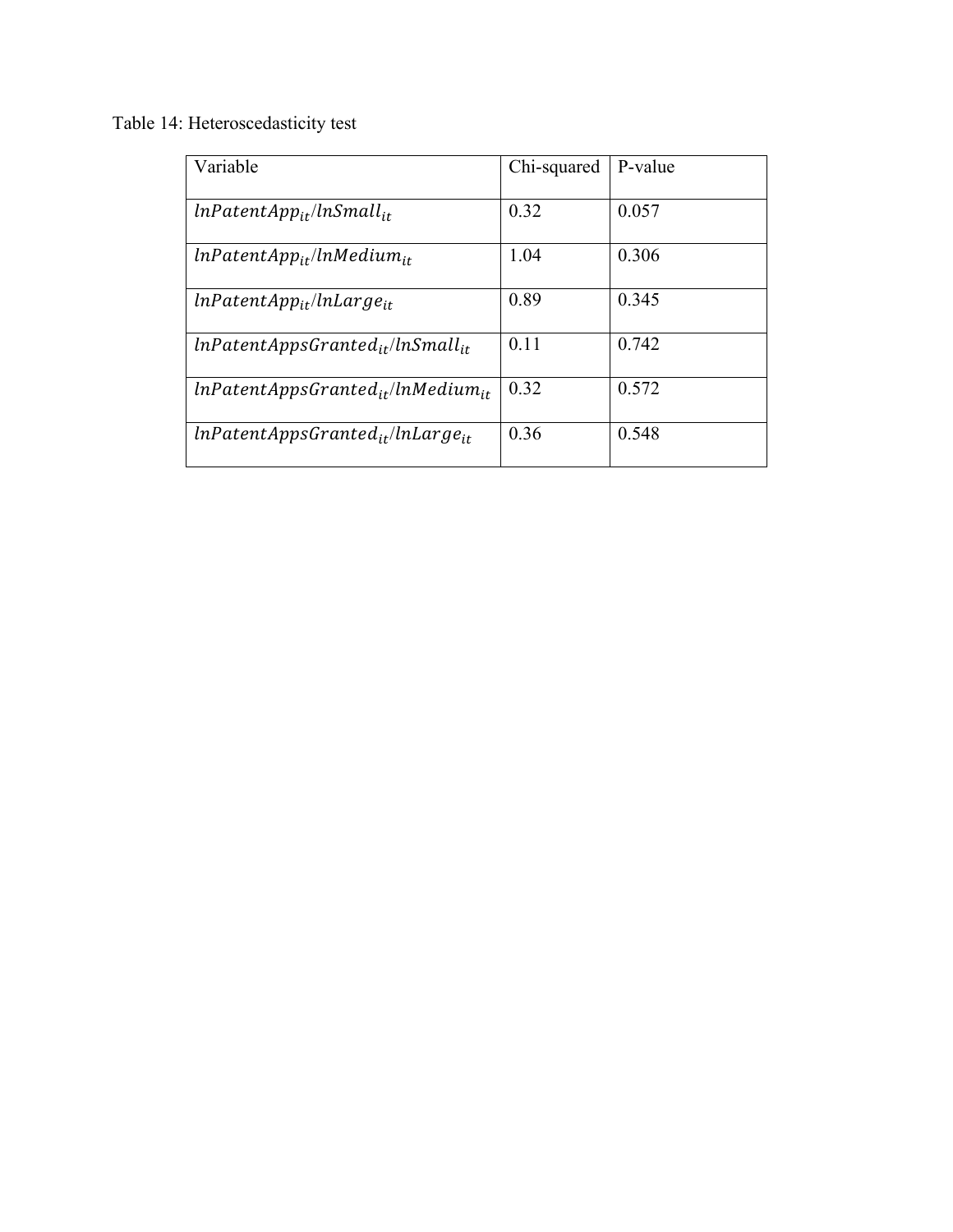#### References

- Aghion, P., Howitt, P., & Prantl, S. (2015). Patent rights, product market reforms, and innovation. *Journal of Economic Growth, 20*(3), 223-262.
- Bessen, J., & Meurer, M. J. (2008). *Patent failure : How judges, bureaucrats, and lawyers put innovators at risk* Princeton, N.J. : Princeton University Press, c2008.
- Boldrin, M., Correa Allamand, J., Levine, D. K., & Ornaghi, C. (2011). Competition and innovation. In J. Miron (Ed.), (pp. 109-158) Washington, D.C.: Cato Institute.
- Boldrin, M., & Levine, D. (2013). The case against patents. *Journal of Economic Perspectives, 27*(1), 3-22.
- Boot, A. W. A., & Thakor, A. V. (1997). Financial system architecture. *Review of Financial Studies, 10*(3), 693-733.
- Booth, G. G., Junttila, J., Kallunki, J., Rahiala, M., & Sahlström, P. (2006). How does the financial environment affect the stock market valuation of R&D spending? *Journal of Financial Intermediation, 15*(2), 197-214.
- Chaudhuri, S. (2007). *Is product patent protection necessary in developing countries for innovation? R&D by Indian pharmaceutical companies after TRIPS* Indian Institute of Management Calcutta.
- Choi, J. P., & Gerlach, H. (2015). Patent pools, litigation, and innovation. *RAND Journal of Economics, 46*(3), 499-523.
- Chu, A. C., Cozzi, G., & Galli, S. (2012). Does intellectual monopoly stimulate or stifle innovation? *European Economic Review, 56*(4), 727-746.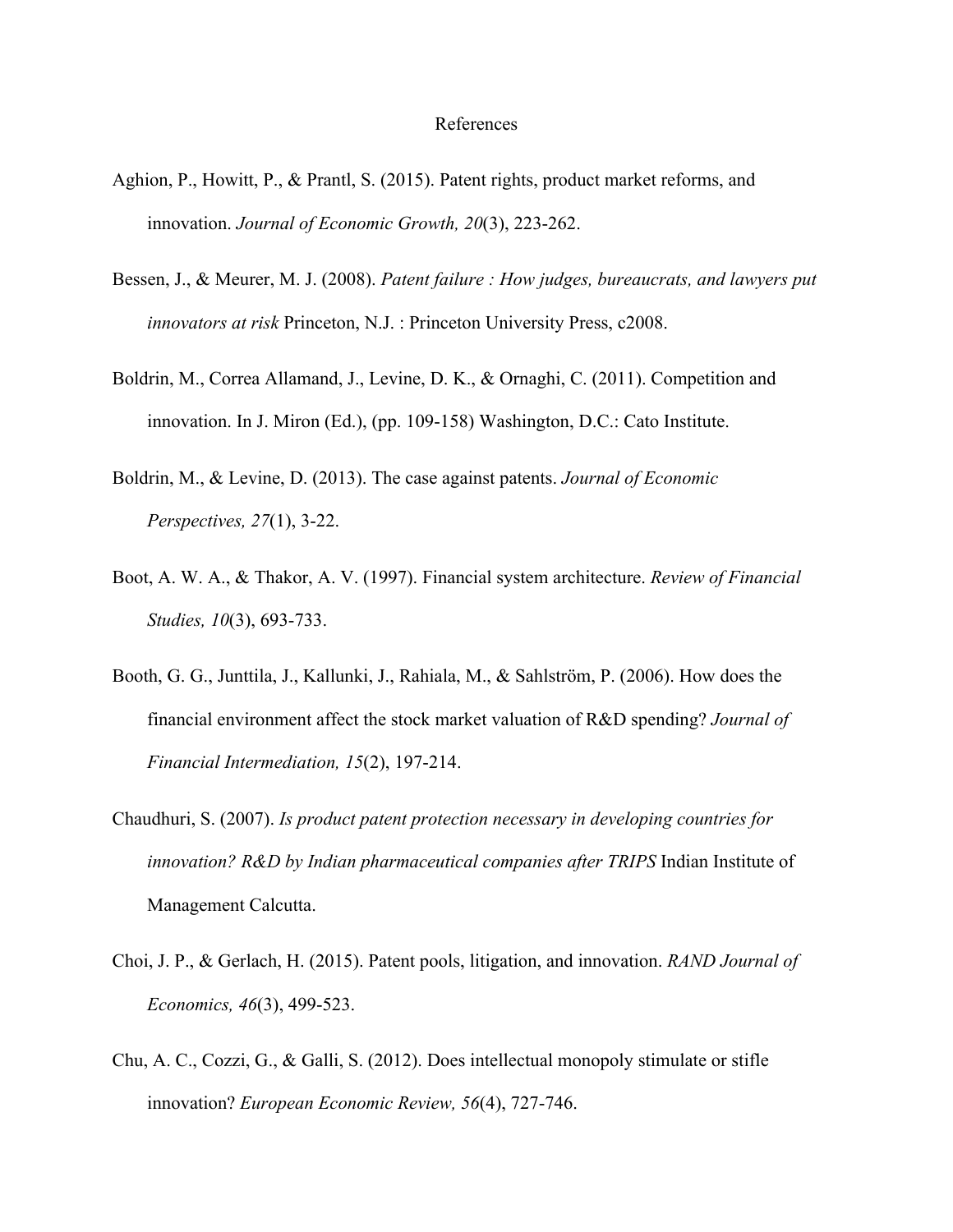- Clancy, M. S., & Moschini, G. (2013). Incentives for innovation: Patents, prizes, and research contracts. *Applied Economic Perspectives and Policy, 35*(2), 206-241.
- Clark, G. (2016). Winter is coming: Robert gordon and the future of economic growth. *American Economic Review, 106*(5), 68-71.
- Correa, J. A., & Ornaghi, C. (2014). Competition and innovation: Evidence from U.S. patent and productivity data. *Journal of Industrial Economics, 62*(2), 258-285.
- Debrah Meloso, Jernej Copic, & Peter Bossaerts. (2009). Promoting intellectual discovery: Patents versus markets. *Science, 323*(5919), 1335-1339.
- Fox, J. (2016, Sep 9,). The strange case of off-patent drug price gougers. *Bloomberg*
- Furukawa, Y. (2007). The protection of intellectual property rights and endogenous growth: Is stronger always better? *Journal of Economic Dynamics and Control, 31*(11), 3644-3670.
- Gilchrist, D. S. (2016). Patents as a spur to subsequent innovation? evidence from pharmaceuticals. *American Economic Journal: Applied Economics, 8*(4), 189-221.
- Glick, M. A., Hoffman, R., & Reyman, L. A. (2003). *Intellectual property damages*. New York, NY [u.a.]: Wiley.
- Gordon, R. J. (2012a). *Is U.S. economic growth over? faltering innovation confronts the six headwinds.* Unpublished manuscript.
- Horii, R., & Iwaisako, T. (2007). Economic growth with imperfect protection of intellectural property rights. *Journal of Economics (Zeitschrift Fur Nationalokonomie), 90*(1), 45-85.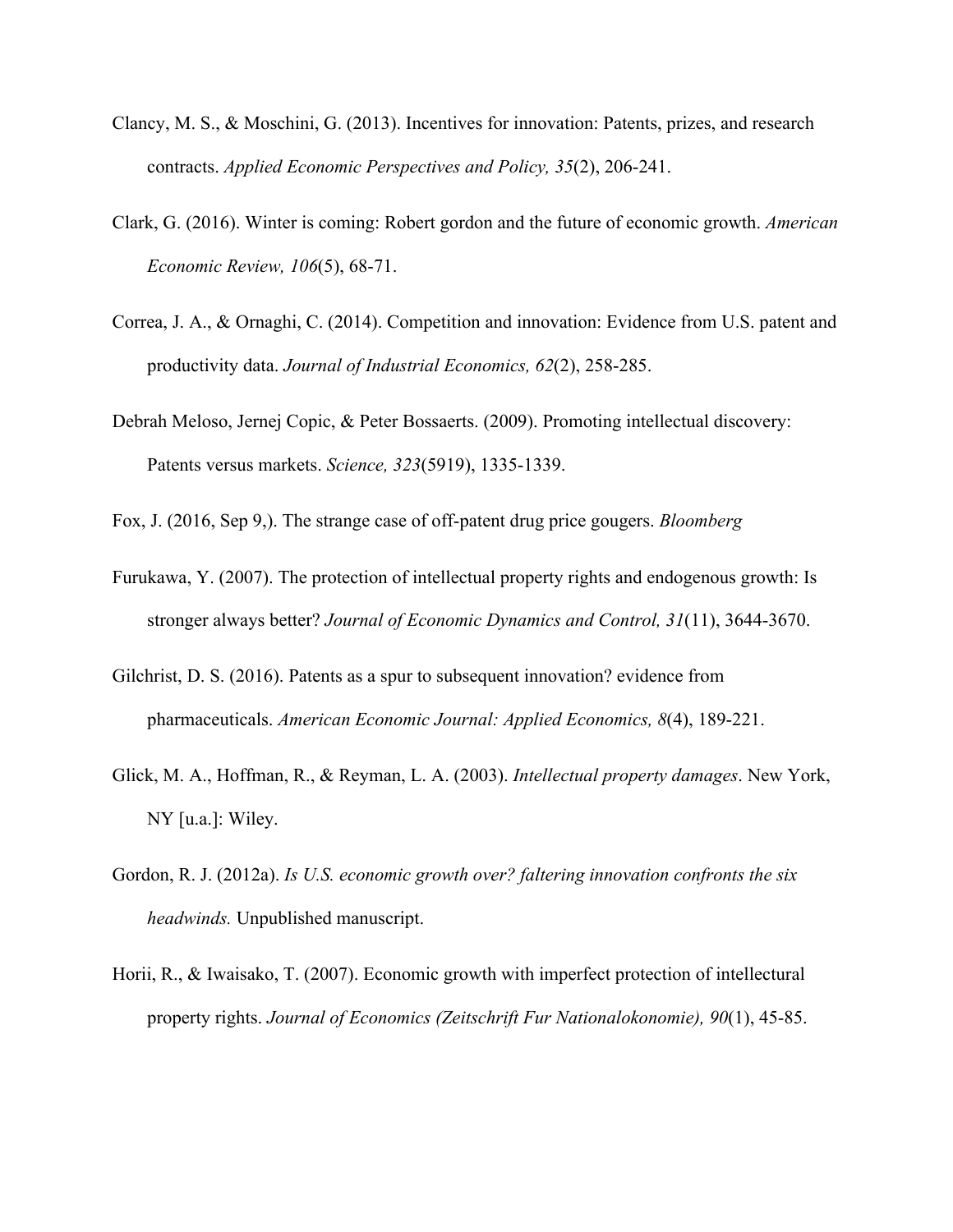- Horowitz, A. W., & Lai, E. L. -. (1996). Patent length and the rate of innovation. *International Economic Review, 37*(4), 785-801.
- Hunt, R. M. (2006). When do more patents reduce R&D? *American Economic Review, 96*(2), 87-91.
- In the analysis of the effect of research, development, (. R., D) on productivity growth, a sharp distinction can be drawn between the impact of private, R, D, public, R., . . . universities or foundations. *Technical note on public r&d and productivity growth*
- Kanwar, S., & Evenson, R. (2003). Does intellectual property protection spur technological change? *Oxford Economic Papers, 55*(2), 235-264.
- Khan Jangraiz. (2015). *The role of research and development in economic growth: A review* Journal of Economics Bibliography.
- Lerner, J. (1994). *The Importance of Patent Scope: An Empirical Analysis*. RAND Journal Of Economics, 25(2), 319-333.
- Moser, P. (2005). How do patent laws influence innovation? evidence from nineteenth-century world's fairs. *American Economic Review, 95*(4), 1214-1236.

Niwa, S. (2016). Patent claims and economic growth. *Economic Modelling, 54*, 377-381.

Nordhaus, W. D. (1969). *Invention growth, and welfare; a theoretical treatment of technological change* Cambridge, Mass., M.I.T. Press 1969].

O'Donoghue, T., & Zweimller, J. (2004). Patents in a model of endogenous growth. *Journal of Economic Growth, 9*(1), 81-123.